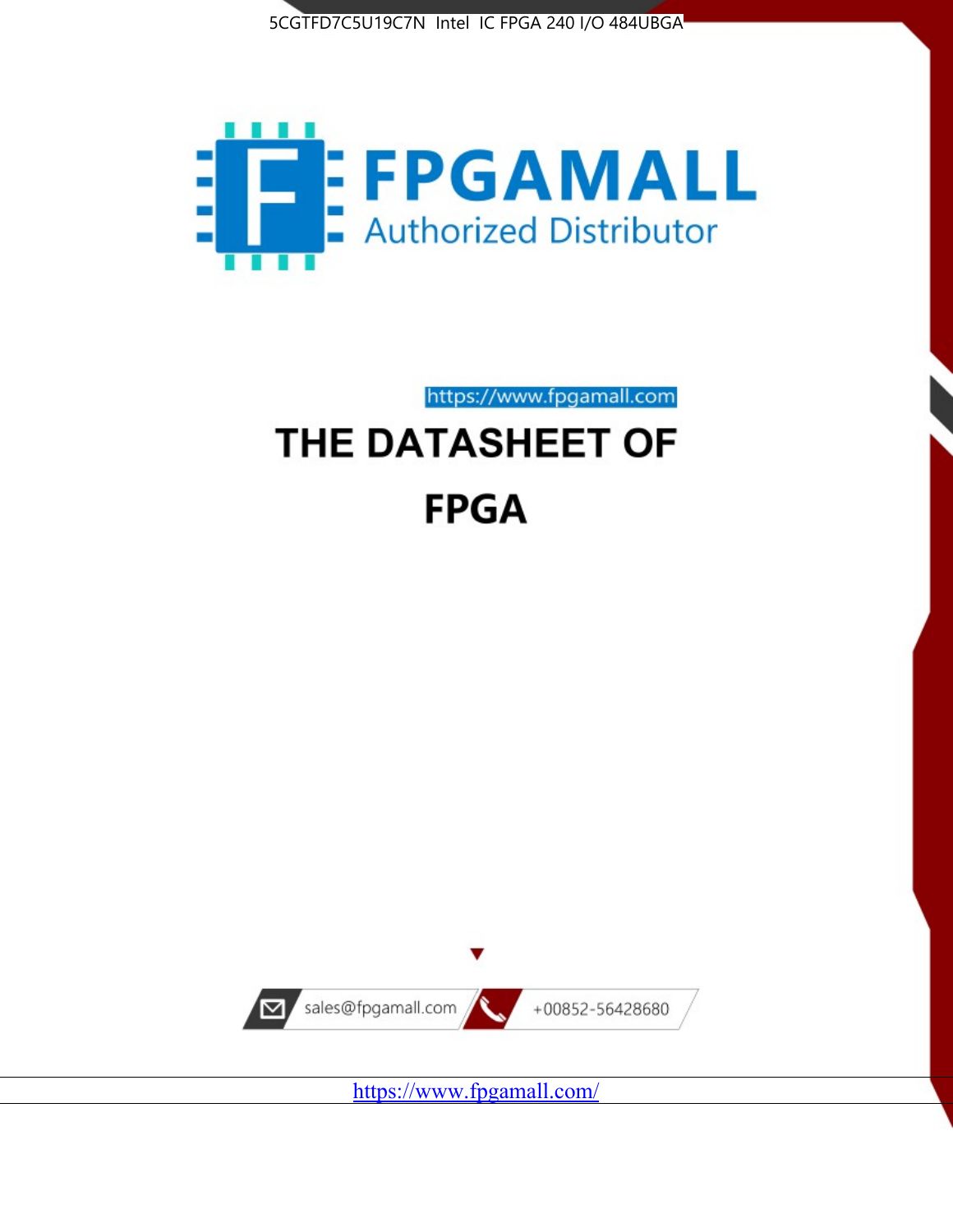5CGTFD7C5U19C7N Intel IC FPGA 240 I/O 484UBGA



# **Cyclone V Device Overview**



**CV-51001 | 2018.05.07** Latest document on the web: **[PDF](https://www.altera.com/en_US/pdfs/literature/hb/cyclone-v/cv_51001.pdf)** | **[HTML](https://www.altera.com/documentation/sam1403480548153.html)**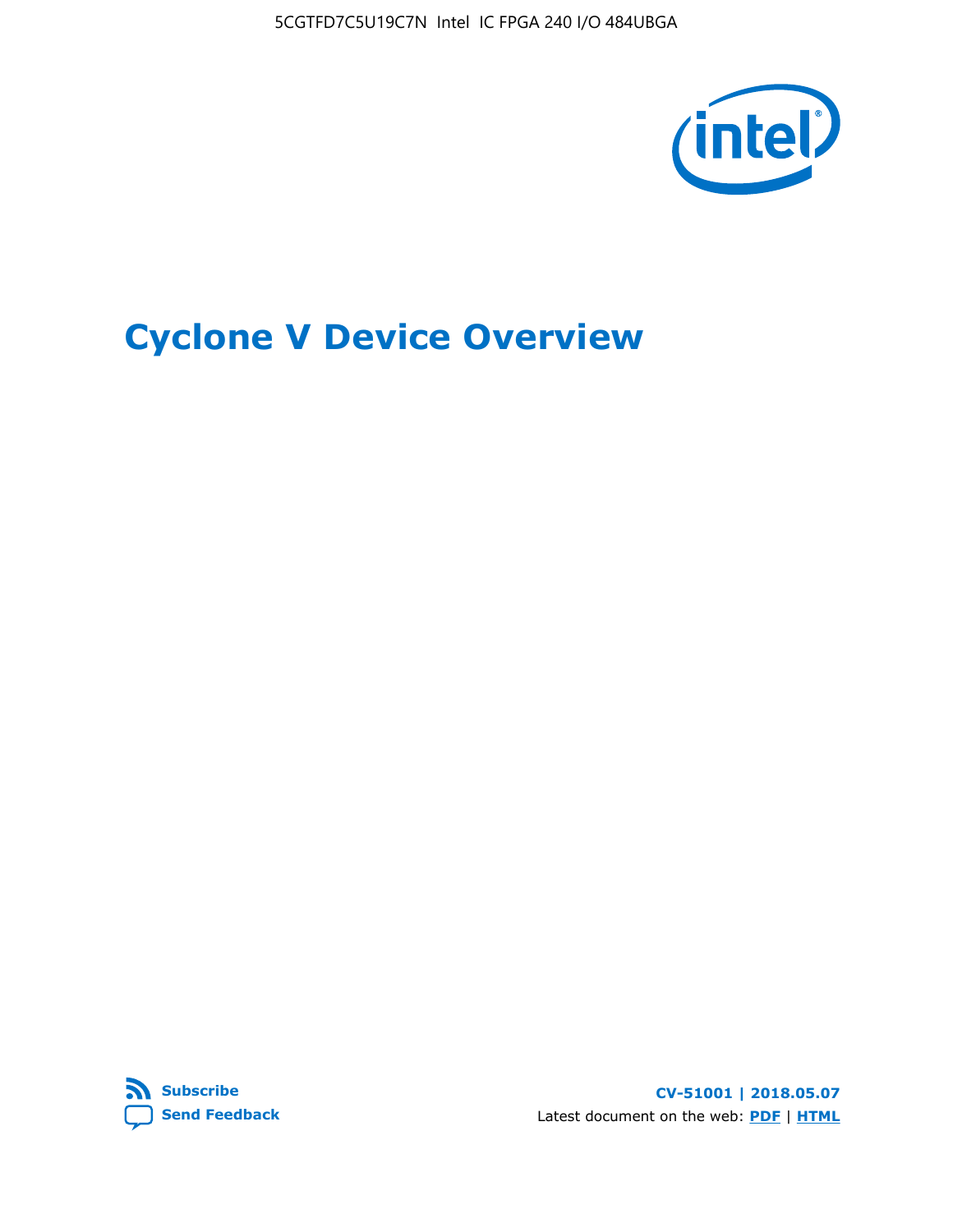

**Contents** 

# **Contents**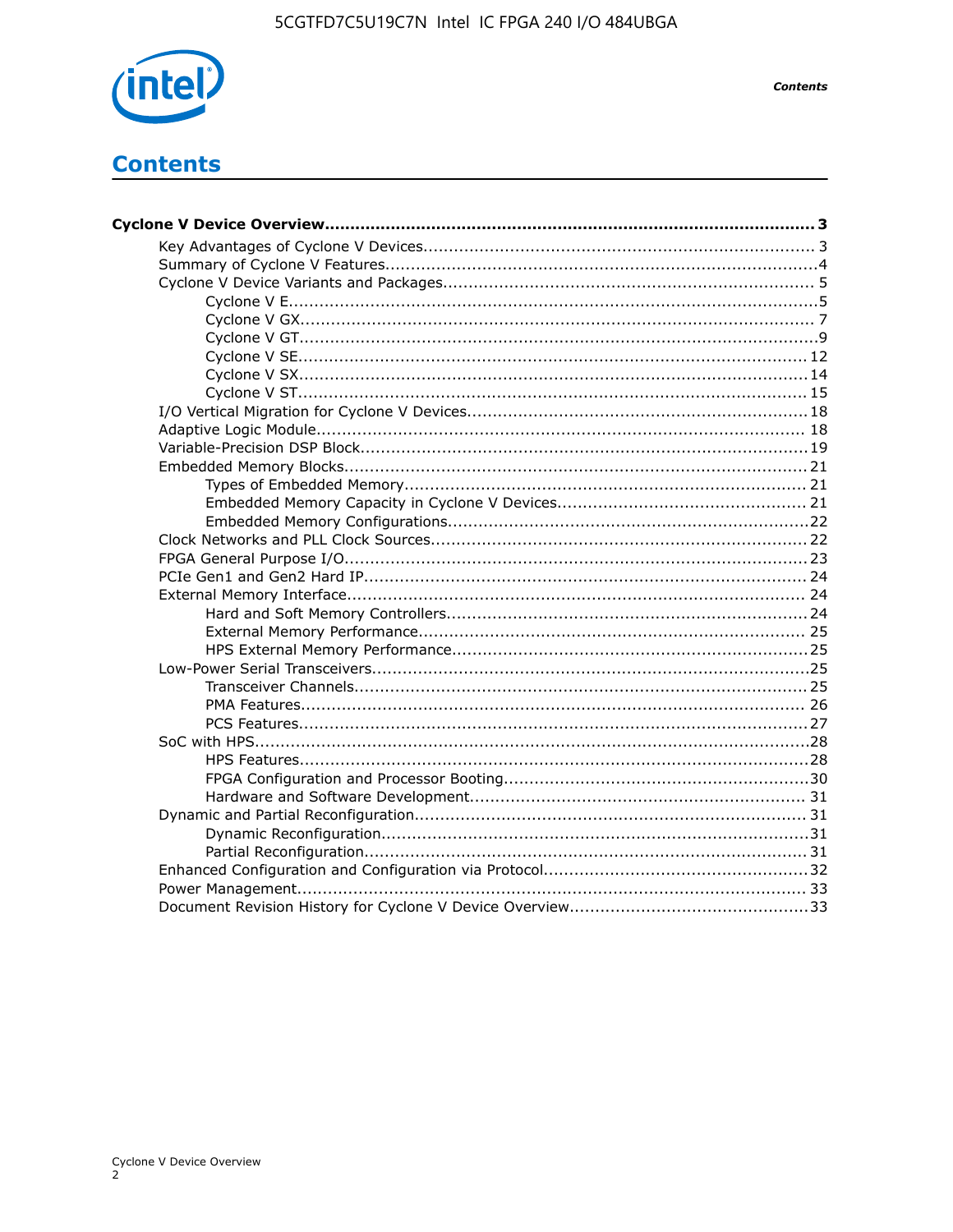**CV-51001 | 2018.05.07**



# **Cyclone V Device Overview**

The Cyclone® V devices are designed to simultaneously accommodate the shrinking power consumption, cost, and time-to-market requirements; and the increasing bandwidth requirements for high-volume and cost-sensitive applications.

Enhanced with integrated transceivers and hard memory controllers, the Cyclone V devices are suitable for applications in the industrial, wireless and wireline, military, and automotive markets.

### **Related Information**

#### [Cyclone V Device Handbook: Known Issues](https://www.altera.com/support/support-resources/knowledge-base/solutions/rd12152011_347.html) Lists the planned updates to the Cyclone V Device Handbook chapters.

### **Key Advantages of Cyclone V Devices**

### **Table 1. Key Advantages of the Cyclone V Device Family**

| <b>Advantage</b>                                                                    | <b>Supporting Feature</b>                                                                                                                                                                                                                                                    |
|-------------------------------------------------------------------------------------|------------------------------------------------------------------------------------------------------------------------------------------------------------------------------------------------------------------------------------------------------------------------------|
| Lower power consumption                                                             | Built on TSMC's 28 nm low-power (28LP) process technology and includes an<br>٠<br>abundance of hard intellectual property (IP) blocks<br>Up to 40% lower power consumption than the previous generation device<br>٠                                                          |
| Improved logic integration and<br>differentiation capabilities                      | 8-input adaptive logic module (ALM)<br>٠<br>Up to 13.59 megabits (Mb) of embedded memory<br>٠<br>Variable-precision digital signal processing (DSP) blocks<br>٠                                                                                                              |
| Increased bandwidth capacity                                                        | 3.125 gigabits per second (Gbps) and 6.144 Gbps transceivers<br>٠<br>Hard memory controllers<br>٠                                                                                                                                                                            |
| Hard processor system (HPS)<br>with integrated Arm* Cortex*-A9<br>MPCore* processor | Tight integration of a dual-core Arm Cortex-A9 MPCore processor, hard IP, and an<br>$\bullet$<br>FPGA in a single Cyclone V system-on-a-chip (SoC)<br>Supports over 128 Gbps peak bandwidth with integrated data coherency between<br>٠<br>the processor and the FPGA fabric |
| Lowest system cost                                                                  | Requires only two core voltages to operate<br>٠<br>Available in low-cost wirebond packaging<br>٠<br>Includes innovative features such as Configuration via Protocol (CvP) and partial<br>٠<br>reconfiguration                                                                |

Intel Corporation. All rights reserved. Intel, the Intel logo, Altera, Arria, Cyclone, Enpirion, MAX, Nios, Quartus and Stratix words and logos are trademarks of Intel Corporation or its subsidiaries in the U.S. and/or other countries. Intel warrants performance of its FPGA and semiconductor products to current specifications in accordance with Intel's standard warranty, but reserves the right to make changes to any products and services at any time without notice. Intel assumes no responsibility or liability arising out of the application or use of any information, product, or service described herein except as expressly agreed to in writing by Intel. Intel customers are advised to obtain the latest version of device specifications before relying on any published information and before placing orders for products or services. \*Other names and brands may be claimed as the property of others.

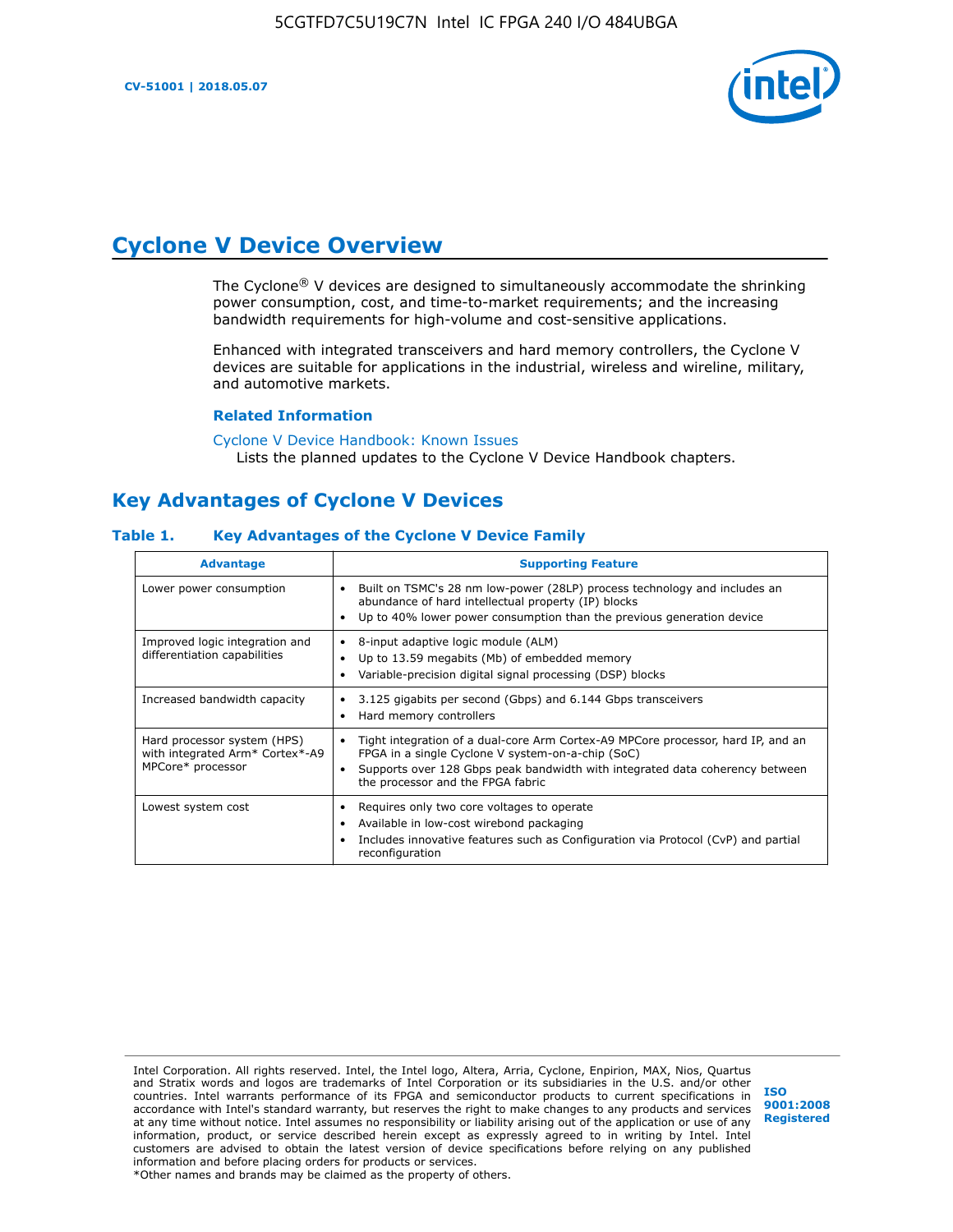

## **Summary of Cyclone V Features**

### **Table 2. Summary of Features for Cyclone V Devices**

| <b>Feature</b>                                           | <b>Description</b>                                                                                                                                                                                                                                                                                                                               |                                                                                                                                                                                                                                                                                                                                                                                                                                                                                                                                                                                                                                                                                                         |  |  |  |  |  |  |
|----------------------------------------------------------|--------------------------------------------------------------------------------------------------------------------------------------------------------------------------------------------------------------------------------------------------------------------------------------------------------------------------------------------------|---------------------------------------------------------------------------------------------------------------------------------------------------------------------------------------------------------------------------------------------------------------------------------------------------------------------------------------------------------------------------------------------------------------------------------------------------------------------------------------------------------------------------------------------------------------------------------------------------------------------------------------------------------------------------------------------------------|--|--|--|--|--|--|
| Technology                                               | $\bullet$<br>1.1 V core voltage                                                                                                                                                                                                                                                                                                                  | TSMC's 28-nm low-power (28LP) process technology                                                                                                                                                                                                                                                                                                                                                                                                                                                                                                                                                                                                                                                        |  |  |  |  |  |  |
| Packaging                                                | $\bullet$                                                                                                                                                                                                                                                                                                                                        | Wirebond low-halogen packages<br>Multiple device densities with compatible package footprints for seamless migration between<br>different device densities<br>RoHS-compliant and leaded $(1)$ options                                                                                                                                                                                                                                                                                                                                                                                                                                                                                                   |  |  |  |  |  |  |
| High-performance<br>FPGA fabric                          | Enhanced 8-input ALM with four registers                                                                                                                                                                                                                                                                                                         |                                                                                                                                                                                                                                                                                                                                                                                                                                                                                                                                                                                                                                                                                                         |  |  |  |  |  |  |
| Internal memory<br>blocks                                | of the ALMs as MLAB memory                                                                                                                                                                                                                                                                                                                       | M10K-10-kilobits (Kb) memory blocks with soft error correction code (ECC)<br>Memory logic array block (MLAB)-640-bit distributed LUTRAM where you can use up to 25%                                                                                                                                                                                                                                                                                                                                                                                                                                                                                                                                     |  |  |  |  |  |  |
| Embedded Hard IP<br>blocks                               | Variable-precision DSP<br>Native support for up to three signal processing precision levels<br>(three $9 \times 9$ , two $18 \times 18$ , or one $27 \times 27$ multiplier) in the same<br>variable-precision DSP block<br>64-bit accumulator and cascade<br>Embedded internal coefficient memory<br>Preadder/subtractor for improved efficiency |                                                                                                                                                                                                                                                                                                                                                                                                                                                                                                                                                                                                                                                                                                         |  |  |  |  |  |  |
|                                                          | Memory controller                                                                                                                                                                                                                                                                                                                                | DDR3, DDR2, and LPDDR2 with 16 and 32 bit ECC support                                                                                                                                                                                                                                                                                                                                                                                                                                                                                                                                                                                                                                                   |  |  |  |  |  |  |
|                                                          | Embedded transceiver<br>I/O                                                                                                                                                                                                                                                                                                                      | PCI Express* (PCIe*) Gen2 and Gen1 (x1, x2, or x4) hard IP with<br>multifunction support, endpoint, and root port                                                                                                                                                                                                                                                                                                                                                                                                                                                                                                                                                                                       |  |  |  |  |  |  |
| Clock networks                                           | Up to 550 MHz global clock network<br>$\bullet$<br>$\bullet$<br>$\bullet$                                                                                                                                                                                                                                                                        | Global, quadrant, and peripheral clock networks<br>Clock networks that are not used can be powered down to reduce dynamic power                                                                                                                                                                                                                                                                                                                                                                                                                                                                                                                                                                         |  |  |  |  |  |  |
| Phase-locked loops<br>(PLLs)                             | $\bullet$<br>Integer mode and fractional mode<br>$\bullet$                                                                                                                                                                                                                                                                                       | Precision clock synthesis, clock delay compensation, and zero delay buffering (ZDB)                                                                                                                                                                                                                                                                                                                                                                                                                                                                                                                                                                                                                     |  |  |  |  |  |  |
| FPGA General-purpose<br>$I/Os$ (GPIOs)                   | $\bullet$<br>$\bullet$<br>$\bullet$                                                                                                                                                                                                                                                                                                              | 875 megabits per second (Mbps) LVDS receiver and 840 Mbps LVDS transmitter<br>400 MHz/800 Mbps external memory interface<br>On-chip termination (OCT)<br>3.3 V support with up to 16 mA drive strength                                                                                                                                                                                                                                                                                                                                                                                                                                                                                                  |  |  |  |  |  |  |
| Low-power high-speed<br>serial interface                 | 614 Mbps to 6.144 Gbps integrated transceiver speed<br>$\bullet$<br>Transmit pre-emphasis and receiver equalization<br>$\bullet$<br>Dynamic partial reconfiguration of individual channels<br>$\bullet$                                                                                                                                          |                                                                                                                                                                                                                                                                                                                                                                                                                                                                                                                                                                                                                                                                                                         |  |  |  |  |  |  |
| <b>HPS</b><br>(Cyclone V SE, SX,<br>and ST devices only) | $\bullet$<br>$\bullet$<br>interfaces<br>On-chip RAM and boot ROM                                                                                                                                                                                                                                                                                 | Single or dual-core Arm Cortex-A9 MPCore processor-up to 925 MHz maximum frequency with<br>support for symmetric and asymmetric multiprocessing<br>Interface peripherals-10/100/1000 Ethernet media access control (EMAC), USB 2.0<br>On-The-GO (OTG) controller, quad serial peripheral interface (QSPI) flash controller, NAND<br>flash controller, Secure Digital/MultiMediaCard (SD/MMC) controller, UART, controller area<br>network (CAN), serial peripheral interface (SPI), I <sup>2</sup> C interface, and up to 85 HPS GPIO<br>System peripherals—general-purpose timers, watchdog timers, direct memory access (DMA)<br>controller, FPGA configuration manager, and clock and reset managers |  |  |  |  |  |  |
|                                                          |                                                                                                                                                                                                                                                                                                                                                  | continued                                                                                                                                                                                                                                                                                                                                                                                                                                                                                                                                                                                                                                                                                               |  |  |  |  |  |  |

<sup>(1)</sup> Contact Intel for availability.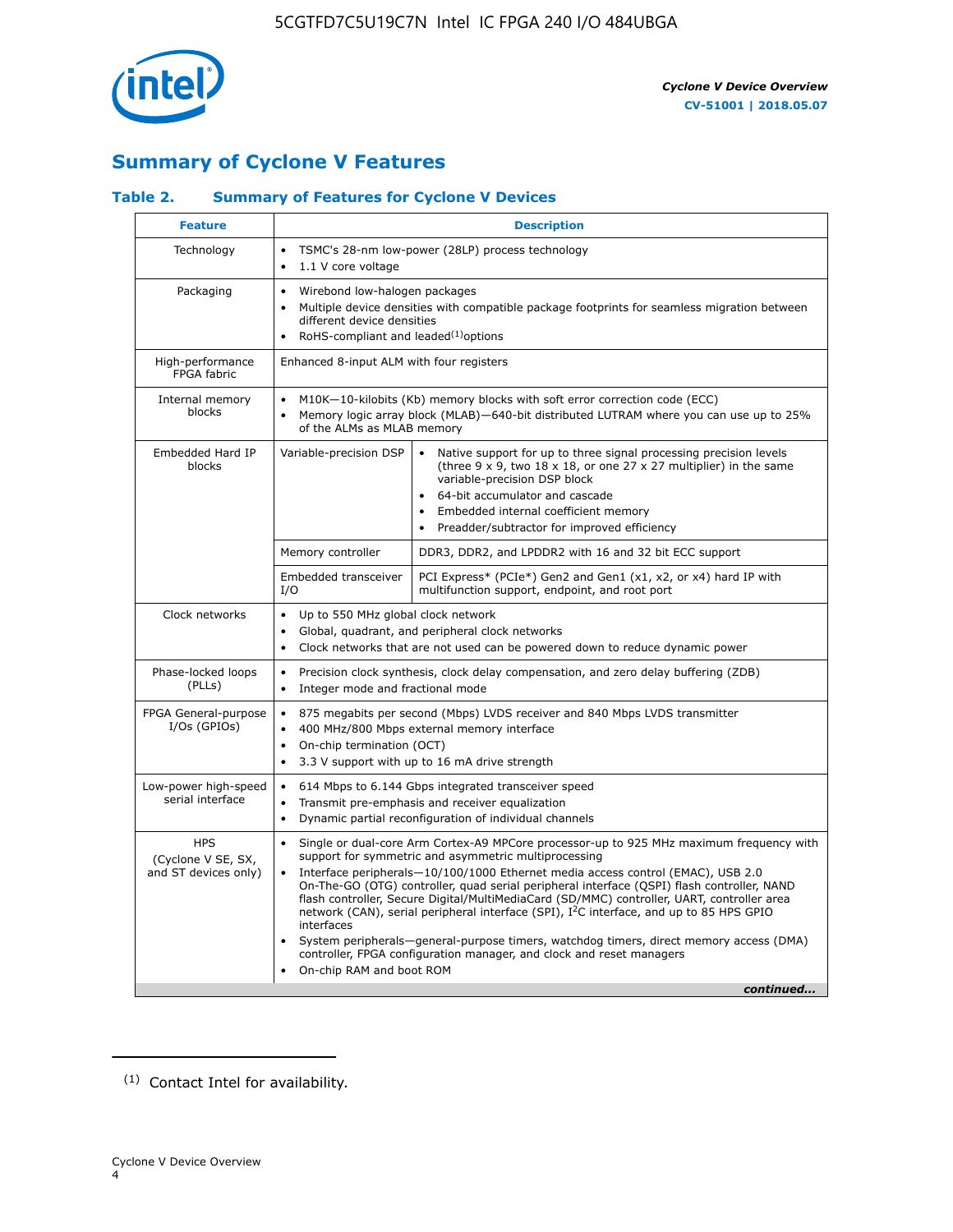

| <b>Feature</b> | <b>Description</b>                                                                                                                                                                                                                                                                                                                                                                                                 |
|----------------|--------------------------------------------------------------------------------------------------------------------------------------------------------------------------------------------------------------------------------------------------------------------------------------------------------------------------------------------------------------------------------------------------------------------|
|                | HPS-FPGA bridges—include the FPGA-to-HPS, HPS-to-FPGA, and lightweight HPS-to-FPGA<br>bridges that allow the FPGA fabric to issue transactions to slaves in the HPS, and vice versa<br>FPGA-to-HPS SDRAM controller subsystem—provides a configurable interface to the multiport<br>front end (MPFE) of the HPS SDRAM controller<br>Arm CoreSight™ JTAG debug access port, trace port, and on-chip trace storage   |
| Configuration  | Tamper protection—comprehensive design protection to protect your valuable IP investments<br>Enhanced advanced encryption standard (AES) design security features<br>$\bullet$ CvP<br>Dynamic reconfiguration of the FPGA<br>Active serial (AS) x1 and x4, passive serial (PS), JTAG, and fast passive parallel (FPP) x8 and<br>x16 configuration options<br>Internal scrubbing (2)<br>Partial reconfiguration (3) |

## **Cyclone V Device Variants and Packages**

### **Table 3. Device Variants for the Cyclone V Device Family**

| <b>Variant</b> | <b>Description</b>                                                                                                      |
|----------------|-------------------------------------------------------------------------------------------------------------------------|
| Cyclone V E    | Optimized for the lowest system cost and power requirement for a wide spectrum of general logic<br>and DSP applications |
| Cyclone V GX   | Optimized for the lowest cost and power requirement for 614 Mbps to 3.125 Gbps transceiver<br>applications              |
| Cyclone V GT   | The FPGA industry's lowest cost and lowest power requirement for 6.144 Gbps transceiver<br>applications                 |
| Cyclone V SE   | SoC with integrated Arm-based HPS                                                                                       |
| Cyclone V SX   | SoC with integrated Arm-based HPS and 3.125 Gbps transceivers                                                           |
| Cyclone V ST   | SoC with integrated Arm-based HPS and 6.144 Gbps transceivers                                                           |

### **Cyclone V E**

This section provides the available options, maximum resource counts, and package plan for the Cyclone V E devices.

The information in this section is correct at the time of publication. For the latest information and to get more details, refer to the Product Selector Guide.

#### **Related Information**

[Product Selector Guide](https://www.altera.com/products/product-selector-guide.html)

Provides the latest information about Intel products.

<sup>(2)</sup> The SEU internal scrubbing feature is available for Cyclone V E, GX, SE, and SX devices with the "SC" suffix in the part number. For device availability and ordering, contact your local Intel sales representatives.

 $(3)$  The partial reconfiguration feature is available for Cyclone V E, GX, SE, and SX devices with the "SC" suffix in the part number. For device availability and ordering, contact your local Intel® sales representatives.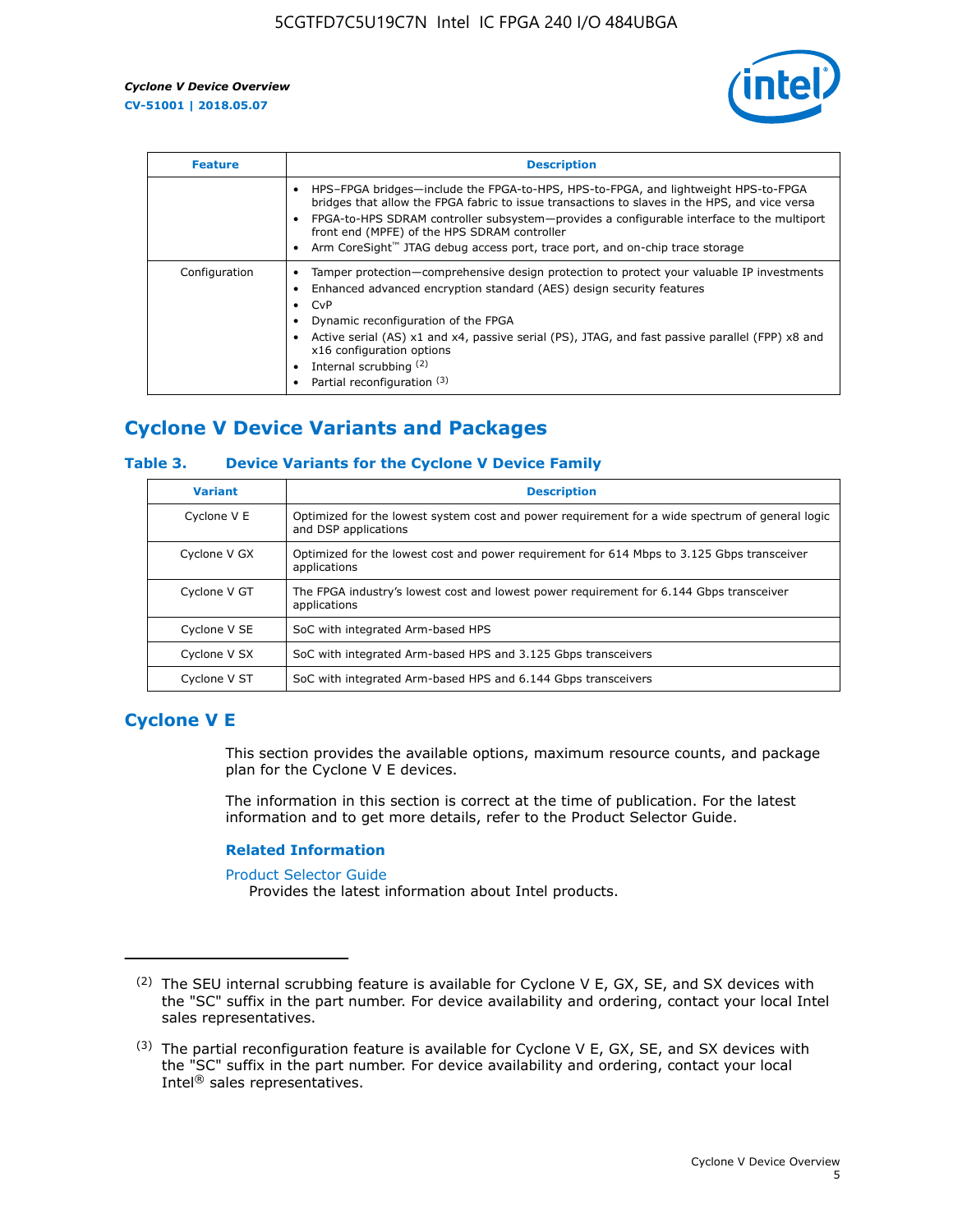Cyclone V Device Overview

6

### **Available Options**

### **Figure 1. Sample Ordering Code and Available Options for Cyclone V E Devices**

The SEU internal scrubbing feature is available for Cyclone V E, GX, SE, and SX devices with the "SC" suffix in the part number. For device availability and ordering, contact your local Intel sales representatives.



### **Maximum Resources**

### **Table 4. Maximum Resource Counts for Cyclone V E Devices**

|                         | <b>Resource</b>              | <b>Member Code</b> |              |                |                |         |  |  |
|-------------------------|------------------------------|--------------------|--------------|----------------|----------------|---------|--|--|
|                         |                              | A2                 | A4           | <b>A5</b>      | <b>A7</b>      | A9      |  |  |
| Logic Elements (LE) (K) |                              | 25                 | 49           | 77             | 150            | 301     |  |  |
| <b>ALM</b>              |                              | 9,430              | 18,480       | 29,080         | 56,480         | 113,560 |  |  |
| Register                |                              | 37,736             | 73,920       | 116,320        | 225,920        | 454,240 |  |  |
| Memory (Kb)             | M10K                         | 1,760              | 3,080        | 4,460          | 6,860          | 12,200  |  |  |
|                         | MLAB                         | 196                | 303          | 424            | 836            | 1,717   |  |  |
|                         | Variable-precision DSP Block |                    | 66           | 150            | 156            | 342     |  |  |
| 18 x 18 Multiplier      |                              | 50                 | 132          | 300            | 312            | 684     |  |  |
| PLL                     |                              | $\overline{4}$     | 4            | 6              | $\overline{7}$ | 8       |  |  |
| GPIO                    |                              | 224<br>224<br>240  |              | 480            | 480            |         |  |  |
| <b>LVDS</b>             | Transmitter                  | 56                 | 56           | 60             | 120            | 120     |  |  |
|                         | Receiver                     | 56                 | 56           | 60             | 120            | 120     |  |  |
| Hard Memory Controller  |                              | $\mathbf{1}$       | $\mathbf{1}$ | $\overline{2}$ | $\overline{2}$ | 2       |  |  |

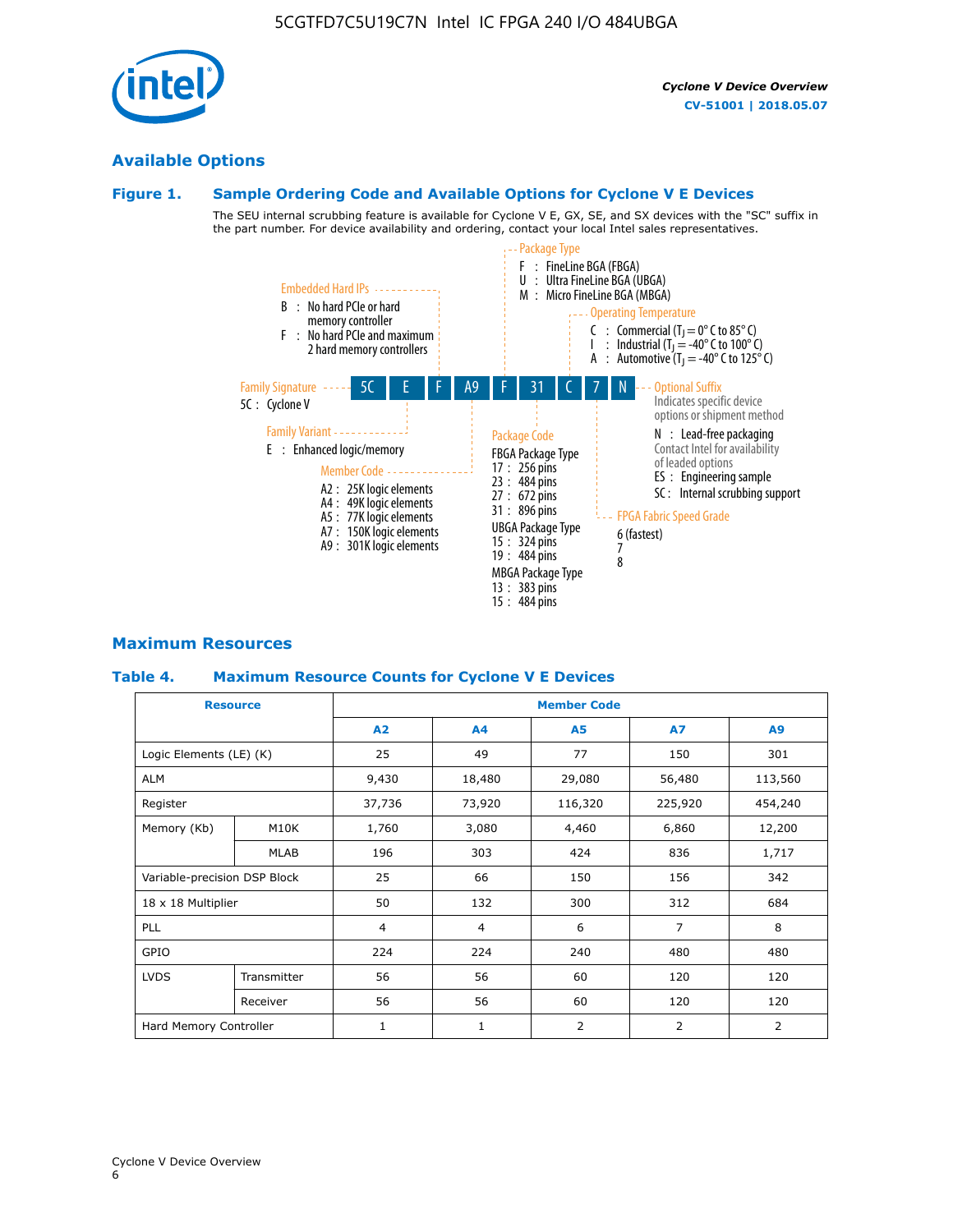

### **Related Information**

[True LVDS Buffers in Devices, I/O Features in Cyclone V Devices](https://www.altera.com/documentation/sam1403481100977.html#sam1403480885395) Provides the number of LVDS channels in each device package.

### **Package Plan**

#### **Table 5. Package Plan for Cyclone V E Devices**

| <b>Member</b><br><b>Code</b> | <b>M383</b><br>$(13 \text{ mm})$ | M484<br>$(15 \text{ mm})$ | <b>U324</b><br>$(15 \text{ mm})$ | <b>F256</b><br>$(17 \text{ mm})$ | <b>U484</b><br>$(19$ mm) | <b>F484</b><br>$(23$ mm $)$ | <b>F672</b><br>$(27 \text{ mm})$ | <b>F896</b><br>$(31 \text{ mm})$ |
|------------------------------|----------------------------------|---------------------------|----------------------------------|----------------------------------|--------------------------|-----------------------------|----------------------------------|----------------------------------|
|                              | <b>GPIO</b>                      | <b>GPIO</b>               | <b>GPIO</b>                      | <b>GPIO</b>                      | <b>GPIO</b>              | <b>GPIO</b>                 | <b>GPIO</b>                      | <b>GPIO</b>                      |
| A <sub>2</sub>               | 223                              |                           | 176                              | 128                              | 224                      | 224                         |                                  |                                  |
| A4                           | 223                              |                           | 176                              | 128                              | 224                      | 224                         | –                                |                                  |
| A <sub>5</sub>               | 175                              |                           |                                  |                                  | 224                      | 240                         |                                  |                                  |
| A7                           |                                  | 240                       |                                  |                                  | 240                      | 240                         | 336                              | 480                              |
| A9                           |                                  |                           |                                  |                                  | 240                      | 224                         | 336                              | 480                              |

### **Cyclone V GX**

This section provides the available options, maximum resource counts, and package plan for the Cyclone V GX devices.

The information in this section is correct at the time of publication. For the latest information and to get more details, refer to the *Product Selector Guide*.

### **Related Information**

[Product Selector Guide](https://www.altera.com/products/product-selector-guide.html)

Provides the latest information about Intel products.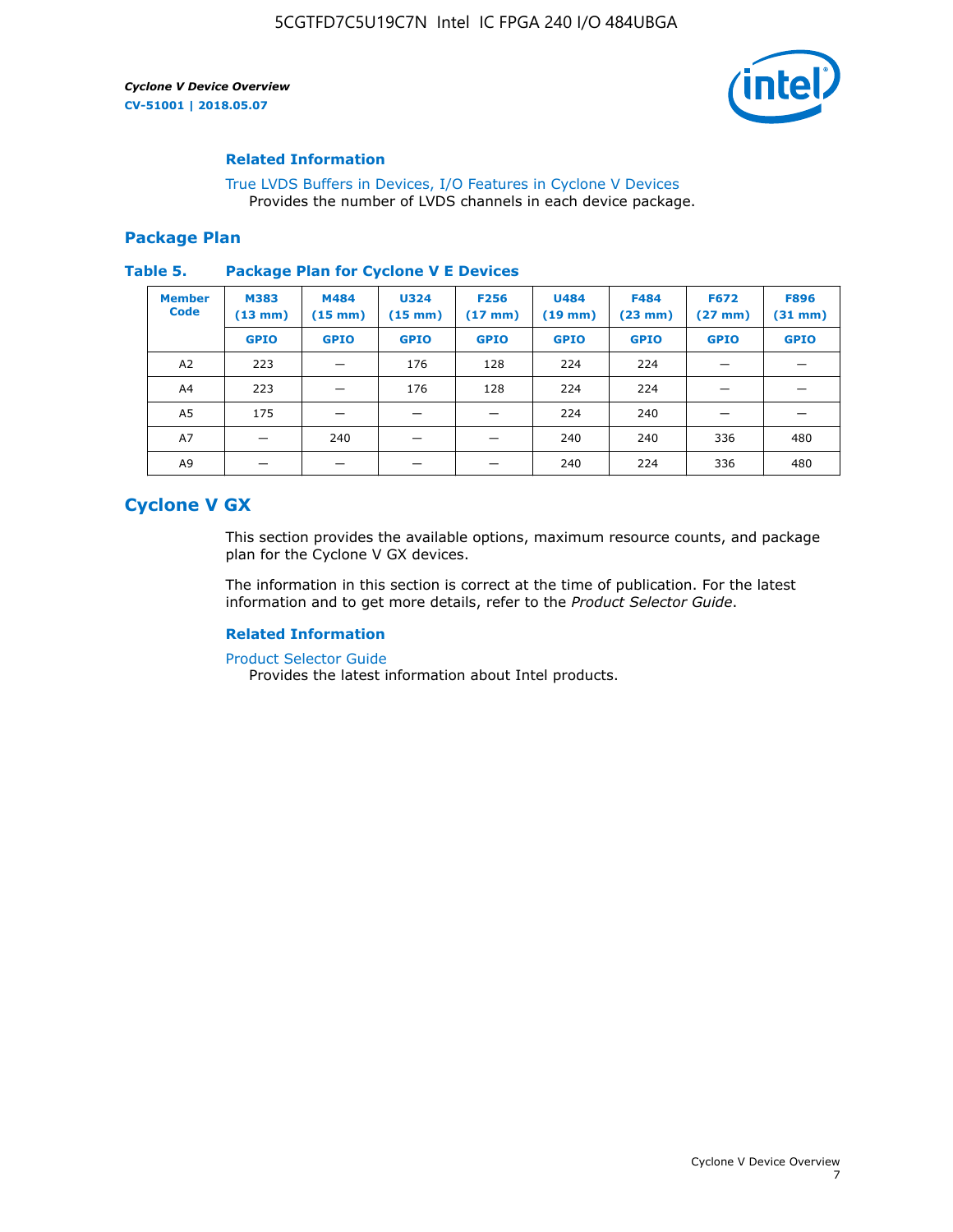

### **Available Options**

### **Figure 2. Sample Ordering Code and Available Options for Cyclone V GX Devices**

The SEU internal scrubbing feature is available for Cyclone V E, GX, SE, and SX devices with the "SC" suffix in the part number. For device availability and ordering, contact your local Intel sales representatives.



### **Maximum Resources**

### **Table 6. Maximum Resource Counts for Cyclone V GX Devices**

|                              | <b>Resource</b> | <b>Member Code</b> |                |                |         |           |                |   |
|------------------------------|-----------------|--------------------|----------------|----------------|---------|-----------|----------------|---|
|                              |                 | C <sub>3</sub>     | C <sub>4</sub> | C <sub>5</sub> | C7      | C9        |                |   |
| Logic Elements (LE) (K)      |                 | 36                 | 50             | 77             | 150     | 301       |                |   |
| <b>ALM</b>                   |                 | 13,460             | 18,860         | 29,080         | 56,480  | 113,560   |                |   |
| Register                     |                 | 53,840             | 75,440         | 116,320        | 225,920 | 454,240   |                |   |
| Memory (Kb)                  | M10K            | 1,350              | 2,500          | 4,460          | 6,860   | 12,200    |                |   |
|                              | <b>MLAB</b>     | 182                | 424            | 424            | 836     | 1,717     |                |   |
| Variable-precision DSP Block |                 | 57                 | 70             | 150            | 156     | 342       |                |   |
| 18 x 18 Multiplier           |                 | 114                | 140            | 300            | 312     | 684       |                |   |
| PLL                          |                 |                    |                |                | 6       | 6         | $\overline{7}$ | 8 |
| 3 Gbps Transceiver           |                 | 3                  | 6              | 6              | 9       | 12        |                |   |
| GPIO <sup>(4)</sup>          |                 | 208                | 336            | 336            | 480     | 560       |                |   |
|                              |                 |                    |                |                |         | continued |                |   |

 $(4)$  The number of GPIOs does not include transceiver I/Os. In the Intel Quartus® Prime software, the number of user I/Os includes transceiver I/Os.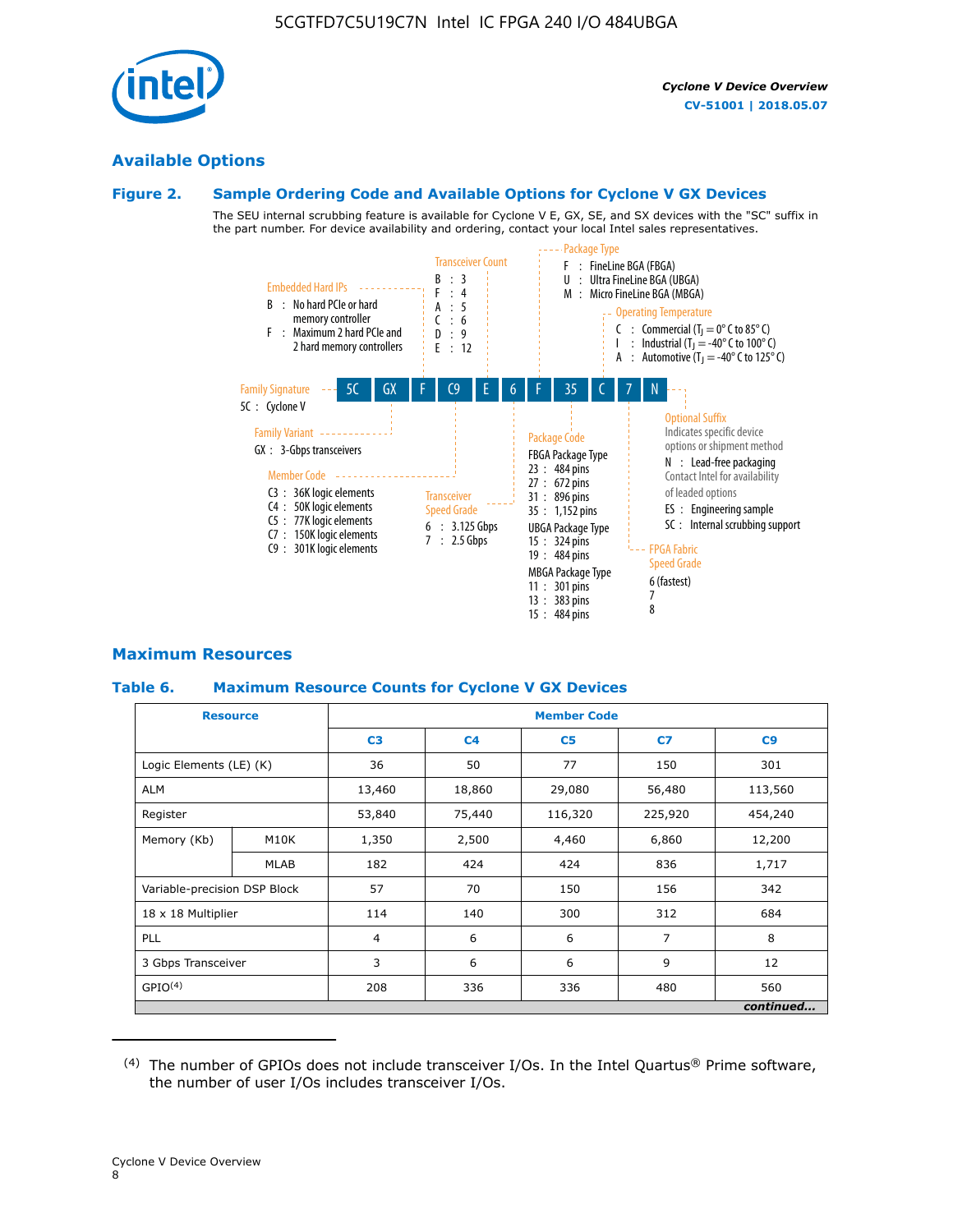

| <b>Resource</b>        |             | <b>Member Code</b> |                |                |     |                |  |  |
|------------------------|-------------|--------------------|----------------|----------------|-----|----------------|--|--|
|                        |             | C <sub>3</sub>     | C <sub>4</sub> | C <sub>5</sub> | C7  | C <sub>9</sub> |  |  |
| <b>LVDS</b>            | Transmitter | 52                 | 84             | 84             | 120 | 140            |  |  |
|                        | Receiver    | 52                 | 84             | 84             | 120 | 140            |  |  |
| PCIe Hard IP Block     |             |                    |                |                |     |                |  |  |
| Hard Memory Controller |             |                    | h              |                |     |                |  |  |

### **Related Information**

[True LVDS Buffers in Devices, I/O Features in Cyclone V Devices](https://www.altera.com/documentation/sam1403481100977.html#sam1403480885395) Provides the number of LVDS channels in each device package.

### **Package Plan**

### **Table 7. Package Plan for Cyclone V GX Devices**

| <b>Member</b><br><b>Code</b> | <b>M301</b><br>$(11$ mm) |                | <b>M383</b><br>$(13 \text{ mm})$ |             | M484        | $(15 \text{ mm})$ | <b>U324</b><br>$(15 \text{ mm})$ |             | <b>U484</b><br>$(19$ mm) |             |
|------------------------------|--------------------------|----------------|----------------------------------|-------------|-------------|-------------------|----------------------------------|-------------|--------------------------|-------------|
|                              | <b>GPIO</b>              | <b>XCVR</b>    | <b>GPIO</b>                      | <b>XCVR</b> | <b>GPIO</b> | <b>XCVR</b>       | <b>GPIO</b>                      | <b>XCVR</b> | <b>GPIO</b>              | <b>XCVR</b> |
| C <sub>3</sub>               |                          |                |                                  |             |             |                   | 144                              | 3           | 208                      | 3           |
| C <sub>4</sub>               | 129                      | $\overline{4}$ | 175                              | 6           |             |                   | –                                |             | 224                      | 6           |
| C5                           | 129                      | 4              | 175                              | 6           |             |                   |                                  |             | 224                      | 6           |
| C7                           | _                        |                |                                  |             | 240         | 3                 |                                  |             | 240                      | 6           |
| C <sub>9</sub>               |                          |                |                                  |             |             |                   |                                  |             | 240                      | 5           |

| <b>Member</b><br><b>Code</b> | <b>F484</b> | $(23$ mm)   | <b>F672</b> | $(27 \text{ mm})$ | <b>F896</b><br>$(31 \text{ mm})$ |             | F1152<br>$(35 \text{ mm})$ |             |
|------------------------------|-------------|-------------|-------------|-------------------|----------------------------------|-------------|----------------------------|-------------|
|                              | <b>GPIO</b> | <b>XCVR</b> | <b>GPIO</b> | <b>XCVR</b>       | <b>GPIO</b>                      | <b>XCVR</b> | <b>GPIO</b>                | <b>XCVR</b> |
| C <sub>3</sub>               | 208         | 3           |             |                   |                                  |             |                            |             |
| C4                           | 240         | 6           | 336         | 6                 |                                  |             |                            |             |
| C <sub>5</sub>               | 240         | 6           | 336         | 6                 |                                  |             |                            |             |
| C <sub>7</sub>               | 240         | 6           | 336         | 9                 | 480                              | 9           |                            |             |
| C <sub>9</sub>               | 224         | 6           | 336         | 9                 | 480                              | 12          | 560                        | 12          |

### **Cyclone V GT**

This section provides the available options, maximum resource counts, and package plan for the Cyclone V GT devices.

The information in this section is correct at the time of publication. For the latest information and to get more details, refer to the *Product Selector Guide*.

#### **Related Information**

#### [Product Selector Guide](https://www.altera.com/products/product-selector-guide.html)

Provides the latest information about Intel products.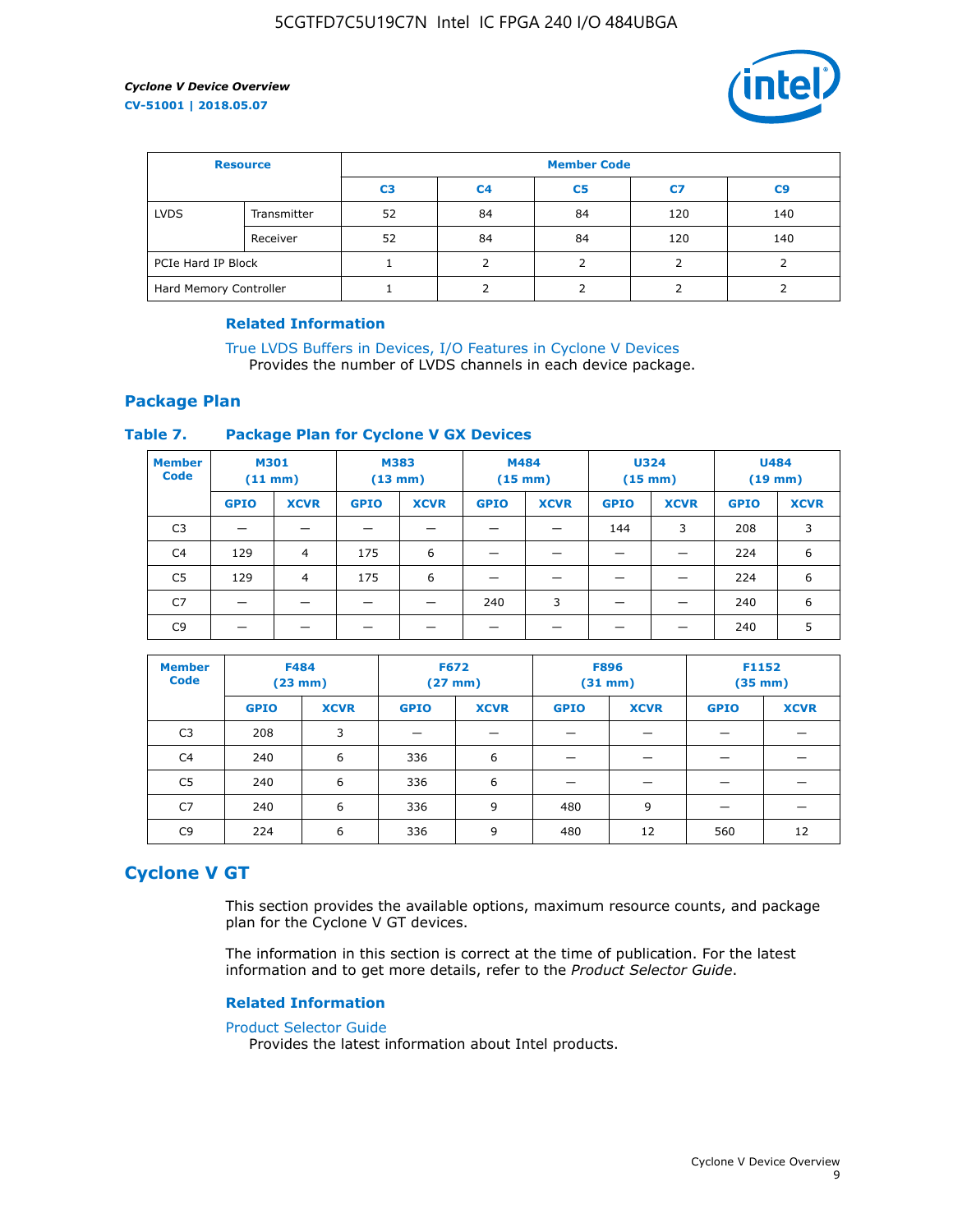

### **Available Options**

### **Figure 3. Sample Ordering Code and Available Options for Cyclone V GT Devices**



### **Maximum Resources**

#### **Table 8. Maximum Resource Counts for Cyclone V GT Devices**

|                              | <b>Resource</b> | <b>Member Code</b> |         |                |  |  |
|------------------------------|-----------------|--------------------|---------|----------------|--|--|
|                              |                 | D <sub>5</sub>     | D7      | D <sub>9</sub> |  |  |
| Logic Elements (LE) (K)      |                 | 77                 | 150     | 301            |  |  |
| <b>ALM</b>                   |                 | 29,080             | 56,480  | 113,560        |  |  |
| Register                     |                 | 116,320            | 225,920 | 454,240        |  |  |
| Memory (Kb)                  | M10K            | 4,460              | 6,860   | 12,200         |  |  |
|                              | <b>MLAB</b>     | 424                | 836     | 1,717          |  |  |
| Variable-precision DSP Block |                 | 150                | 156     | 342            |  |  |
| 18 x 18 Multiplier           |                 | 300                | 312     | 684            |  |  |
| PLL                          |                 | 6                  | 7       | 8              |  |  |
| 6 Gbps Transceiver           |                 | 6                  | 9       | 12             |  |  |
| GPIO <sup>(5)</sup>          |                 | 336                | 480     | 560            |  |  |
| <b>LVDS</b>                  | Transmitter     | 84                 | 120     | 140            |  |  |
|                              |                 |                    |         | continued      |  |  |

<sup>(5)</sup> The number of GPIOs does not include transceiver I/Os. In the Intel Quartus Prime software, the number of user I/Os includes transceiver I/Os.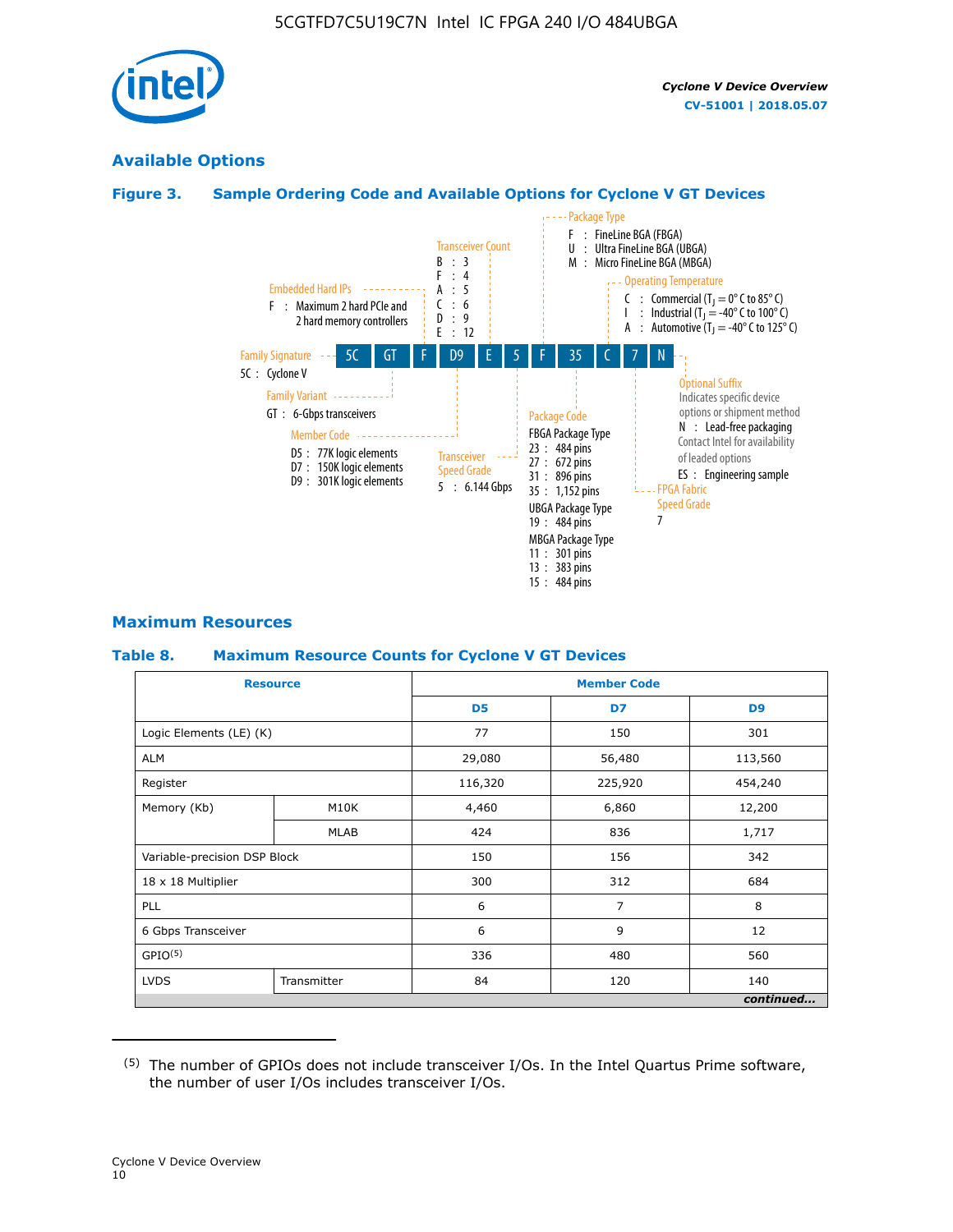

| <b>Resource</b>        |          | <b>Member Code</b> |     |     |  |  |
|------------------------|----------|--------------------|-----|-----|--|--|
|                        |          | D5                 | D7  | D9  |  |  |
|                        | Receiver | 84                 | 120 | 140 |  |  |
| PCIe Hard IP Block     |          |                    |     |     |  |  |
| Hard Memory Controller |          |                    |     |     |  |  |

### **Related Information**

[True LVDS Buffers in Devices, I/O Features in Cyclone V Devices](https://www.altera.com/documentation/sam1403481100977.html#sam1403480885395) Provides the number of LVDS channels in each device package.

### **Package Plan**

### **Table 9. Package Plan for Cyclone V GT Devices**

Transceiver counts shown are for transceiver ≤5 Gbps . 6 Gbps transceiver channel count support depends on the package and channel usage. For more information about the 6 Gbps transceiver channel count, refer to the *Cyclone V Device Handbook Volume 2: Transceivers*.

| <b>Member</b><br><b>Code</b> | <b>M301</b><br>(11 mm)   |                | M383<br>$(13 \text{ mm})$ |             | M484<br>$(15 \text{ mm})$ |             | <b>U484</b><br>$(19$ mm) |             |
|------------------------------|--------------------------|----------------|---------------------------|-------------|---------------------------|-------------|--------------------------|-------------|
|                              | <b>GPIO</b>              | <b>XCVR</b>    | <b>GPIO</b>               | <b>XCVR</b> | <b>GPIO</b>               | <b>XCVR</b> | <b>GPIO</b>              | <b>XCVR</b> |
| D <sub>5</sub>               | 129                      | $\overline{4}$ | 175                       | 6           | -                         | -           | 224                      | 6           |
| D7                           | -                        | -              |                           |             | 240                       | 3           | 240                      | 6           |
| D <sub>9</sub>               | $\overline{\phantom{0}}$ | _              |                           |             | -                         |             | 240                      | 5           |

| <b>Member</b><br><b>Code</b> | <b>F484</b><br>$(23 \text{ mm})$ |             | <b>F672</b><br>$(27 \text{ mm})$ |             | <b>F896</b><br>$(31$ mm $)$ |             | F1152<br>$(35$ mm $)$ |             |
|------------------------------|----------------------------------|-------------|----------------------------------|-------------|-----------------------------|-------------|-----------------------|-------------|
|                              | <b>GPIO</b>                      | <b>XCVR</b> | <b>GPIO</b>                      | <b>XCVR</b> | <b>GPIO</b>                 | <b>XCVR</b> | <b>GPIO</b>           | <b>XCVR</b> |
| D <sub>5</sub>               | 240                              | 6           | 336                              | 6           | -                           |             |                       |             |
| D7                           | 240                              | 6           | 336                              | q(6)        | 480                         | q(6)        |                       |             |
| D <sub>9</sub>               | 224                              | 6           | 336                              | 9(6)        | 480                         | 12(7)       | 560                   | 12(7)       |

### **Related Information**

[6.144-Gbps Support Capability in Cyclone V GT Devices, Cyclone V Device Handbook](https://www.altera.com/documentation/nik1409855456781.html#nik1409855410757) [Volume 2: Transceivers](https://www.altera.com/documentation/nik1409855456781.html#nik1409855410757)

Provides more information about 6 Gbps transceiver channel count.

<sup>(6)</sup> If you require CPRI (at 6.144 Gbps) and PCIe Gen2 transmit jitter compliance, Intel recommends that you use only up to three full-duplex transceiver channels for CPRI, and up to six full-duplex channels for PCIe Gen2. The CMU channels are not considered full-duplex channels.

 $(7)$  If you require CPRI (at 6.144 Gbps) and PCIe Gen2 transmit jitter compliance, Intel recommends that you use only up to three full-duplex transceiver channels for CPRI, and up to eight full-duplex channels for PCIe Gen2. The CMU channels are not considered full-duplex channels.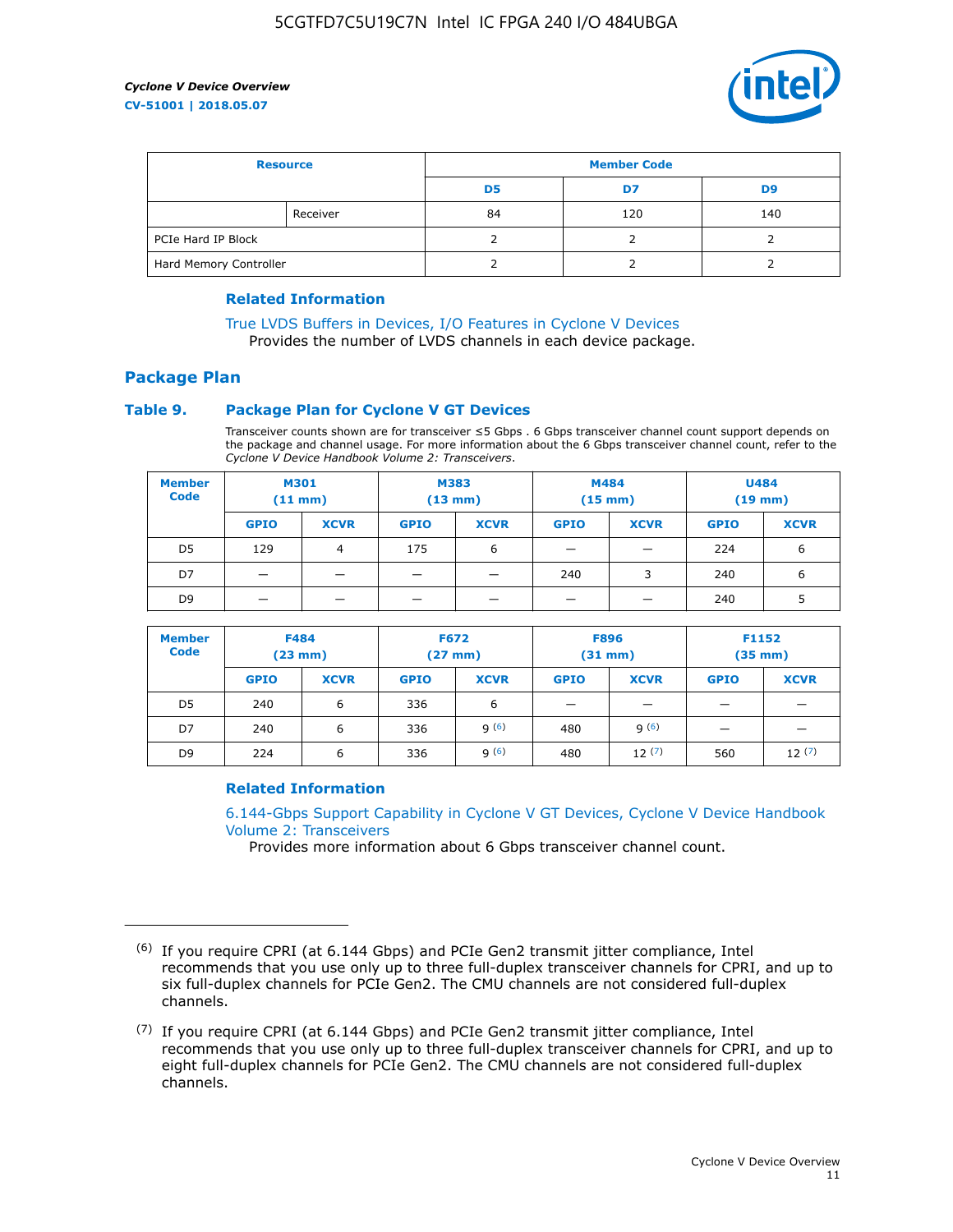

### **Cyclone V SE**

This section provides the available options, maximum resource counts, and package plan for the Cyclone V SE devices.

The information in this section is correct at the time of publication. For the latest information and to get more details, refer to the *Product Selector Guide*.

#### **Related Information**

#### [Product Selector Guide](https://www.altera.com/products/product-selector-guide.html)

Provides the latest information about Intel products.

### **Available Options**

#### **Figure 4. Sample Ordering Code and Available Options for Cyclone V SE Devices**

The SEU internal scrubbing feature is available for Cyclone V E, GX, SE, and SX devices with the "SC" suffix in the part number. For device availability and ordering, contact your local Intel sales representatives.

Cyclone V SE and SX low-power devices (L power option) offer 30% static power reduction for devices with 25K LE and 40K LE, and 20% static power reduction for devices with 85K LE and 110K LE.

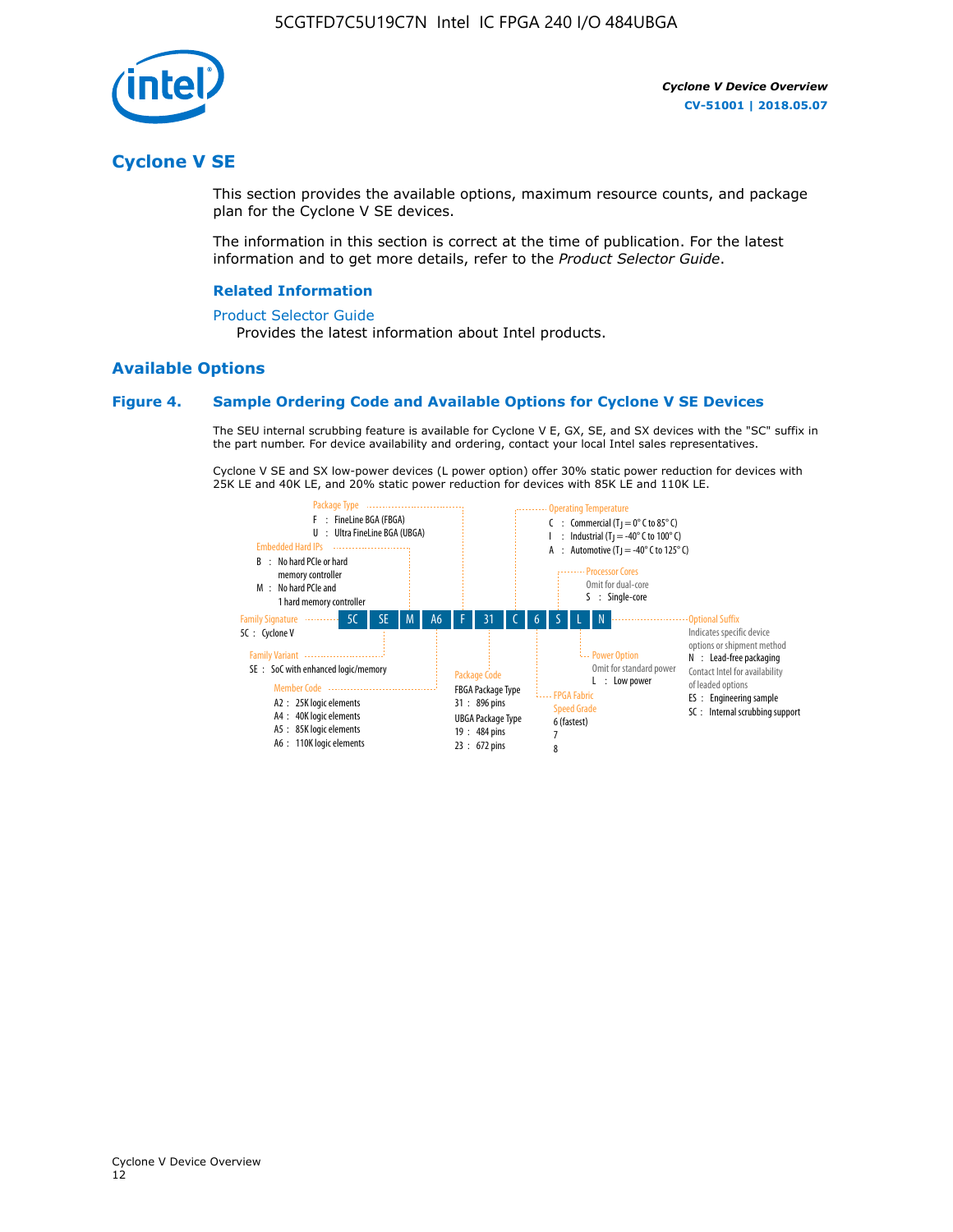

### **Maximum Resources**

#### **Table 10. Maximum Resource Counts for Cyclone V SE Devices**

|                                | <b>Resource</b>   | <b>Member Code</b>       |                          |                      |                      |  |
|--------------------------------|-------------------|--------------------------|--------------------------|----------------------|----------------------|--|
|                                |                   | A2                       | A4                       | <b>A5</b>            | A6                   |  |
| Logic Elements (LE) (K)        |                   | 25                       | 40                       | 85                   | 110                  |  |
| <b>ALM</b>                     |                   | 9,430                    | 15,880                   | 32,070               | 41,910               |  |
| Register                       |                   | 37,736                   | 60,376                   | 128,300              | 166,036              |  |
| Memory (Kb)                    | M <sub>10</sub> K | 1,400                    | 2,700                    | 3,970                | 5,570                |  |
|                                | <b>MLAB</b>       | 138                      | 231                      | 480                  | 621                  |  |
| Variable-precision DSP Block   |                   | 36                       | 84                       | 87                   | 112                  |  |
| 18 x 18 Multiplier             |                   | 72                       | 168                      | 174                  | 224                  |  |
| <b>FPGA PLL</b>                |                   | 5                        | 5                        | 6                    | 6                    |  |
| <b>HPS PLL</b>                 |                   | 3                        | 3                        | 3                    | 3                    |  |
| <b>FPGA GPIO</b>               |                   | 145                      | 145                      | 288                  | 288                  |  |
| HPS I/O                        |                   | 181                      | 181                      | 181                  | 181                  |  |
| <b>LVDS</b>                    | Transmitter       | 32                       | 32                       | 72                   | 72                   |  |
|                                | Receiver          | 37                       | 37                       | 72                   | 72                   |  |
| FPGA Hard Memory Controller    |                   | 1                        | $\mathbf{1}$             | $\mathbf{1}$         | $\mathbf{1}$         |  |
| HPS Hard Memory Controller     |                   | $\mathbf{1}$             | $\mathbf{1}$             | $\mathbf{1}$         | $\mathbf{1}$         |  |
| Arm Cortex-A9 MPCore Processor |                   | Single- or dual-<br>core | Single- or dual-<br>core | Single- or dual-core | Single- or dual-core |  |

### **Related Information**

[True LVDS Buffers in Devices, I/O Features in Cyclone V Devices](https://www.altera.com/documentation/sam1403481100977.html#sam1403480885395) Provides the number of LVDS channels in each device package.

### **Package Plan**

#### **Table 11. Package Plan for Cyclone V SE Devices**

The HPS I/O counts are the number of I/Os in the HPS and does not correlate with the number of HPS-specific I/O pins in the FPGA. Each HPS-specific pin in the FPGA may be mapped to several HPS I/Os.

| <b>Member Code</b> | <b>U484</b><br>$(19$ mm) |           | U672<br>(23 mm)  |           | <b>F896</b><br>$(31$ mm $)$ |           |
|--------------------|--------------------------|-----------|------------------|-----------|-----------------------------|-----------|
|                    | <b>FPGA GPIO</b>         | HPS $I/O$ | <b>FPGA GPIO</b> | HPS $I/O$ | <b>FPGA GPIO</b>            | HPS $I/O$ |
| A <sub>2</sub>     | 66                       | 151       | 145              | 181       |                             |           |
| A4                 | 66                       | 151       | 145              | 181       |                             |           |
| A <sub>5</sub>     | 66                       | 151       | 145              | 181       | 288                         | 181       |
| A6                 | 66                       | 151       | 145              | 181       | 288                         | 181       |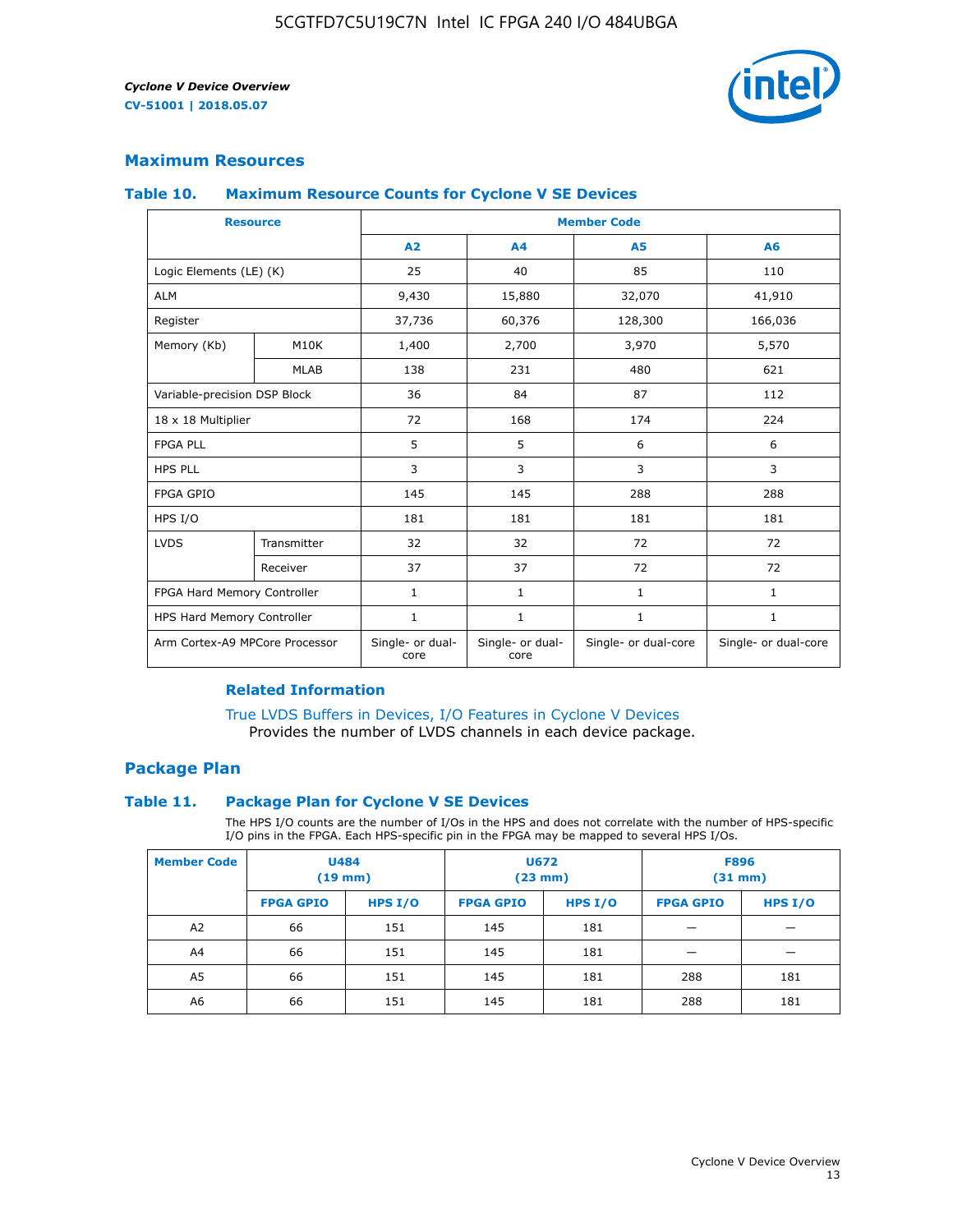

### **Cyclone V SX**

This section provides the available options, maximum resource counts, and package plan for the Cyclone V SX devices.

The information in this section is correct at the time of publication. For the latest information and to get more details, refer to the *Product Selector Guide*.

#### **Related Information**

#### [Product Selector Guide](https://www.altera.com/products/product-selector-guide.html)

Provides the latest information about Intel products.

### **Available Options**

### **Figure 5. Sample Ordering Code and Available Options for Cyclone V SX Devices**

The SEU internal scrubbing feature is available for Cyclone V E, GX, SE, and SX devices with the "SC" suffix in the part number. For device availability and ordering, contact your local Intel sales representatives.

Cyclone V SE and SX low-power devices (L power option) offer 30% static power reduction for devices with 25K LE and 40K LE, and 20% static power reduction for devices with 85K LE and 110K LE.



### **Maximum Resources**

#### **Table 12. Maximum Resource Counts for Cyclone V SX Devices**

|                              | <b>Resource</b> | <b>Member Code</b> |                |                |           |  |
|------------------------------|-----------------|--------------------|----------------|----------------|-----------|--|
|                              |                 | C <sub>2</sub>     | C <sub>4</sub> | C <sub>5</sub> | C6        |  |
| Logic Elements (LE) (K)      |                 | 25                 | 40             | 85             | 110       |  |
| <b>ALM</b>                   |                 | 9,430              | 15,880         | 32,070         | 41,910    |  |
| Register                     |                 | 37,736             | 60,376         | 128,300        | 166,036   |  |
| Memory (Kb)                  | M10K            | 1,400              | 2,700          | 3,970          | 5,570     |  |
|                              | <b>MLAB</b>     | 138                | 231            | 480            | 621       |  |
| Variable-precision DSP Block |                 | 36                 | 84             | 87             | 112       |  |
| 18 x 18 Multiplier           |                 | 72                 | 168            | 174            | 224       |  |
| <b>FPGA PLL</b>              |                 | 5                  | 5              | 6              | 6         |  |
|                              |                 |                    |                |                | continued |  |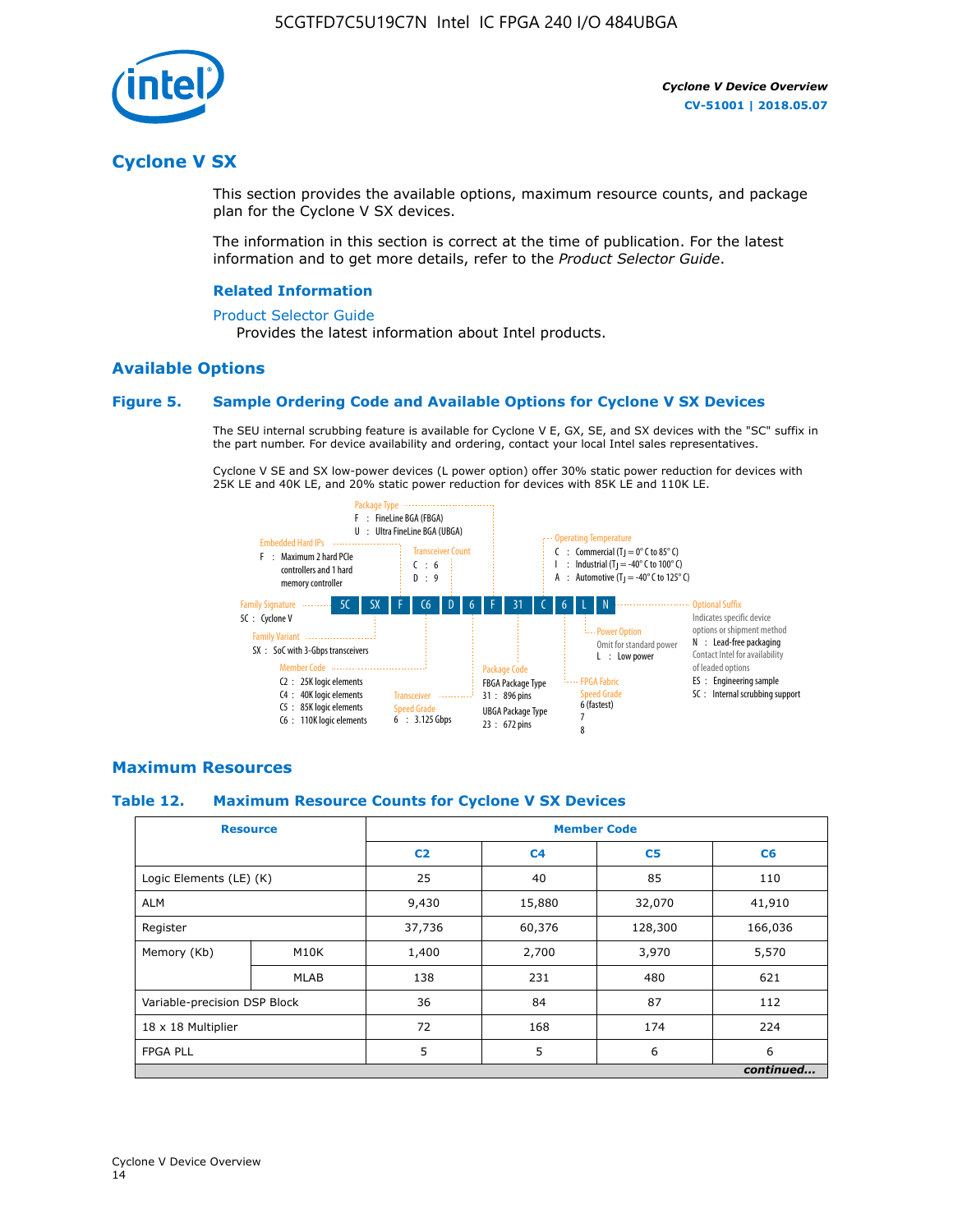

| <b>Resource</b>                |             | <b>Member Code</b> |                |                |                |  |  |
|--------------------------------|-------------|--------------------|----------------|----------------|----------------|--|--|
|                                |             | C <sub>2</sub>     | C <sub>4</sub> | C <sub>5</sub> | C <sub>6</sub> |  |  |
| <b>HPS PLL</b>                 |             | 3                  | 3              | 3              | 3              |  |  |
| 3 Gbps Transceiver             |             | 6                  | 6              | 9              | 9              |  |  |
| FPGA GPIO <sup>(8)</sup>       |             | 145                | 145            | 288            | 288            |  |  |
| HPS I/O                        |             | 181                | 181            | 181            | 181            |  |  |
| <b>LVDS</b>                    | Transmitter | 32                 | 32             | 72             | 72             |  |  |
|                                | Receiver    | 37                 | 37             | 72             | 72             |  |  |
| PCIe Hard IP Block             |             | $\overline{2}$     | 2              | 2(9)           | 2(9)           |  |  |
| FPGA Hard Memory Controller    |             | 1                  | $\mathbf{1}$   | $\mathbf{1}$   | $\mathbf{1}$   |  |  |
| HPS Hard Memory Controller     |             |                    | $\mathbf{1}$   | 1              | 1              |  |  |
| Arm Cortex-A9 MPCore Processor |             | Dual-core          | Dual-core      | Dual-core      | Dual-core      |  |  |

### **Related Information**

[True LVDS Buffers in Devices, I/O Features in Cyclone V Devices](https://www.altera.com/documentation/sam1403481100977.html#sam1403480885395) Provides the number of LVDS channels in each device package.

### **Package Plan**

#### **Table 13. Package Plan for Cyclone V SX Devices**

The HPS I/O counts are the number of I/Os in the HPS and does not correlate with the number of HPS-specific I/O pins in the FPGA. Each HPS-specific pin in the FPGA may be mapped to several HPS I/Os.

| <b>Member Code</b> | U672<br>(23 mm)  |           | <b>F896</b><br>$(31$ mm $)$ |                  |         |             |
|--------------------|------------------|-----------|-----------------------------|------------------|---------|-------------|
|                    | <b>FPGA GPIO</b> | HPS $I/O$ | <b>XCVR</b>                 | <b>FPGA GPIO</b> | HPS I/O | <b>XCVR</b> |
| C <sub>2</sub>     | 145              | 181       | 6                           |                  |         |             |
| C4                 | 145              | 181       | 6                           |                  |         |             |
| C <sub>5</sub>     | 145              | 181       | 6                           | 288              | 181     | 9           |
| C6                 | 145              | 181       | 6                           | 288              | 181     | 9           |

### **Cyclone V ST**

This section provides the available options, maximum resource counts, and package plan for the Cyclone V ST devices.

The information in this section is correct at the time of publication. For the latest information and to get more details, refer to the *Product Selector Guide*.

 $(8)$  The number of GPIOs does not include transceiver I/Os. In the Intel Quartus Prime software, the number of user I/Os includes transceiver I/Os.

<sup>(9)</sup> 1 PCIe Hard IP Block in U672 package.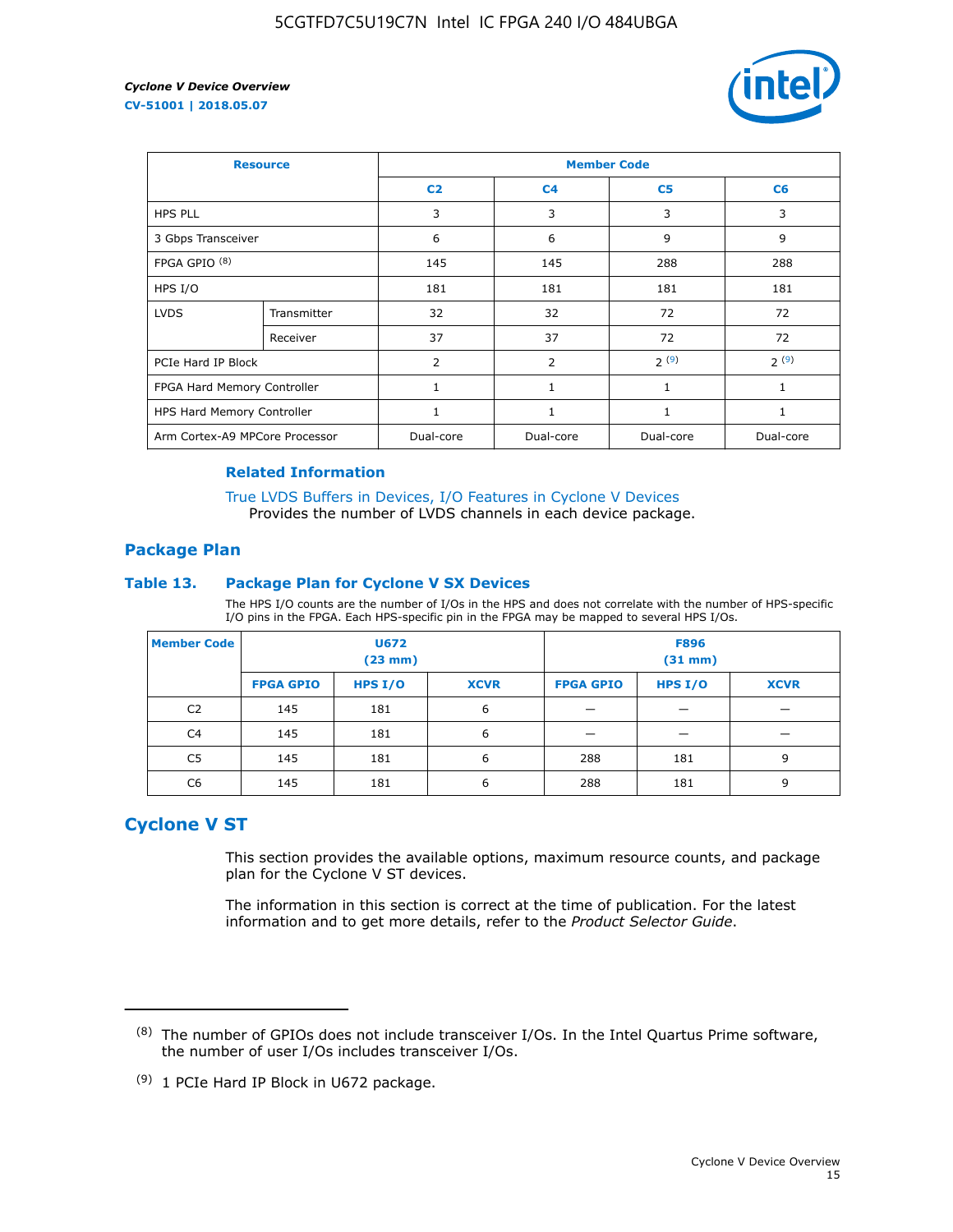

### **Related Information**

[Product Selector Guide](https://www.altera.com/products/product-selector-guide.html) Provides the latest information about Intel products.

### **Available Options**

### **Figure 6. Sample Ordering Code and Available Options for Cyclone V ST Devices**



### **Maximum Resources**

### **Table 14. Maximum Resource Counts for Cyclone V ST Devices**

| <b>Resource</b>              |             |                | <b>Member Code</b> |
|------------------------------|-------------|----------------|--------------------|
|                              |             | D <sub>5</sub> | D <sub>6</sub>     |
| Logic Elements (LE) (K)      |             | 85             | 110                |
| <b>ALM</b>                   |             | 32,070         | 41,910             |
| Register                     |             | 128,300        | 166,036            |
| Memory (Kb)                  | M10K        | 3,970          | 5,570              |
|                              | <b>MLAB</b> | 480            | 621                |
| Variable-precision DSP Block |             | 87             | 112                |
| 18 x 18 Multiplier           |             | 174            | 224                |
| <b>FPGA PLL</b>              |             | 6              | 6                  |
| <b>HPS PLL</b>               |             | 3              | 3                  |
| 6.144 Gbps Transceiver       |             | 9              | 9                  |
| FPGA GPIO(10)                |             | 288            | 288                |
| HPS I/O                      |             | 181            | 181                |
| <b>LVDS</b>                  | Transmitter | 72             | 72                 |
|                              |             |                | continued          |

<sup>(10)</sup> The number of GPIOs does not include transceiver I/Os. In the Intel Quartus Prime software, the number of user I/Os includes transceiver I/Os.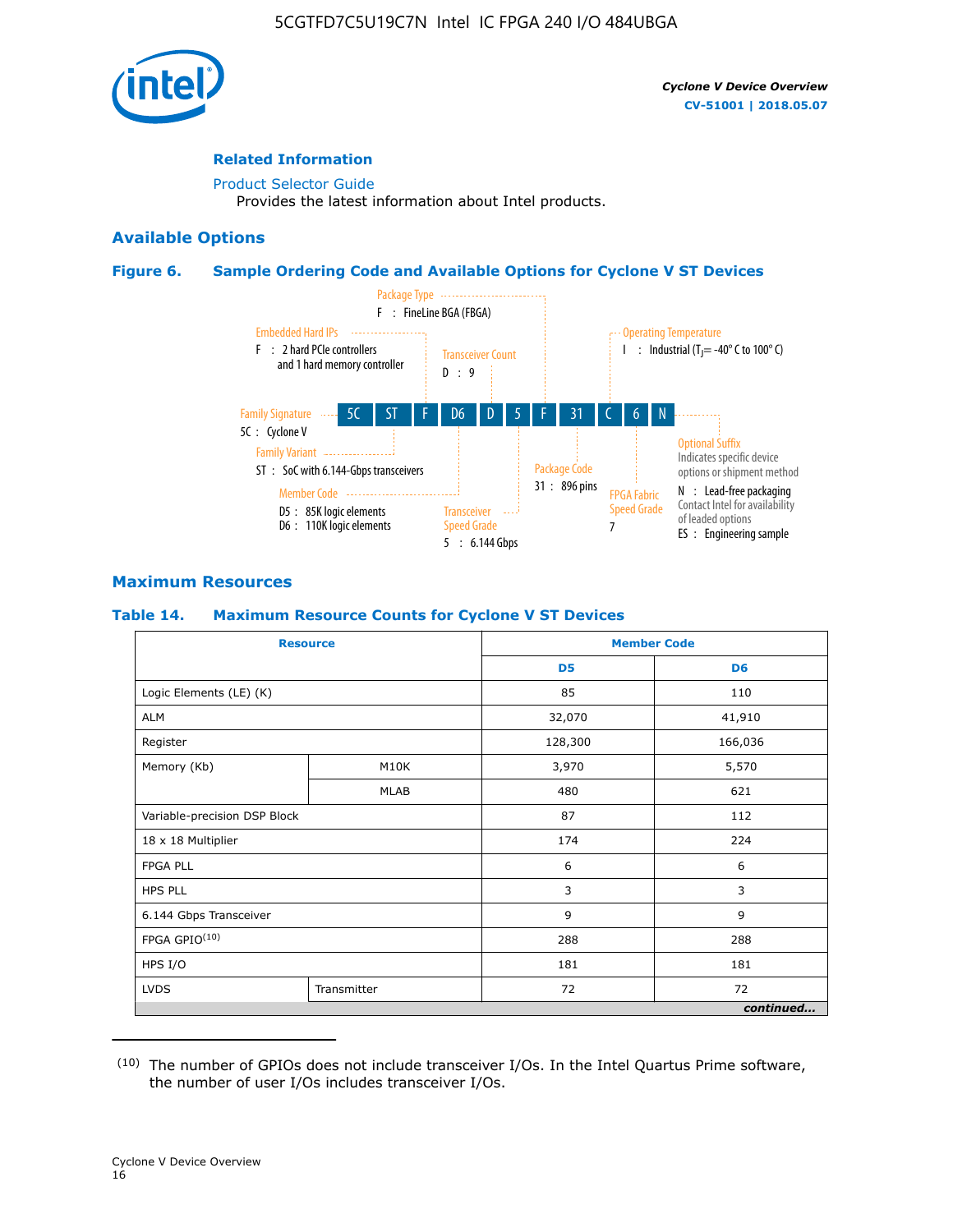

| <b>Resource</b>                |          | <b>Member Code</b> |                |  |
|--------------------------------|----------|--------------------|----------------|--|
|                                |          | D <sub>5</sub>     | D <sub>6</sub> |  |
|                                | Receiver | 72                 | 72             |  |
| PCIe Hard IP Block             |          |                    |                |  |
| FPGA Hard Memory Controller    |          |                    |                |  |
| HPS Hard Memory Controller     |          |                    |                |  |
| Arm Cortex-A9 MPCore Processor |          | Dual-core          | Dual-core      |  |

#### **Related Information**

### [True LVDS Buffers in Devices, I/O Features in Cyclone V Devices](https://www.altera.com/documentation/sam1403481100977.html#sam1403480885395)

Provides the number of LVDS channels in each device package.

### **Package Plan**

### **Table 15. Package Plan for Cyclone V ST Devices**

- The HPS I/O counts are the number of I/Os in the HPS and does not correlate with the number of HPSspecific I/O pins in the FPGA. Each HPS-specific pin in the FPGA may be mapped to several HPS I/Os.
- Transceiver counts shown are for transceiver ≤5 Gbps . 6 Gbps transceiver channel count support depends on the package and channel usage. For more information about the 6 Gbps transceiver channel count, refer to the *Cyclone V Device Handbook Volume 2: Transceivers*.

| <b>Member Code</b> | <b>F896</b><br>$(31$ mm $)$ |           |             |  |  |
|--------------------|-----------------------------|-----------|-------------|--|--|
|                    | <b>FPGA GPIO</b>            | HPS $I/O$ | <b>XCVR</b> |  |  |
| D <sub>5</sub>     | 288                         | 181       | 9(11)       |  |  |
| D <sub>6</sub>     | 288                         | 181       | q(11)       |  |  |

### **Related Information**

[6.144-Gbps Support Capability in Cyclone V GT Devices, Cyclone V Device Handbook](https://www.altera.com/documentation/nik1409855456781.html#nik1409855410757) [Volume 2: Transceivers](https://www.altera.com/documentation/nik1409855456781.html#nik1409855410757)

Provides more information about 6 Gbps transceiver channel count.

<sup>(11)</sup> If you require CPRI (at 4.9152 Gbps) and PCIe Gen2 transmit jitter compliance, Intel recommends that you use only up to seven full-duplex transceiver channels for CPRI, and up to six full-duplex channels for PCIe Gen2. The CMU channels are not considered full-duplex channels.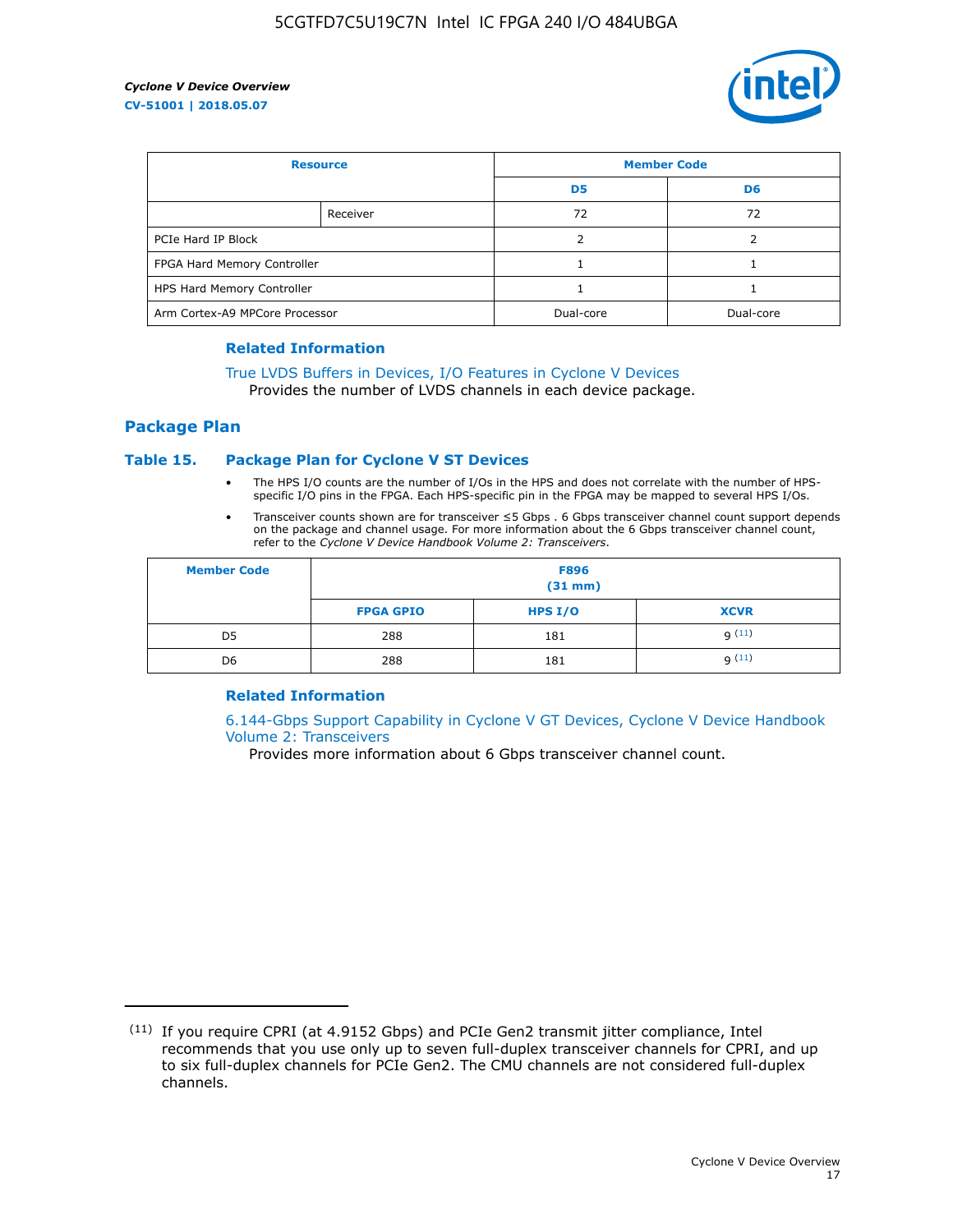

# **I/O Vertical Migration for Cyclone V Devices**

### **Figure 7. Vertical Migration Capability Across Cyclone V Device Packages and Densities**

The arrows indicate the vertical migration paths. The devices included in each vertical migration path are shaded. You can also migrate your design across device densities in the same package option if the devices have the same dedicated pins, configuration pins, and power pins.



You can achieve the vertical migration shaded in red if you use only up to 175 GPIOs for the M383 package, and 138 GPIOs for the U672 package. These migration paths are not shown in the Intel Quartus Prime software Pin Migration View.

*Note:* To verify the pin migration compatibility, use the Pin Migration View window in the Intel Quartus Prime software Pin Planner.

### **Adaptive Logic Module**

Cyclone V devices use a 28 nm ALM as the basic building block of the logic fabric.

The ALM, as shown in following figure, uses an 8-input fracturable look-up table (LUT) with four dedicated registers to help improve timing closure in register-rich designs and achieve an even higher design packing capability than previous generations.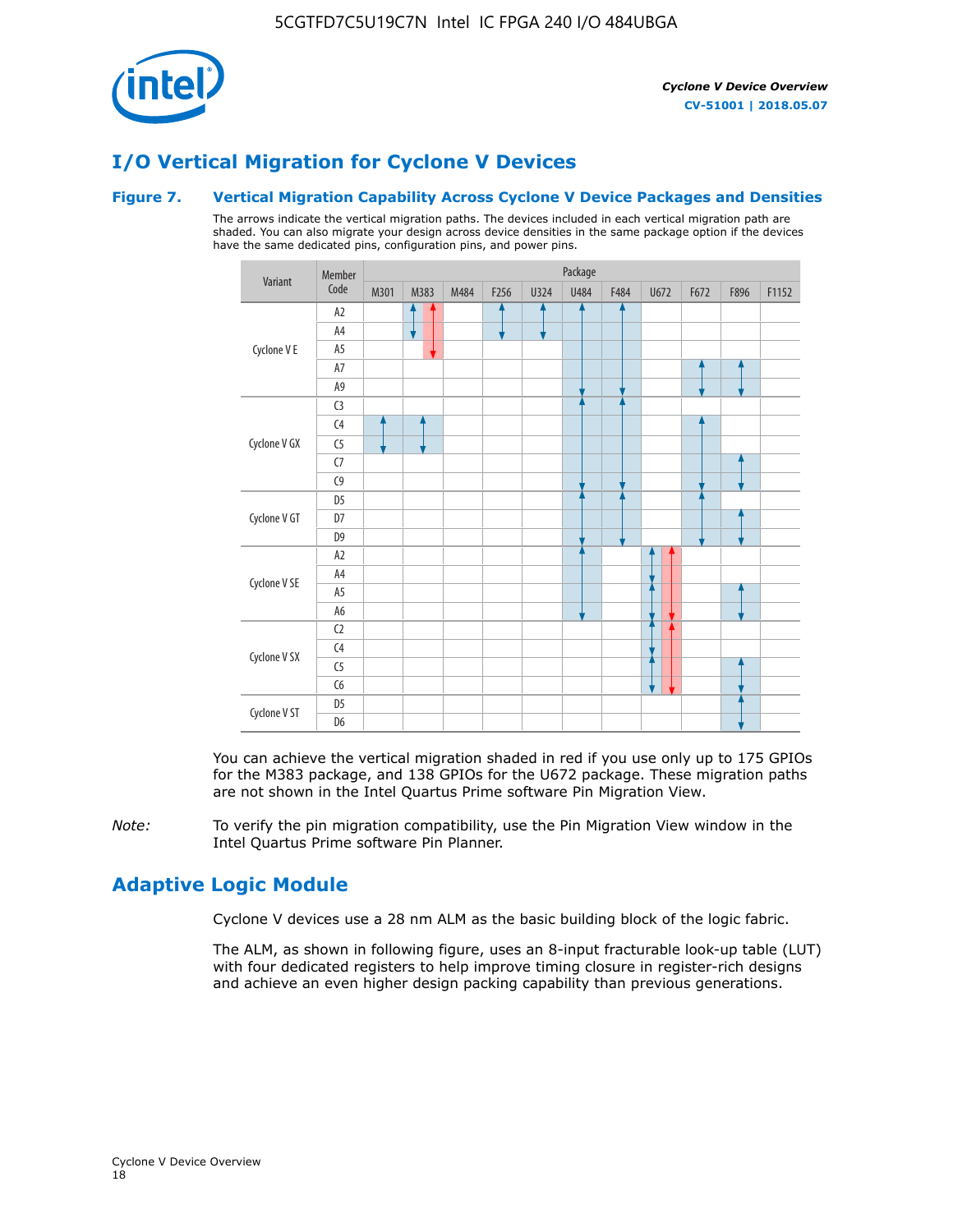

#### **Figure 8. ALM for Cyclone V Devices**



You can configure up to 25% of the ALMs in the Cyclone V devices as distributed memory using MLABs.

#### **Related Information**

Embedded Memory Capacity in Cyclone V Devices on page 21 Lists the embedded memory capacity for each device.

### **Variable-Precision DSP Block**

Cyclone V devices feature a variable-precision DSP block that supports these features:

- Configurable to support signal processing precisions ranging from  $9 \times 9$ ,  $18 \times 18$ and 27 x 27 bits natively
- A 64-bit accumulator
- A hard preadder that is available in both 18- and 27-bit modes
- Cascaded output adders for efficient systolic finite impulse response (FIR) filters
- Internal coefficient register banks, 8 deep, for each multiplier in 18- or 27-bit mode
- Fully independent multiplier operation
- A second accumulator feedback register to accommodate complex multiplyaccumulate functions
- Fully independent Efficient support for single-precision floating point arithmetic
- The inferability of all modes by the Intel Quartus Prime design software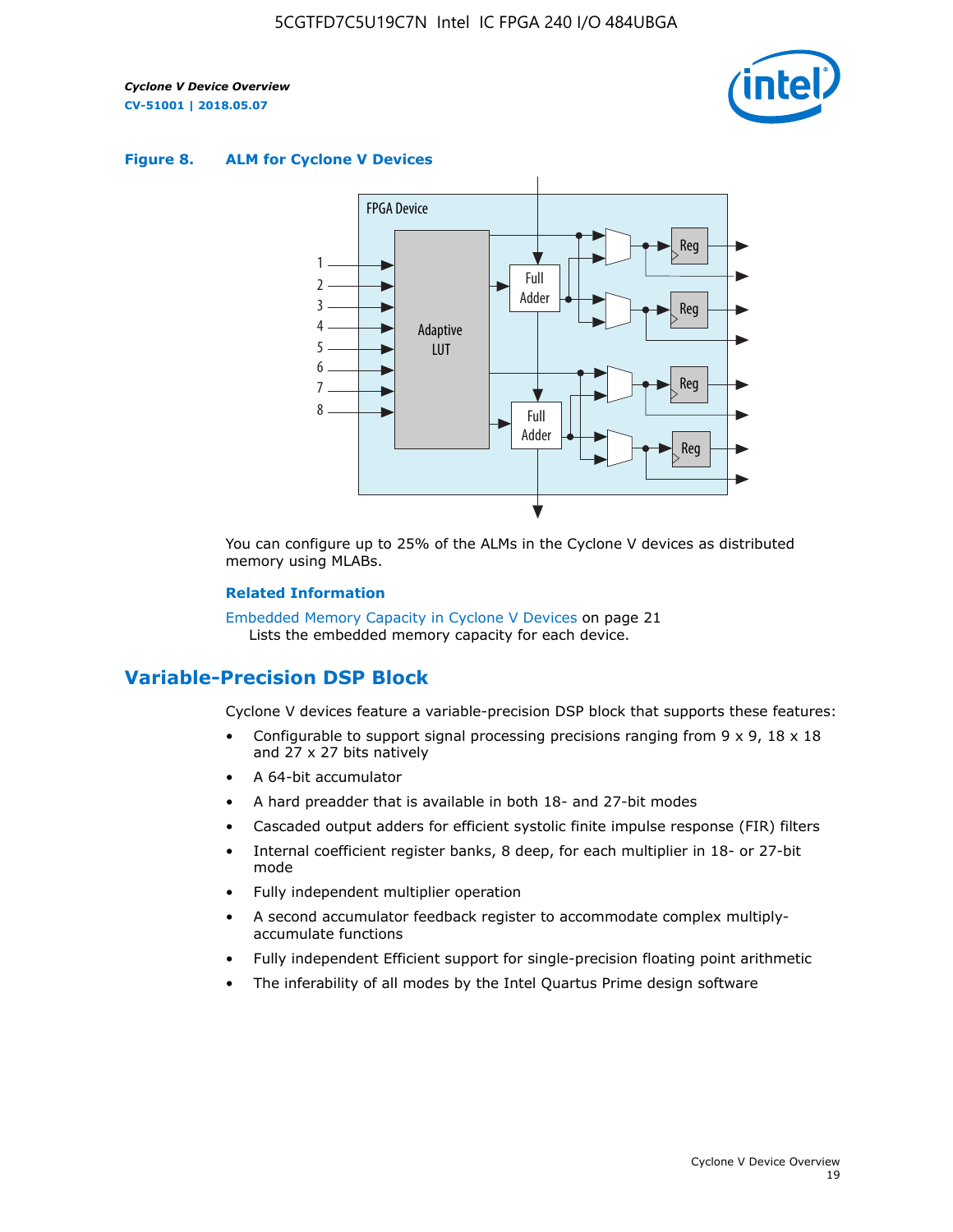

### **Table 16. Variable-Precision DSP Block Configurations for Cyclone V Devices**

| <b>Usage Example</b>                                       | <b>Multiplier Size (Bit)</b> | <b>DSP Block Resource</b> |
|------------------------------------------------------------|------------------------------|---------------------------|
| Low precision fixed point for video<br>applications        | Three $9 \times 9$           |                           |
| Medium precision fixed point in FIR<br>filters             | Two 18 x 18                  |                           |
| FIR filters and general DSP usage                          | Two 18 x 18 with accumulate  |                           |
| High precision fixed- or floating-point<br>implementations | One 27 x 27 with accumulate  |                           |

You can configure each DSP block during compilation as independent three  $9 \times 9$ , two 18 x 18, or one 27 x 27 multipliers. With a dedicated 64 bit cascade bus, you can cascade multiple variable-precision DSP blocks to implement even higher precision DSP functions efficiently.

### **Table 17. Number of Multipliers in Cyclone V Devices**

The table lists the variable-precision DSP resources by bit precision for each Cyclone V device.

| <b>Variant</b>  | <b>Member</b><br><b>Code</b> | <b>Variable-</b><br>precision |                                   | <b>Independent Input and Output</b><br><b>Multiplications Operator</b> | $18 \times 18$<br><b>Multiplier</b> | $18 \times 18$<br><b>Multiplier</b> |                                                              |
|-----------------|------------------------------|-------------------------------|-----------------------------------|------------------------------------------------------------------------|-------------------------------------|-------------------------------------|--------------------------------------------------------------|
|                 |                              | <b>DSP Block</b>              | $9 \times 9$<br><b>Multiplier</b> | $18 \times 18$<br><b>Multiplier</b>                                    | $27 \times 27$<br><b>Multiplier</b> | <b>Adder Mode</b>                   | <b>Adder</b><br><b>Summed</b><br>with 36 bit<br><b>Input</b> |
| Cyclone V E     | A2                           | 25                            | 75                                | 50                                                                     | 25                                  | 25                                  | 25                                                           |
|                 | A4                           | 66                            | 198                               | 132                                                                    | 66                                  | 66                                  | 66                                                           |
|                 | A5                           | 150                           | 450                               | 300                                                                    | 150                                 | 150                                 | 150                                                          |
|                 | A7                           | 156                           | 468                               | 312                                                                    | 156                                 | 156                                 | 156                                                          |
|                 | A9                           | 342                           | 1,026                             | 684                                                                    | 342                                 | 342                                 | 342                                                          |
| Cyclone V<br>GX | C <sub>3</sub>               | 57                            | 171                               | 114                                                                    | 57                                  | 57                                  | 57                                                           |
|                 | C <sub>4</sub>               | 70                            | 210                               | 140                                                                    | 70                                  | 70                                  | 70                                                           |
|                 | C <sub>5</sub>               | 150                           | 450                               | 300                                                                    | 150                                 | 150                                 | 150                                                          |
|                 | C7                           | 156                           | 468                               | 312                                                                    | 156                                 | 156                                 | 156                                                          |
|                 | C <sub>9</sub>               | 342                           | 1,026                             | 684                                                                    | 342                                 | 342                                 | 342                                                          |
| Cyclone V GT    | D <sub>5</sub>               | 150                           | 450                               | 300                                                                    | 150                                 | 150                                 | 150                                                          |
|                 | D7                           | 156                           | 468                               | 312                                                                    | 156                                 | 156                                 | 156                                                          |
|                 | D <sub>9</sub>               | 342                           | 1,026                             | 684                                                                    | 342                                 | 342                                 | 342                                                          |
| Cyclone V SE    | A <sub>2</sub>               | 36                            | 108                               | 72                                                                     | 36                                  | 36                                  | 36                                                           |
|                 | A4                           | 84                            | 252                               | 168                                                                    | 84                                  | 84                                  | 84                                                           |
|                 | A5                           | 87                            | 261                               | 174                                                                    | 87                                  | 87                                  | 87                                                           |
|                 | A <sub>6</sub>               | 112                           | 336                               | 224                                                                    | 112                                 | 112                                 | 112                                                          |
| Cyclone V SX    | C <sub>2</sub>               | 36                            | 108                               | 72                                                                     | 36                                  | 36                                  | 36                                                           |
|                 | C <sub>4</sub>               | 84                            | 252                               | 168                                                                    | 84                                  | 84                                  | 84                                                           |
|                 | C <sub>5</sub>               | 87                            | 261                               | 174                                                                    | 87                                  | 87                                  | 87                                                           |
|                 |                              |                               |                                   |                                                                        |                                     |                                     | continued                                                    |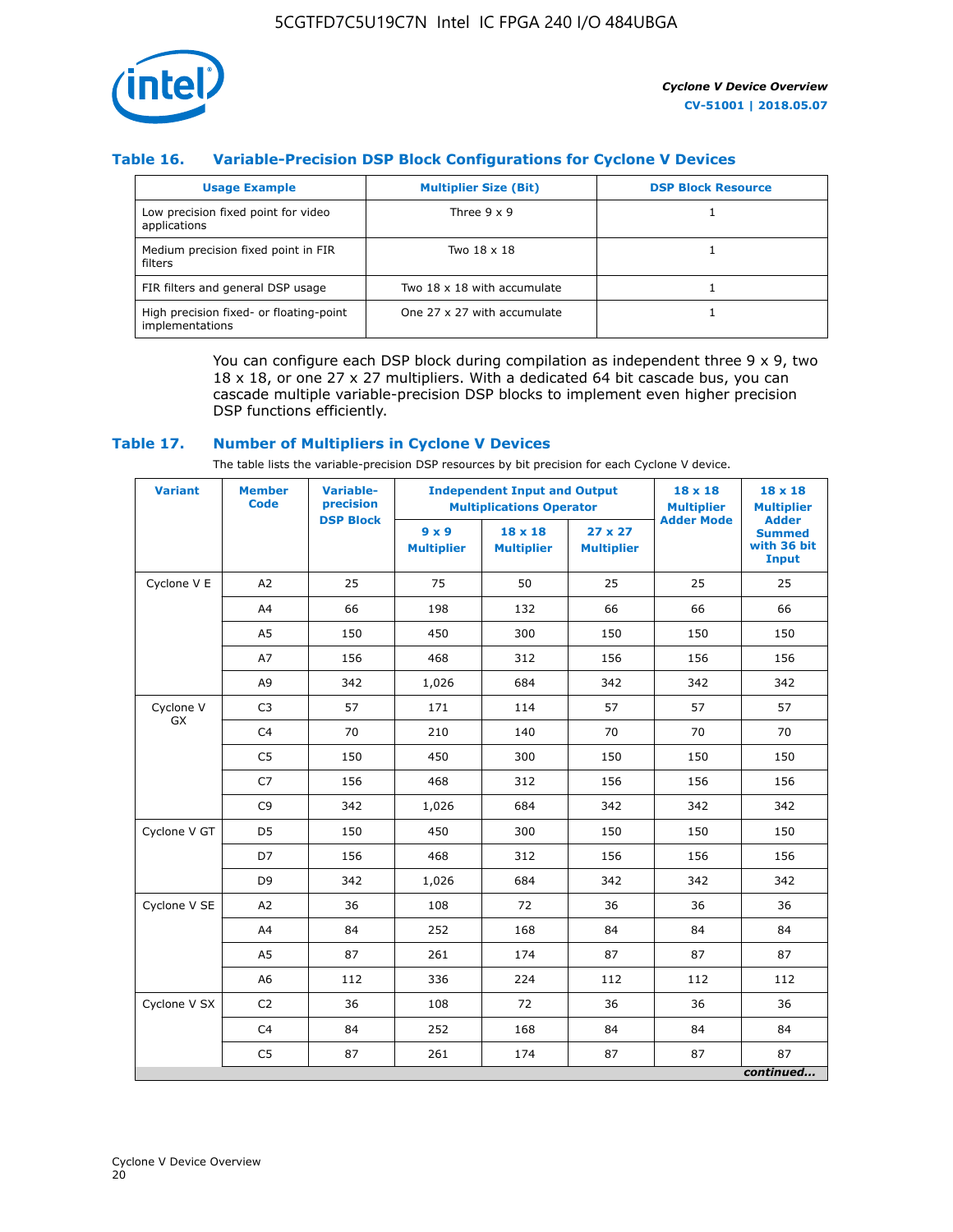

| <b>Variant</b> | <b>Member</b><br><b>Code</b> | Variable-<br>precision<br><b>DSP Block</b> |                                   | <b>Independent Input and Output</b><br><b>Multiplications Operator</b> | $18 \times 18$<br><b>Multiplier</b><br><b>Adder Mode</b> | $18 \times 18$<br><b>Multiplier</b><br><b>Adder</b> |                                       |
|----------------|------------------------------|--------------------------------------------|-----------------------------------|------------------------------------------------------------------------|----------------------------------------------------------|-----------------------------------------------------|---------------------------------------|
|                |                              |                                            | $9 \times 9$<br><b>Multiplier</b> | $18 \times 18$<br><b>Multiplier</b>                                    | $27 \times 27$<br><b>Multiplier</b>                      |                                                     | <b>Summed</b><br>with 36 bit<br>Input |
|                | C6                           | 112                                        | 336                               | 224                                                                    | 112                                                      | 112                                                 | 112                                   |
| Cyclone V ST   | D <sub>5</sub>               | 87                                         | 261                               | 174                                                                    | 87                                                       | 87                                                  | 87                                    |
|                | D <sub>6</sub>               | 112                                        | 336                               | 224                                                                    | 112                                                      | 112                                                 | 112                                   |

### **Embedded Memory Blocks**

The embedded memory blocks in the devices are flexible and designed to provide an optimal amount of small- and large-sized memory arrays to fit your design requirements.

### **Types of Embedded Memory**

The Cyclone V devices contain two types of memory blocks:

- 10 Kb M10K blocks—blocks of dedicated memory resources. The M10K blocks are ideal for larger memory arrays while still providing a large number of independent ports.
- 640 bit memory logic array blocks (MLABs)—enhanced memory blocks that are configured from dual-purpose logic array blocks (LABs). The MLABs are ideal for wide and shallow memory arrays. The MLABs are optimized for implementation of shift registers for digital signal processing (DSP) applications, wide shallow FIFO buffers, and filter delay lines. Each MLAB is made up of ten adaptive logic modules (ALMs). In the Cyclone V devices, you can configure these ALMs as ten 32 x 2 blocks, giving you one 32 x 20 simple dual-port SRAM block per MLAB.

### **Embedded Memory Capacity in Cyclone V Devices**

### **Table 18. Embedded Memory Capacity and Distribution in Cyclone V Devices**

|                | <b>Member</b>  | <b>M10K</b>  |                     | <b>MLAB</b>  | <b>Total RAM Bit</b> |        |  |  |  |
|----------------|----------------|--------------|---------------------|--------------|----------------------|--------|--|--|--|
| <b>Variant</b> | <b>Code</b>    | <b>Block</b> | <b>RAM Bit (Kb)</b> | <b>Block</b> | <b>RAM Bit (Kb)</b>  | (Kb)   |  |  |  |
| Cyclone V E    | A2             | 176          | 1,760               | 314          | 196                  | 1,956  |  |  |  |
|                | A4             | 308          | 3,080               | 485          | 303                  | 3,383  |  |  |  |
|                | A5             | 446          | 4,460               | 679          | 424                  | 4,884  |  |  |  |
|                | A7             | 686          | 6,860               | 1338         | 836                  | 7,696  |  |  |  |
|                | A9             | 1,220        | 12,200              | 2748         | 1,717                | 13,917 |  |  |  |
| Cyclone V GX   | C <sub>3</sub> | 135          | 1,350               | 291          | 182                  | 1,532  |  |  |  |
|                | C4             | 250          | 2,500               | 678          | 424                  | 2,924  |  |  |  |
|                | C5             | 446          | 4,460               | 678          | 424                  | 4,884  |  |  |  |
|                | C7             | 686          | 6,860               | 1338         | 836                  | 7,696  |  |  |  |
|                | C <sub>9</sub> | 1,220        | 12,200              | 2748         | 1,717                | 13,917 |  |  |  |
|                | continued      |              |                     |              |                      |        |  |  |  |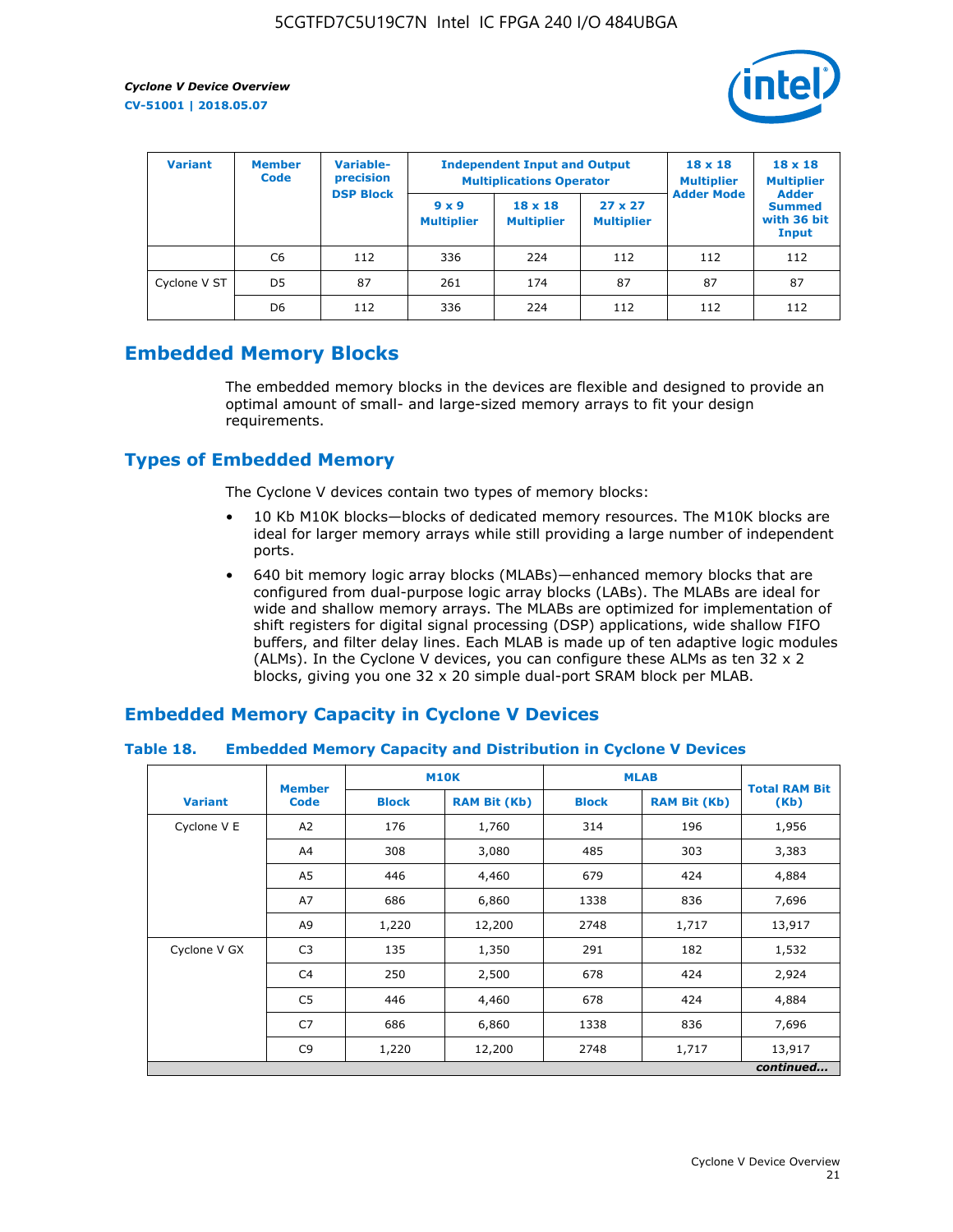

|                | <b>Member</b>  | <b>M10K</b>  |                     | <b>MLAB</b>  | <b>Total RAM Bit</b> |        |
|----------------|----------------|--------------|---------------------|--------------|----------------------|--------|
| <b>Variant</b> | <b>Code</b>    | <b>Block</b> | <b>RAM Bit (Kb)</b> | <b>Block</b> | <b>RAM Bit (Kb)</b>  | (Kb)   |
| Cyclone V GT   | D <sub>5</sub> | 446          | 4,460               | 679          | 424                  | 4,884  |
|                | D7             | 686          | 6,860               | 1338         | 836                  | 7,696  |
|                | D <sub>9</sub> | 1,220        | 12,200              | 2748         | 1,717                | 13,917 |
| Cyclone V SE   | A <sub>2</sub> | 140          | 1,400               | 221          | 138                  | 1,538  |
|                | A4             | 270          | 2,700               | 370          | 231                  | 2,460  |
|                | A5             | 397          | 3,970               | 768          | 480                  | 4,450  |
|                | A <sub>6</sub> | 553          | 5,530               | 994          | 621                  | 6,151  |
| Cyclone V SX   | C <sub>2</sub> | 140          | 1,400               | 221          | 138                  | 1,538  |
|                | C <sub>4</sub> | 270          | 2,700               | 370          | 231                  | 2,460  |
|                | C <sub>5</sub> | 397          | 3,970               | 768          | 480                  | 4,450  |
|                | C <sub>6</sub> | 553          | 5,530               | 994          | 621                  | 6,151  |
| Cyclone V ST   | D <sub>5</sub> | 397          | 3,970               | 768          | 480                  | 4,450  |
|                | D <sub>6</sub> | 553          | 5,530               | 994          | 621                  | 6,151  |

### **Embedded Memory Configurations**

### **Table 19. Supported Embedded Memory Block Configurations for Cyclone V Devices**

This table lists the maximum configurations supported for the embedded memory blocks. The information is applicable only to the single-port RAM and ROM modes.

| <b>Memory Block</b> | Depth (bits) | <b>Programmable Width</b> |
|---------------------|--------------|---------------------------|
| MLAB                | 32           | x16, x18, or x20          |
| M10K                | 256          | x40 or x32                |
|                     | 512          | x20 or x16                |
|                     | 1K           | $x10$ or $x8$             |
|                     | 2K           | $x5$ or $x4$              |
|                     | 4K           | x2                        |
|                     | 8K           | x1                        |

### **Clock Networks and PLL Clock Sources**

550 MHz Cyclone V devices have 16 global clock networks capable of up to operation. The clock network architecture is based on Intel's global, quadrant, and peripheral clock structure. This clock structure is supported by dedicated clock input pins and fractional PLLs.

*Note:* To reduce power consumption, the Intel Quartus Prime software identifies all unused sections of the clock network and powers them down.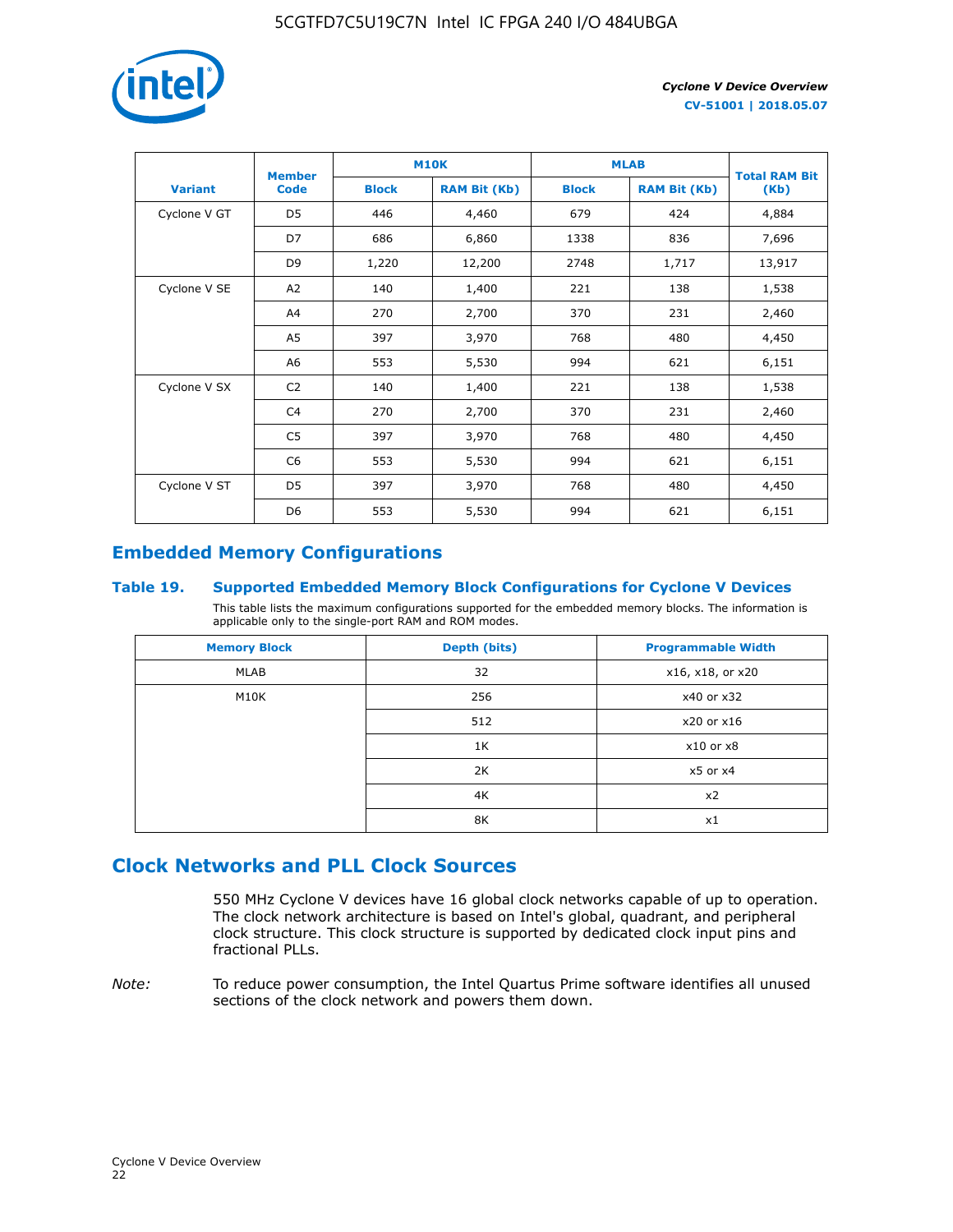5CGTFD7C5U19C7N Intel IC FPGA 240 I/O 484UBGA

*Cyclone V Device Overview* **CV-51001 | 2018.05.07**



### **PLL Features**

The PLLs in the Cyclone V devices support the following features:

- Frequency synthesis
- On-chip clock deskew
- Jitter attenuation
- Programmable output clock duty cycles
- PLL cascading
- Reference clock switchover
- Programmable bandwidth
- User-mode reconfiguration of PLLs
- Low power mode for each fractional PLL
- Dynamic phase shift
- Direct, source synchronous, zero delay buffer, external feedback, and LVDS compensation modes

#### **Fractional PLL**

In addition to integer PLLs, the Cyclone V devices use a fractional PLL architecture. The devices have up to eight PLLs, each with nine output counters. You can use the output counters to reduce PLL usage in two ways:

- Reduce the number of oscillators that are required on your board by using fractional PLLs
- Reduce the number of clock pins that are used in the device by synthesizing multiple clock frequencies from a single reference clock source

If you use the fractional PLL mode, you can use the PLLs for precision fractional-N frequency synthesis—removing the need for off-chip reference clock sources in your design.

The transceiver fractional PLLs that are not used by the transceiver I/Os can be used as general purpose fractional PLLs by the FPGA fabric.

### **FPGA General Purpose I/O**

Cyclone V devices offer highly configurable GPIOs. The following list describes the features of the GPIOs:

- Programmable bus hold and weak pull-up
- LVDS output buffer with programmable differential output voltage ( $V_{OD}$ ) and programmable pre-emphasis
- On-chip parallel termination ( $R<sub>T</sub>$  OCT) for all I/O banks with OCT calibration to limit the termination impedance variation
- On-chip dynamic termination that has the ability to swap between series and parallel termination, depending on whether there is read or write on a common bus for signal integrity
- Easy timing closure support using the hard read FIFO in the input register path, and delay-locked loop (DLL) delay chain with fine and coarse architecture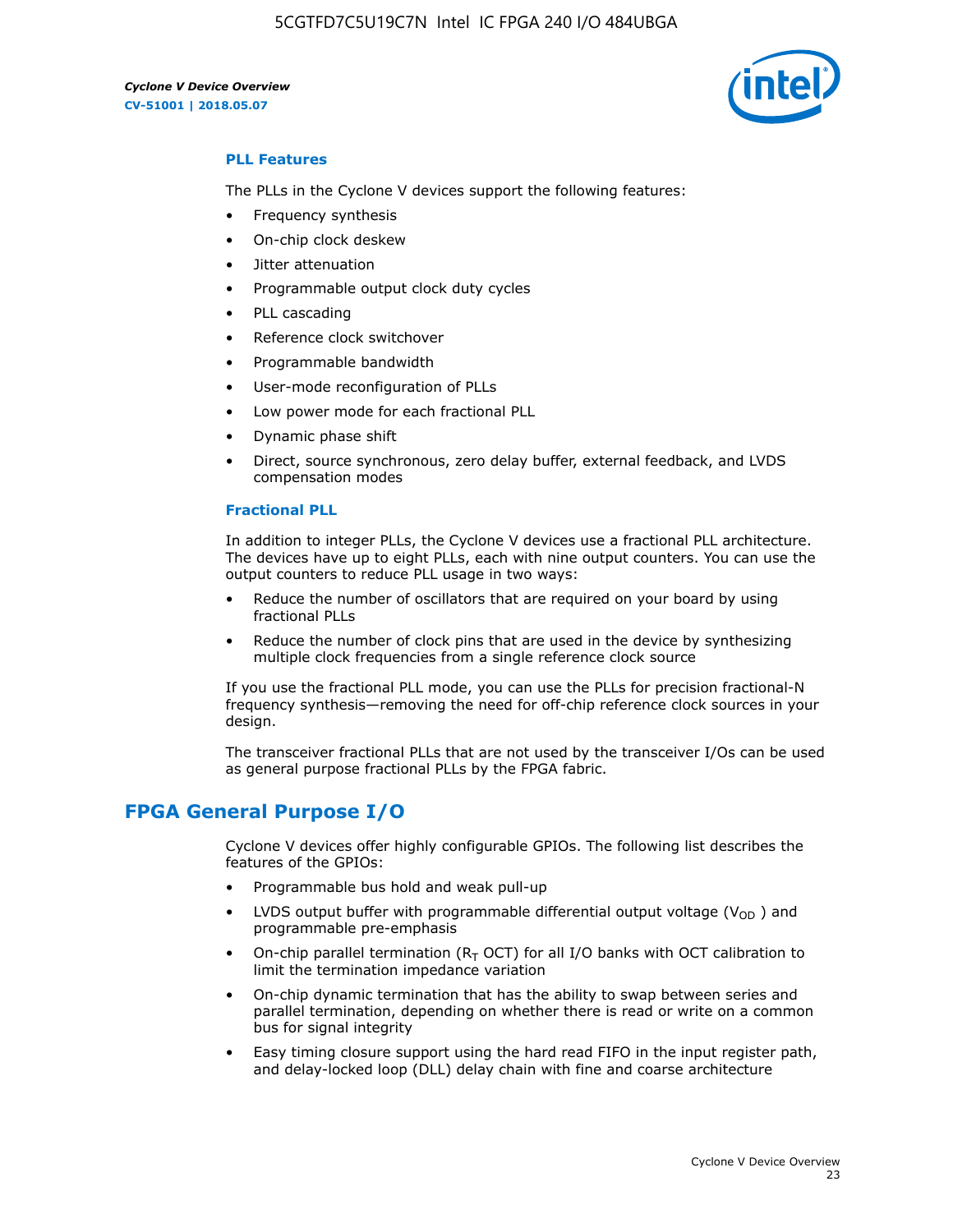

### **PCIe Gen1 and Gen2 Hard IP**

Cyclone V GX, GT, SX, and ST devices contain PCIe hard IP that is designed for performance and ease-of-use. The PCIe hard IP consists of the MAC, data link, and transaction layers.

The PCIe hard IP supports PCIe Gen2 and Gen1 end point and root port for up to x4 lane configuration. The PCIe Gen2 x4 support is PCIe-compatible.

The PCIe endpoint support includes multifunction support for up to eight functions, as shown in the following figure. The integrated multifunction support reduces the FPGA logic requirements by up to 20,000 LEs for PCIe designs that require multiple peripherals.

### **Figure 9. PCIe Multifunction for Cyclone V Devices**



The Cyclone V PCIe hard IP operates independently from the core logic. This independent operation allows the PCIe link to wake up and complete link training in less than 100 ms while the Cyclone V device completes loading the programming file for the rest of the device.

In addition, the PCIe hard IP in the Cyclone V device provides improved end-to-end datapath protection using ECC.

### **External Memory Interface**

This section provides an overview of the external memory interface in Cyclone V devices.

### **Hard and Soft Memory Controllers**

Cyclone V devices support up to two hard memory controllers for DDR3, DDR2, and LPDDR2 SDRAM devices. Each controller supports 8 to 32 bit components of up to 4 gigabits (Gb) in density with two chip selects and optional ECC. For the Cyclone V SoC devices, an additional hard memory controller in the HPS supports DDR3, DDR2, and LPDDR2 SDRAM devices.

All Cyclone V devices support soft memory controllers for DDR3, DDR2, and LPDDR2 SDRAM devices for maximum flexibility.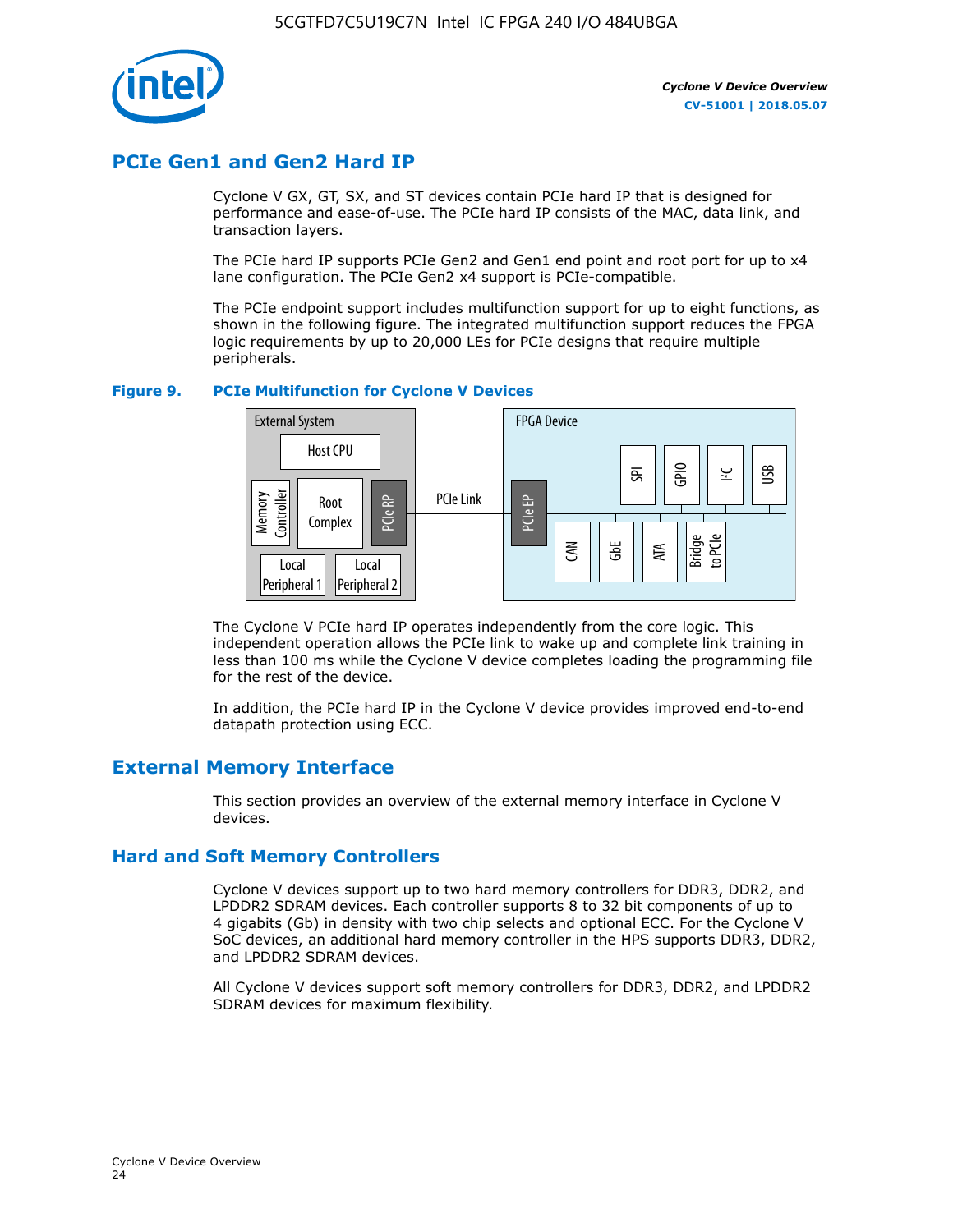

### **External Memory Performance**

### **Table 20. External Memory Interface Performance in Cyclone V Devices**

The maximum and minimum operating frequencies depend on the memory interface standards and the supported delay-locked loop (DLL) frequency listed in the device datasheet.

| <b>Voltage</b><br><b>Interface</b> |                | <b>Maximum Frequency (MHz)</b> | <b>Minimum Frequency</b> |       |
|------------------------------------|----------------|--------------------------------|--------------------------|-------|
|                                    | $(\mathsf{V})$ | <b>Hard Controller</b>         | <b>Soft Controller</b>   | (MHz) |
| <b>DDR3 SDRAM</b>                  | 1.5            | 400                            | 303                      | 303   |
|                                    | 1.35           | 400                            | 303                      | 303   |
| <b>DDR2 SDRAM</b>                  | 1.8            | 400                            | 300                      | 167   |
| LPDDR2 SDRAM                       | 1.2            | 333                            | 300                      | 167   |

#### **Related Information**

[External Memory Interface Spec Estimator](https://www.altera.com/solutions/technology/external-memory/spec-estimator.html)

For the latest information and to estimate the external memory system performance specification, use Intel's External Memory Interface Spec Estimator tool.

### **HPS External Memory Performance**

### **Table 21. HPS External Memory Interface Performance**

The hard processor system (HPS) is available in Cyclone V SoC devices only.

| <b>Interface</b>  | Voltage (V) | <b>HPS Hard Controller (MHz)</b> |
|-------------------|-------------|----------------------------------|
| <b>DDR3 SDRAM</b> | 1.5         | 400                              |
|                   | 1.35        | 400                              |
| <b>DDR2 SDRAM</b> | 1.8         | 400                              |
| LPDDR2 SDRAM      | 1.2         | 333                              |

### **Related Information**

#### [External Memory Interface Spec Estimator](https://www.altera.com/solutions/technology/external-memory/spec-estimator.html)

For the latest information and to estimate the external memory system performance specification, use Intel's External Memory Interface Spec Estimator tool.

### **Low-Power Serial Transceivers**

Cyclone V devices deliver the industry's lowest power 6.144 Gbps transceivers at an estimated 88 mW maximum power consumption per channel. Cyclone V transceivers are designed to be compliant with a wide range of protocols and data rates.

### **Transceiver Channels**

The transceivers are positioned on the left outer edge of the device. The transceiver channels consist of the physical medium attachment (PMA), physical coding sublayer (PCS), and clock networks.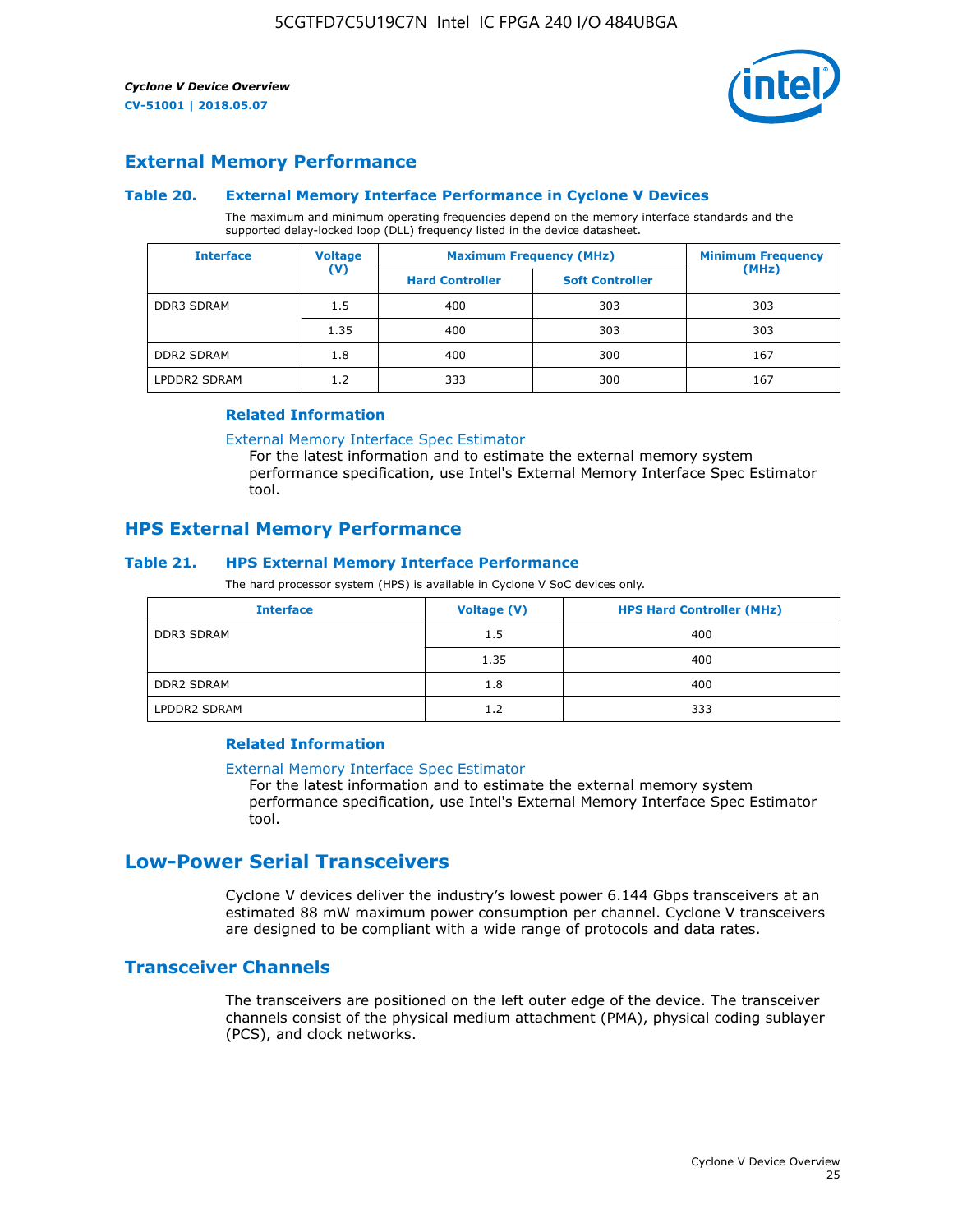

### **Figure 10. Device Chip Overview for Cyclone V GX and GT Devices**

The figure shows a Cyclone V FPGA with transceivers. Different Cyclone V devices may have a different floorplans than the one shown here.



### **PMA Features**

To prevent core and I/O noise from coupling into the transceivers, the PMA block is isolated from the rest of the chip—ensuring optimal signal integrity. For the transceivers, you can use the channel PLL of an unused receiver PMA as an additional transmit PLL.

#### **Table 22. PMA Features of the Transceivers in Cyclone V Devices**

| <b>Features</b>                                    | <b>Capability</b>                                                                                       |
|----------------------------------------------------|---------------------------------------------------------------------------------------------------------|
| Backplane support                                  | Driving capability up to 6.144 Gbps                                                                     |
| PLL-based clock recovery                           | Superior jitter tolerance                                                                               |
| Programmable deserialization and word<br>alignment | Flexible deserialization width and configurable word alignment pattern                                  |
| Equalization and pre-emphasis                      | Up to 14.37 dB of pre-emphasis and up to 4.7 dB of equalization<br>No decision feedback equalizer (DFE) |
| Ring oscillator transmit PLLs                      | 614 Mbps to 6.144 Gbps                                                                                  |
| Input reference clock range                        | 20 MHz to 400 MHz                                                                                       |
| Transceiver dynamic reconfiguration                | Allows the reconfiguration of a single channel without affecting the operation of<br>other channels     |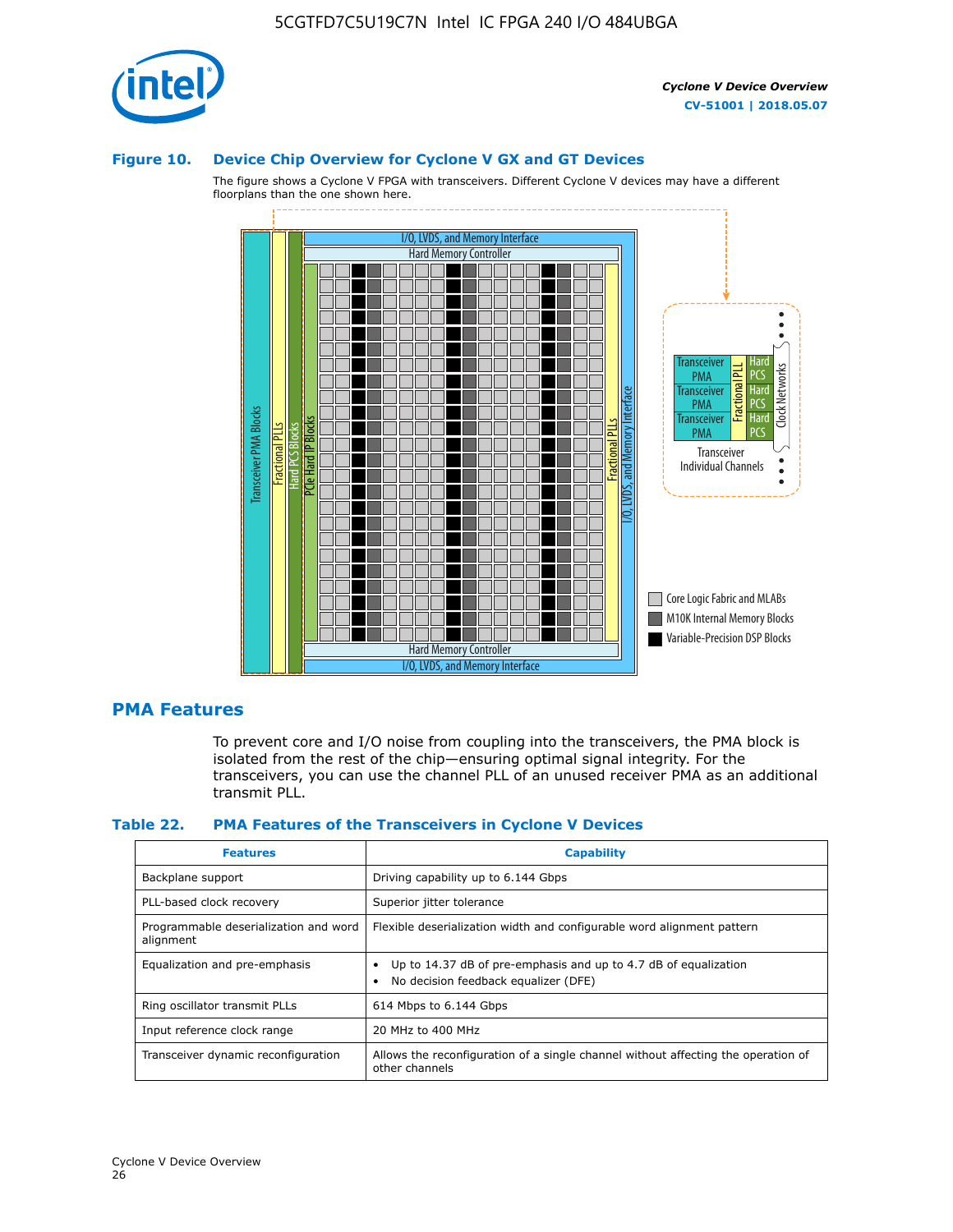

### **PCS Features**

The Cyclone V core logic connects to the PCS through an 8, 10, 16, 20, 32, or 40 bit interface, depending on the transceiver data rate and protocol. Cyclone V devices contain PCS hard IP to support PCIe Gen1 and Gen2, Gbps Ethernet (GbE), Serial RapidIO® (SRIO), and Common Public Radio Interface (CPRI).

Most of the standard and proprietary protocols from 614 Mbps to 6.144 Gbps are supported.

| Table 23. |  | <b>Transceiver PCS Features for Cyclone V Devices</b> |
|-----------|--|-------------------------------------------------------|
|           |  |                                                       |

| <b>PCS Support</b>                 | <b>Data Rates</b><br>(Gbps)        | <b>Transmitter Data Path Feature</b>                                                                         | <b>Receiver Data Path Feature</b>                                                                                                                                                                                                  |  |  |
|------------------------------------|------------------------------------|--------------------------------------------------------------------------------------------------------------|------------------------------------------------------------------------------------------------------------------------------------------------------------------------------------------------------------------------------------|--|--|
| 3-Gbps and 6-Gbps Basic            | 0.614 to 6.144                     | • Phase compensation FIFO<br>Byte serializer<br>8B/10B encoder<br>Transmitter bit-slip                       | Word aligner<br>$\bullet$<br>Deskew FIFO<br>$\bullet$<br>Rate-match FIFO<br>$\bullet$<br>8B/10B decoder<br>$\bullet$<br>Byte deserializer<br>$\bullet$<br>Byte ordering<br>$\bullet$<br>Receiver phase compensation<br><b>FIFO</b> |  |  |
| PCIe Gen1<br>(x1, x2, x4)          | $2.5$ and $5.0$                    | Dedicated PCIe PHY IP core<br>PIPE 2.0 interface to the core<br>$\bullet$<br>logic                           | Dedicated PCIe PHY IP core<br>$\bullet$<br>PIPE 2.0 interface to the core<br>$\bullet$<br>logic                                                                                                                                    |  |  |
| PCIe Gen2<br>$(x1, x2, x4)^{(12)}$ |                                    |                                                                                                              |                                                                                                                                                                                                                                    |  |  |
| GbE                                | 1.25                               | • Custom PHY IP core with preset<br>feature<br>GbE transmitter synchronization<br>$\bullet$<br>state machine | • Custom PHY IP core with preset<br>feature<br>GbE receiver synchronization<br>state machine                                                                                                                                       |  |  |
| $XAUI$ $(13)$                      | 3.125                              | Dedicated XAUI PHY IP core<br>$\bullet$                                                                      | Dedicated XAUI PHY IP core<br>$\bullet$                                                                                                                                                                                            |  |  |
| HiGig                              | 3.75                               | XAUI synchronization state<br>$\bullet$<br>machine for bonding four<br>channels                              | XAUI synchronization state<br>$\bullet$<br>machine for realigning four<br>channels                                                                                                                                                 |  |  |
| SRIO 1.3 and 2.1                   | 1.25 to 3.125                      | • Custom PHY IP core with preset<br>feature<br>• SRIO version 2.1-compliant x2<br>and x4 channel bonding     | • Custom PHY IP core with preset<br>feature<br>• SRIO version 2.1-compliant x2<br>and x4 deskew state machine                                                                                                                      |  |  |
| SDI, SD/HD, and 3G-SDI             | $0.27^{(14)}$ , 1.485,<br>and 2.97 | Custom PHY IP core with preset<br>feature                                                                    | Custom PHY IP core with preset<br>feature                                                                                                                                                                                          |  |  |
| JESD204A                           | $0.3125^{(15)}$ to<br>3.125        |                                                                                                              |                                                                                                                                                                                                                                    |  |  |
| continued                          |                                    |                                                                                                              |                                                                                                                                                                                                                                    |  |  |

<sup>(12)</sup> PCIe Gen2 is supported for Cyclone V GT and ST devices. The PCIe Gen2 x4 support is PCIe-compatible.

(15) The 0.3125-Gbps data rate is supported using oversampling user logic that you must implement in the FPGA fabric.

<sup>(13)</sup> XAUI is supported through the soft PCS.

<sup>(14)</sup> The 0.27-Gbps data rate is supported using oversampling user logic that you must implement in the FPGA fabric.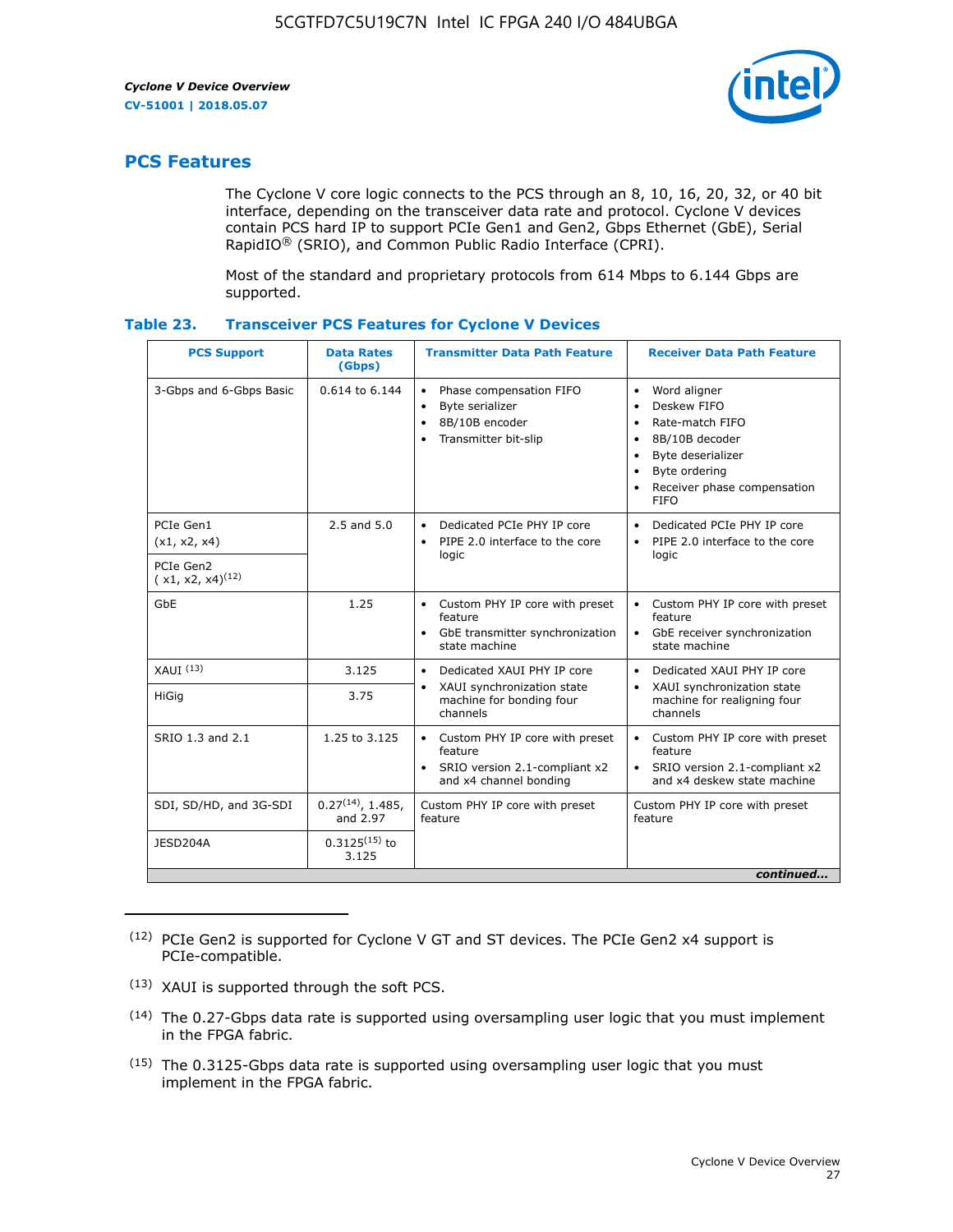

| <b>PCS Support</b>       | <b>Data Rates</b><br>(Gbps) | <b>Transmitter Data Path Feature</b>                         | <b>Receiver Data Path Feature</b>                                                                        |
|--------------------------|-----------------------------|--------------------------------------------------------------|----------------------------------------------------------------------------------------------------------|
| Serial ATA Gen1 and Gen2 | $1.5$ and $3.0$             | Custom PHY IP core with preset<br>feature<br>Electrical idle | Custom PHY IP core with preset<br>feature<br>Signal detect<br>Wider spread of asynchronous<br><b>SSC</b> |
| CPRI 4.1 $(16)$          | 0.6144 to 6.144             | Dedicated deterministic latency<br>٠<br>PHY IP core          | Dedicated deterministic latency<br>PHY IP core                                                           |
| OBSAI RP3                | 0.768 to 3.072              | Transmitter (TX) manual bit-slip<br>$\bullet$<br>mode        | Receiver (RX) deterministic<br>latency state machine                                                     |
| V-by-One HS              | Up to 3.75                  | Custom PHY IP core                                           | Custom PHY IP core                                                                                       |
| DisplayPort $1.2^{(17)}$ | 1.62 and 2.7                |                                                              | Wider spread of asynchronous<br><b>SSC</b>                                                               |

### **SoC with HPS**

Each SoC combines an FPGA fabric and an HPS in a single device. This combination delivers the flexibility of programmable logic with the power and cost savings of hard IP in these ways:

- Reduces board space, system power, and bill of materials cost by eliminating a discrete embedded processor
- Allows you to differentiate the end product in both hardware and software, and to support virtually any interface standard
- Extends the product life and revenue through in-field hardware and software updates

### **HPS Features**

The HPS consists of a dual-core Arm Cortex-A9 MPCore processor, a rich set of peripherals, and a shared multiport SDRAM memory controller, as shown in the following figure.

<sup>(16)</sup> High-voltage output mode (1000-BASE-CX) is not supported.

<sup>(17)</sup> Pending characterization.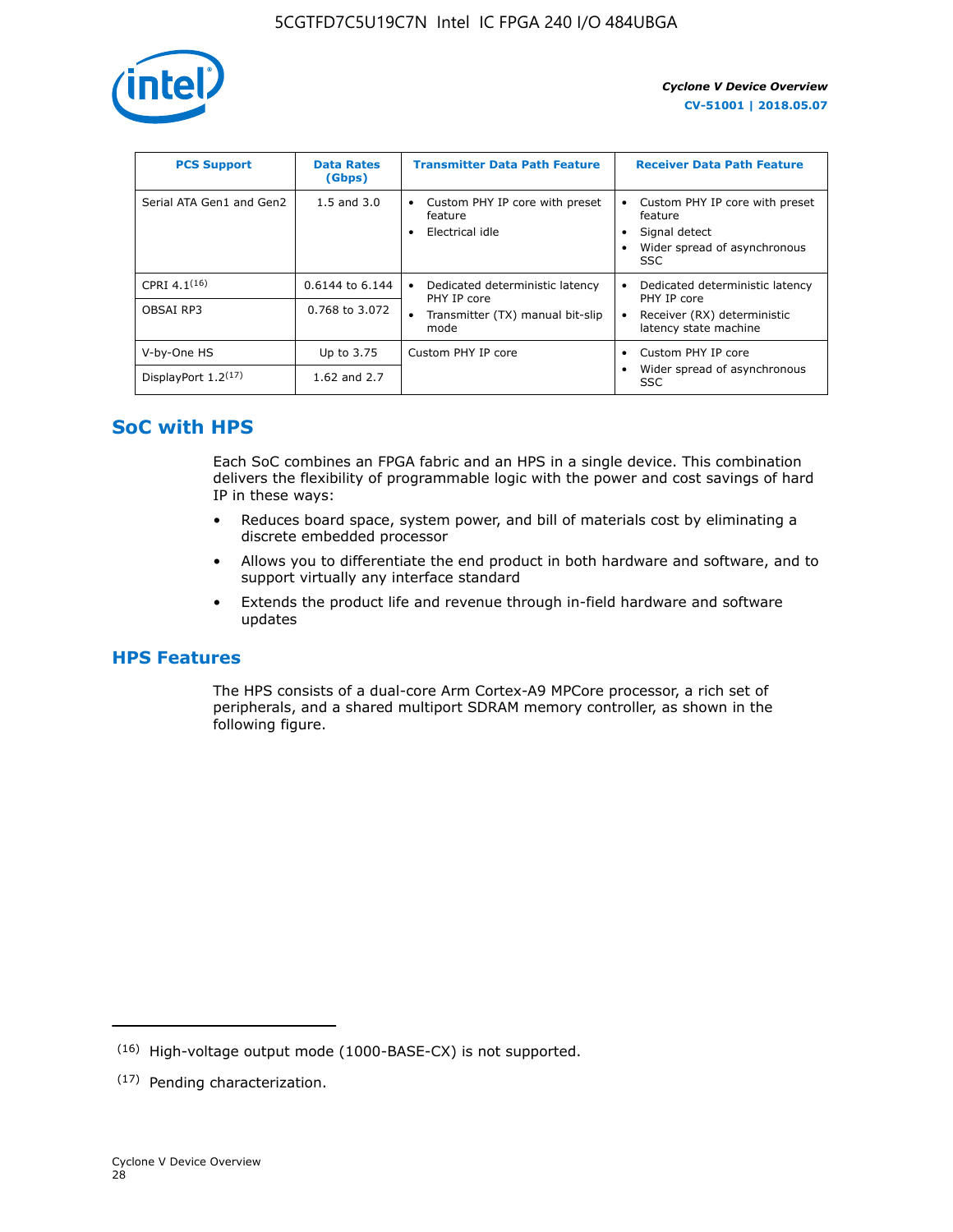



### **Figure 11. HPS with Dual-Core Arm Cortex-A9 MPCore Processor**

### **System Peripherals and Debug Access Port**

Each Ethernet MAC, USB OTG, NAND flash controller, and SD/MMC controller module has an integrated DMA controller. For modules without an integrated DMA controller, an additional DMA controller module provides up to eight channels of high-bandwidth data transfers. Peripherals that communicate off-chip are multiplexed with other peripherals at the HPS pin level. This allows you to choose which peripherals to interface with other devices on your PCB.

The debug access port provides interfaces to industry standard JTAG debug probes and supports Arm CoreSight debug and core traces to facilitate software development.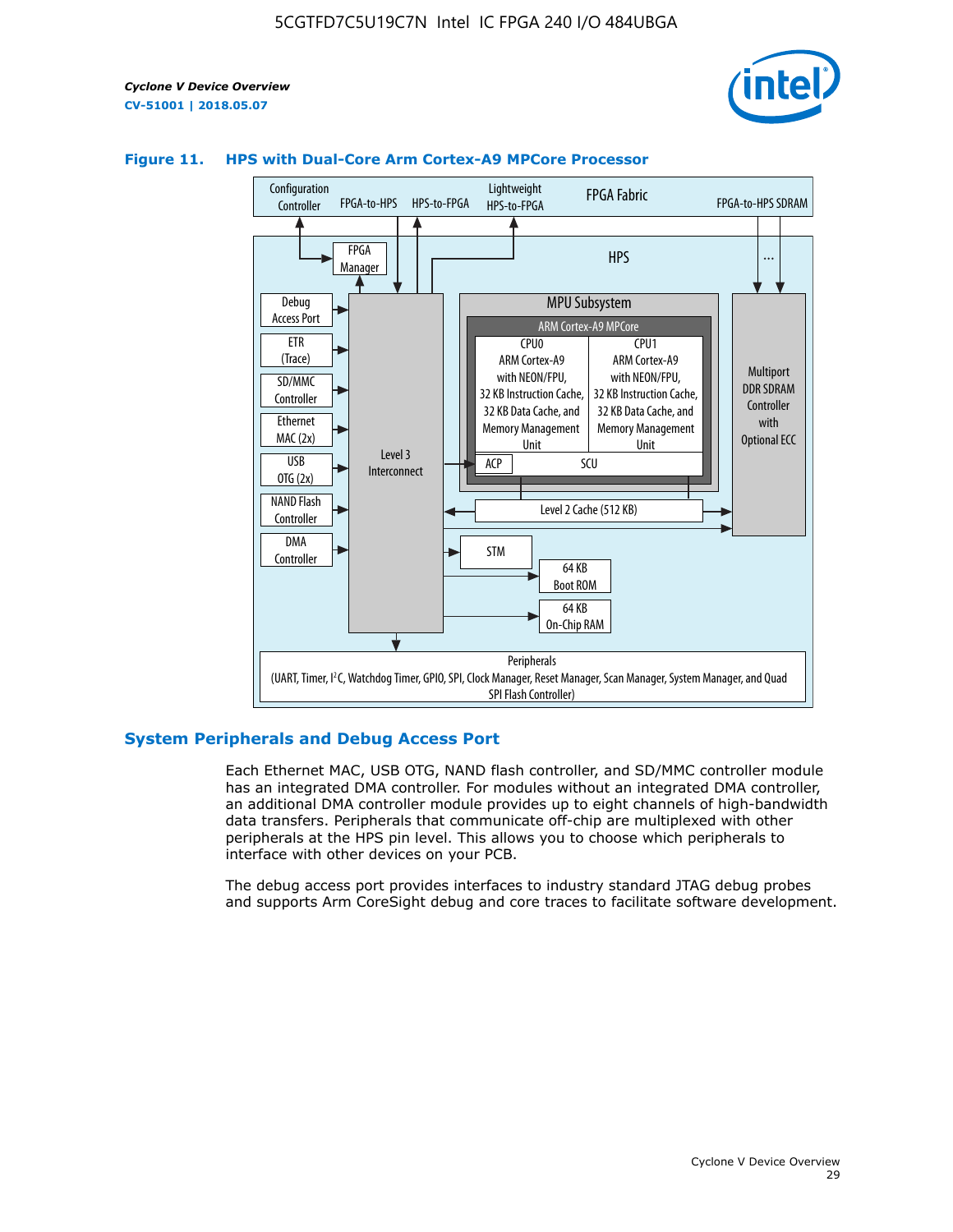

### **HPS–FPGA AXI Bridges**

The HPS–FPGA bridges, which support the Advanced Microcontroller Bus Architecture (AMBA<sup>®</sup>) Advanced eXtensible Interface (AXI<sup>™</sup>) specifications, consist of the following bridges:

- FPGA-to-HPS AXI bridge—a high-performance bus supporting 32, 64, and 128 bit data widths that allows the FPGA fabric to issue transactions to slaves in the HPS.
- HPS-to-FPGA AXI bridge—a high-performance bus supporting 32, 64, and 128 bit data widths that allows the HPS to issue transactions to slaves in the FPGA fabric.
- Lightweight HPS-to-FPGA AXI bridge—a lower latency 32 bit width bus that allows the HPS to issue transactions to slaves in the FPGA fabric. This bridge is primarily used for control and status register (CSR) accesses to peripherals in the FPGA fabric.

The HPS–FPGA AXI bridges allow masters in the FPGA fabric to communicate with slaves in the HPS logic, and vice versa. For example, the HPS-to-FPGA AXI bridge allows you to share memories instantiated in the FPGA fabric with one or both microprocessors in the HPS, while the FPGA-to-HPS AXI bridge allows logic in the FPGA fabric to access the memory and peripherals in the HPS.

Each HPS–FPGA bridge also provides asynchronous clock crossing for data transferred between the FPGA fabric and the HPS.

#### **HPS SDRAM Controller Subsystem**

The HPS SDRAM controller subsystem contains a multiport SDRAM controller and DDR PHY that are shared between the FPGA fabric (through the FPGA-to-HPS SDRAM interface), the level 2 (L2) cache, and the level 3 (L3) system interconnect. The FPGA-to-HPS SDRAM interface supports AMBA AXI and Avalon® Memory-Mapped (Avalon-MM) interface standards, and provides up to six individual ports for access by masters implemented in the FPGA fabric.

To maximize memory performance, the SDRAM controller subsystem supports command and data reordering, deficit round-robin arbitration with aging, and high-priority bypass features. The SDRAM controller subsystem supports DDR2, DDR3, or LPDDR2 devices up to 4 Gb in density operating at up to 400 MHz (800 Mbps data rate).

### **FPGA Configuration and Processor Booting**

The FPGA fabric and HPS in the SoC are powered independently. You can reduce the clock frequencies or gate the clocks to reduce dynamic power, or shut down the entire FPGA fabric to reduce total system power.

You can configure the FPGA fabric and boot the HPS independently, in any order, providing you with more design flexibility:

- You can boot the HPS independently. After the HPS is running, the HPS can fully or partially reconfigure the FPGA fabric at any time under software control. The HPS can also configure other FPGAs on the board through the FPGA configuration controller.
- You can power up both the HPS and the FPGA fabric together, configure the FPGA fabric first, and then boot the HPS from memory accessible to the FPGA fabric.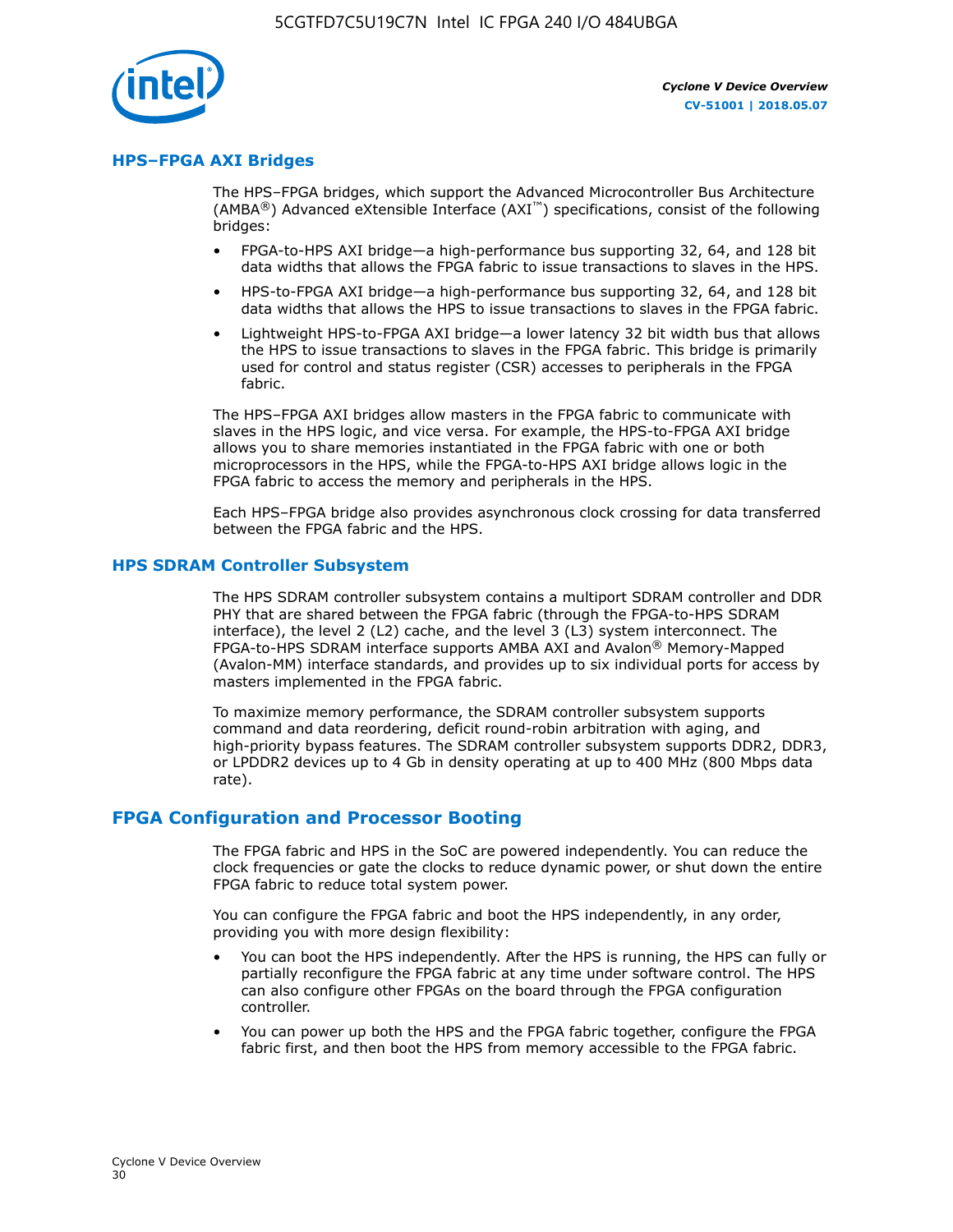

*Note:* Although the FPGA fabric and HPS are on separate power domains, the HPS must remain powered up during operation while the FPGA fabric can be powered up or down as required.

### **Related Information**

[Cyclone V Device Family Pin Connection Guidelines](https://www.altera.com/content/dam/altera-www/global/en_US/pdfs/literature/dp/cyclone-v/pcg-01014.pdf)

Provides detailed information about power supply pin connection guidelines and power regulator sharing.

### **Hardware and Software Development**

For hardware development, you can configure the HPS and connect your soft logic in the FPGA fabric to the HPS interfaces using the Platform Designer (Standard) system integration tool in the Intel Quartus Prime software.

For software development, the Arm-based SoC devices inherit the rich software development ecosystem available for the Arm Cortex-A9 MPCore processor. The software development process for Intel SoCs follows the same steps as those for other SoC devices from other manufacturers. Support for Linux, VxWorks®, and other operating systems is available for the SoCs. For more information on the operating systems support availability, contact the Intel sales team.

You can begin device-specific firmware and software development on the Intel SoC Virtual Target. The Virtual Target is a fast PC-based functional simulation of a target development system—a model of a complete development board that runs on a PC. The Virtual Target enables the development of device-specific production software that can run unmodified on actual hardware.

#### **Related Information**

[International Altera Sales Support Offices](https://www.altera.com/about/contact/contact/international-altera-sales-offices.html)

### **Dynamic and Partial Reconfiguration**

The Cyclone V devices support dynamic reconfiguration and partial reconfiguration.

### **Dynamic Reconfiguration**

The dynamic reconfiguration feature allows you to dynamically change the transceiver data rates, PMA settings, or protocols of a channel, without affecting data transfer on adjacent channels. This feature is ideal for applications that require on-the-fly multiprotocol or multirate support. You can reconfigure the PMA and PCS blocks with dynamic reconfiguration.

### **Partial Reconfiguration**

*Note:* The partial reconfiguration feature is available for Cyclone V E, GX, SE, and SX devices with the "SC" suffix in the part number. For device availability and ordering, contact your local Intel sales representatives.

> Partial reconfiguration allows you to reconfigure part of the device while other sections of the device remain operational. This capability is important in systems with critical uptime requirements because it allows you to make updates or adjust functionality without disrupting services.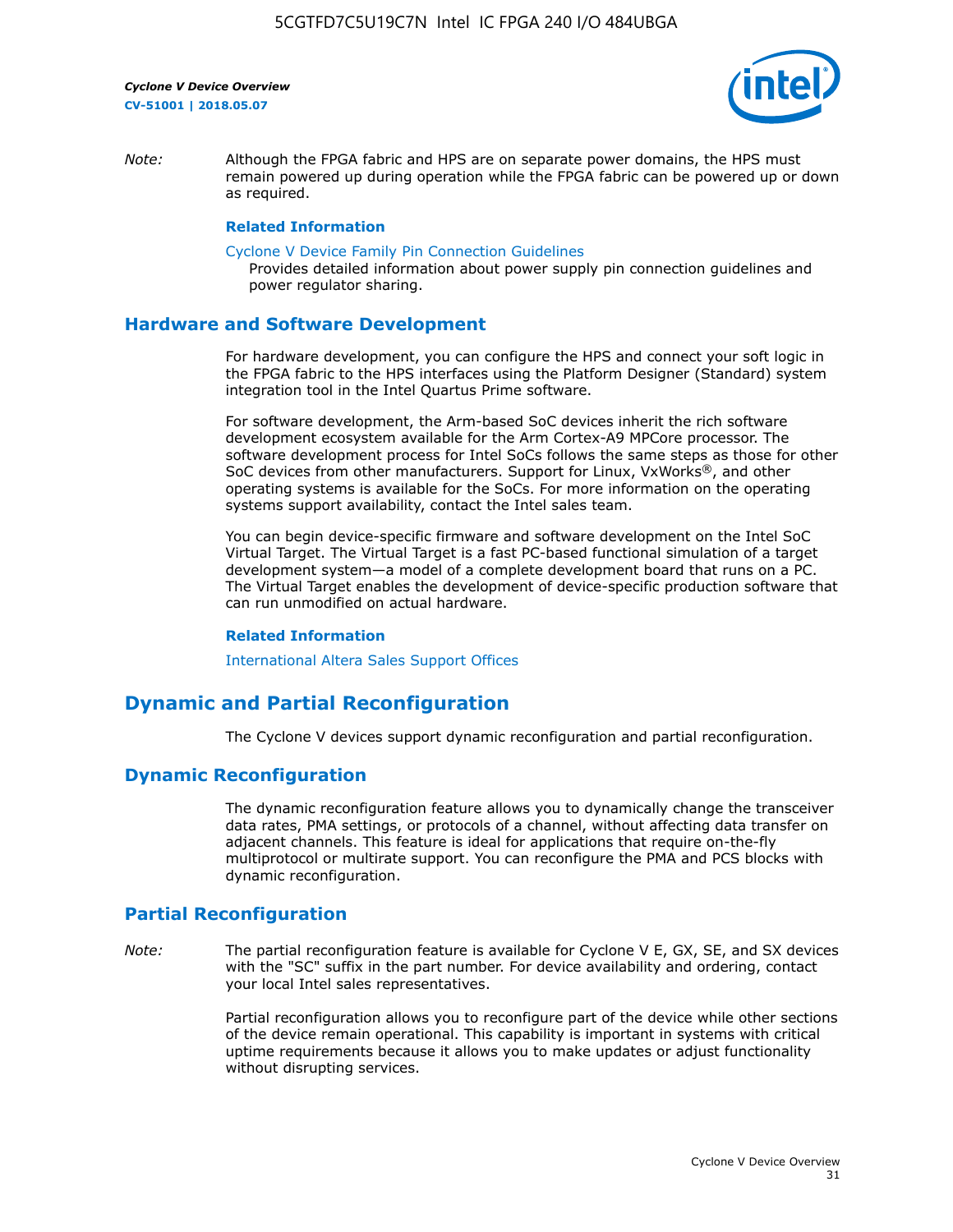

Apart from lowering cost and power consumption, partial reconfiguration increases the effective logic density of the device because placing device functions that do not operate simultaneously is not necessary. Instead, you can store these functions in external memory and load them whenever the functions are required. This capability reduces the size of the device because it allows multiple applications on a single device—saving the board space and reducing the power consumption.

Intel simplifies the time-intensive task of partial reconfiguration by building this capability on top of the proven incremental compile and design flow in the Intel Quartus Prime design software. With the Intel solution, you do not need to know all the intricate device architecture details to perform a partial reconfiguration.

Partial reconfiguration is supported through the FPP x16 configuration interface. You can seamlessly use partial reconfiguration in tandem with dynamic reconfiguration to enable simultaneous partial reconfiguration of both the device core and transceivers.

### **Enhanced Configuration and Configuration via Protocol**

Cyclone V devices support 1.8 V, 2.5 V, 3.0 V, and 3.3 V programming voltages and several configuration schemes.

| <b>Mode</b>                                                    | <b>Data</b><br>Width         | Max Clock  <br>Rate<br>(MHz) | <b>Max Data</b><br>Rate<br>(Mbps) | <b>Decompressi</b><br>on | <b>Design</b><br><b>Security</b> | <b>Partial</b><br>Reconfigurat<br>ion <sup>(18)</sup> | <b>Remote</b><br><b>System</b><br><b>Update</b> |
|----------------------------------------------------------------|------------------------------|------------------------------|-----------------------------------|--------------------------|----------------------------------|-------------------------------------------------------|-------------------------------------------------|
| AS through the EPCS<br>and EPCQ serial<br>configuration device | 1 bit, 4<br>bits             | 100                          |                                   | Yes                      | <b>Yes</b>                       |                                                       | Yes                                             |
| PS through CPLD or<br>external<br>microcontroller              | 1 bit                        | 125                          | 125                               | Yes                      | Yes                              |                                                       |                                                 |
| <b>FPP</b>                                                     | 8 bits                       | 125                          |                                   | Yes                      | <b>Yes</b>                       |                                                       | Parallel flash                                  |
|                                                                | 16 bits                      | 125                          |                                   | Yes                      | <b>Yes</b>                       | Yes                                                   | loader                                          |
| CvP (PCIe)                                                     | x1, x2,<br>and $x4$<br>lanes |                              |                                   | Yes                      | <b>Yes</b>                       | Yes                                                   |                                                 |
| <b>JTAG</b>                                                    | 1 bit                        | 33                           | 33                                |                          |                                  |                                                       |                                                 |

**Table 24. Configuration Schemes and Features Supported by Cyclone V Devices**

Instead of using an external flash or ROM, you can configure the Cyclone V devices through PCIe using CvP. The CvP mode offers the fastest configuration rate and flexibility with the easy-to-use PCIe hard IP block interface. The Cyclone V CvP implementation conforms to the PCIe 100 ms power-up-to-active time requirement.

### **Related Information**

[Configuration via Protocol \(CvP\) Implementation in Intel FPGAs User Guide](https://www.altera.com/documentation/nik1412546950394.html#nik1412546833714) Provides more information about CvP.

 $(18)$  The partial reconfiguration feature is available for Cyclone V E, GX, SE, and SX devices with the "SC" suffix in the part number. For device availability and ordering, contact your local Intel sales representatives.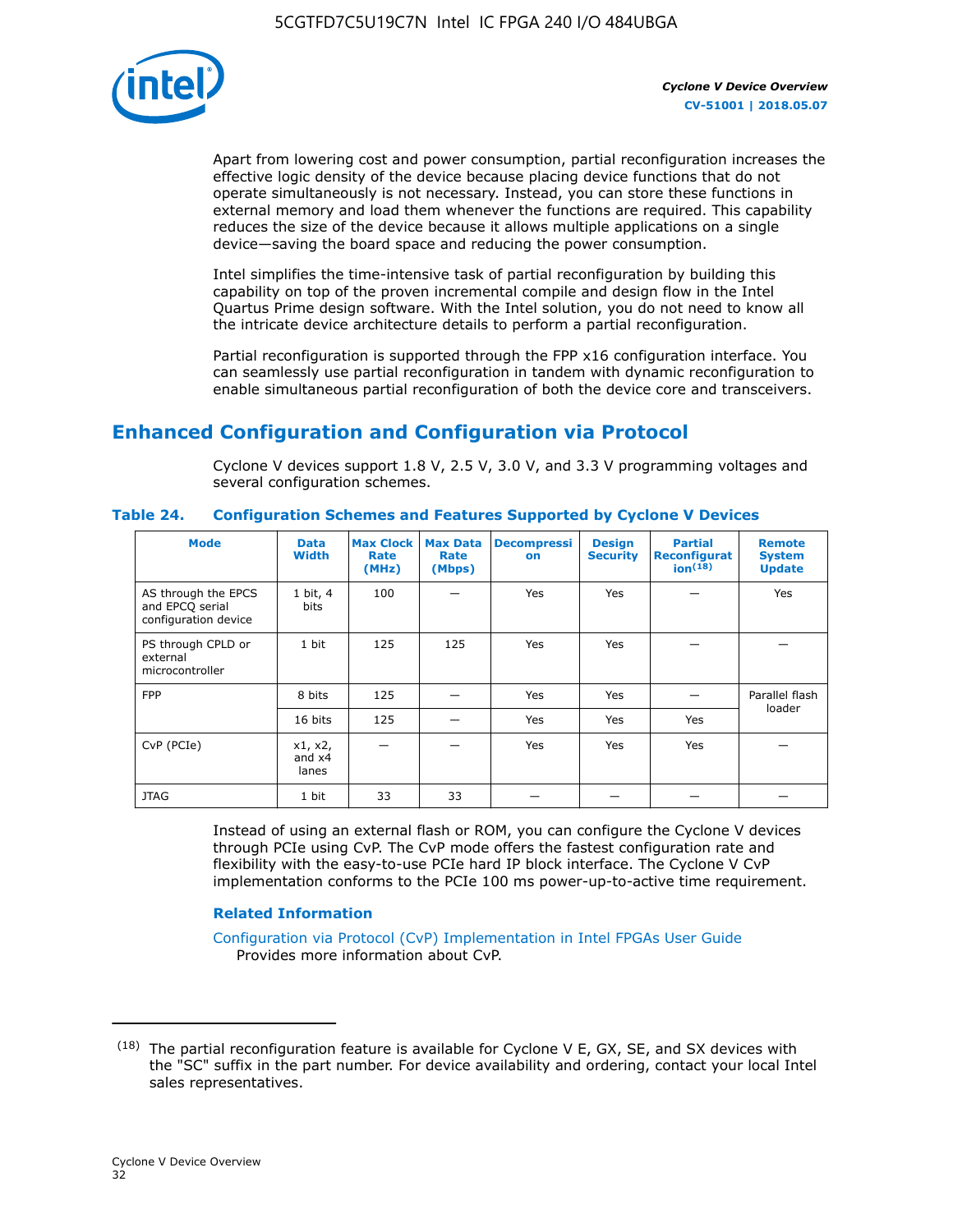

### **Power Management**

Leveraging the FPGA architectural features, process technology advancements, and transceivers that are designed for power efficiency, the Cyclone V devices consume less power than previous generation Cyclone FPGAs:

- Total device core power consumption—less by up to 40%.
- Transceiver channel power consumption—less by up to 50%.

Additionally, Cyclone V devices contain several hard IP blocks that reduce logic resources and deliver substantial power savings of up to 25% less power than equivalent soft implementations.

### **Document Revision History for Cyclone V Device Overview**

| <b>Document</b><br><b>Version</b> | <b>Changes</b>                                                                                                                                                          |
|-----------------------------------|-------------------------------------------------------------------------------------------------------------------------------------------------------------------------|
| 2018.05.07                        | Added the low power option ("L" suffix) for Cyclone V SE and Cyclone V SX devices in the Sample<br>Ordering Code and Available Options diagrams.<br>Rebranded as Intel. |

| <b>Date</b>   | <b>Version</b> | <b>Changes</b>                                                                                                                                                                                                                                                                                                                                                                                                                                                                                                                                                                                                                                                                                                                                                                                                                                                                                                  |
|---------------|----------------|-----------------------------------------------------------------------------------------------------------------------------------------------------------------------------------------------------------------------------------------------------------------------------------------------------------------------------------------------------------------------------------------------------------------------------------------------------------------------------------------------------------------------------------------------------------------------------------------------------------------------------------------------------------------------------------------------------------------------------------------------------------------------------------------------------------------------------------------------------------------------------------------------------------------|
| December 2017 | 2017.12.18     | Updated ALM resources for Cyclone V E, Cyclone V SE, Cyclone V SX, and<br>Cyclone V ST devices.                                                                                                                                                                                                                                                                                                                                                                                                                                                                                                                                                                                                                                                                                                                                                                                                                 |
| June 2016     | 2016.06.10     | Updated Cyclone V GT speed grade to -7 in Sample Ordering Code and<br>Available Options for Cyclone V GT Devices diagram.                                                                                                                                                                                                                                                                                                                                                                                                                                                                                                                                                                                                                                                                                                                                                                                       |
| December 2015 | 2015.12.21     | Added descriptions to package plan tables for Cyclone V GT and ST<br>devices.<br>Changed instances of Quartus II to Quartus Prime.                                                                                                                                                                                                                                                                                                                                                                                                                                                                                                                                                                                                                                                                                                                                                                              |
| June 2015     | 2015.06.12     | Replaced a note to partial reconfiguration feature. Note: The partial<br>reconfiguration feature is available for Cyclone V E, GX, SE, and SX<br>devices with the "SC" suffix in the part number. For device availability and<br>ordering, contact your local Altera sales representatives.<br>Updated logic elements (LE) (K) for the following devices:<br>$\bullet$<br>- Cyclone V E A7: Updated from 149.5 to 150<br>- Cyclone V GX C3: Updated from 35.5 to 36<br>- Cyclone V GX C7: Updated from 149.7 to 150<br>- Cyclone V GT D7: Updated from 149.5 to 150<br>Updated MLAB (Kb) in Maximum Resource Counts for Cyclone V GX<br>Devices table as follows:<br>- Cyclone V GX C3: Updated from 291 to 182<br>- Cyclone V GX C4: Updated from 678 to 424<br>- Cyclone V GX C5: Updated from 678 to 424<br>- Cyclone V GX C7: Updated from 1,338 to 836<br>$-$ Cyclone V GX C9: Updated from 2,748 to 1,717 |
|               |                | continued                                                                                                                                                                                                                                                                                                                                                                                                                                                                                                                                                                                                                                                                                                                                                                                                                                                                                                       |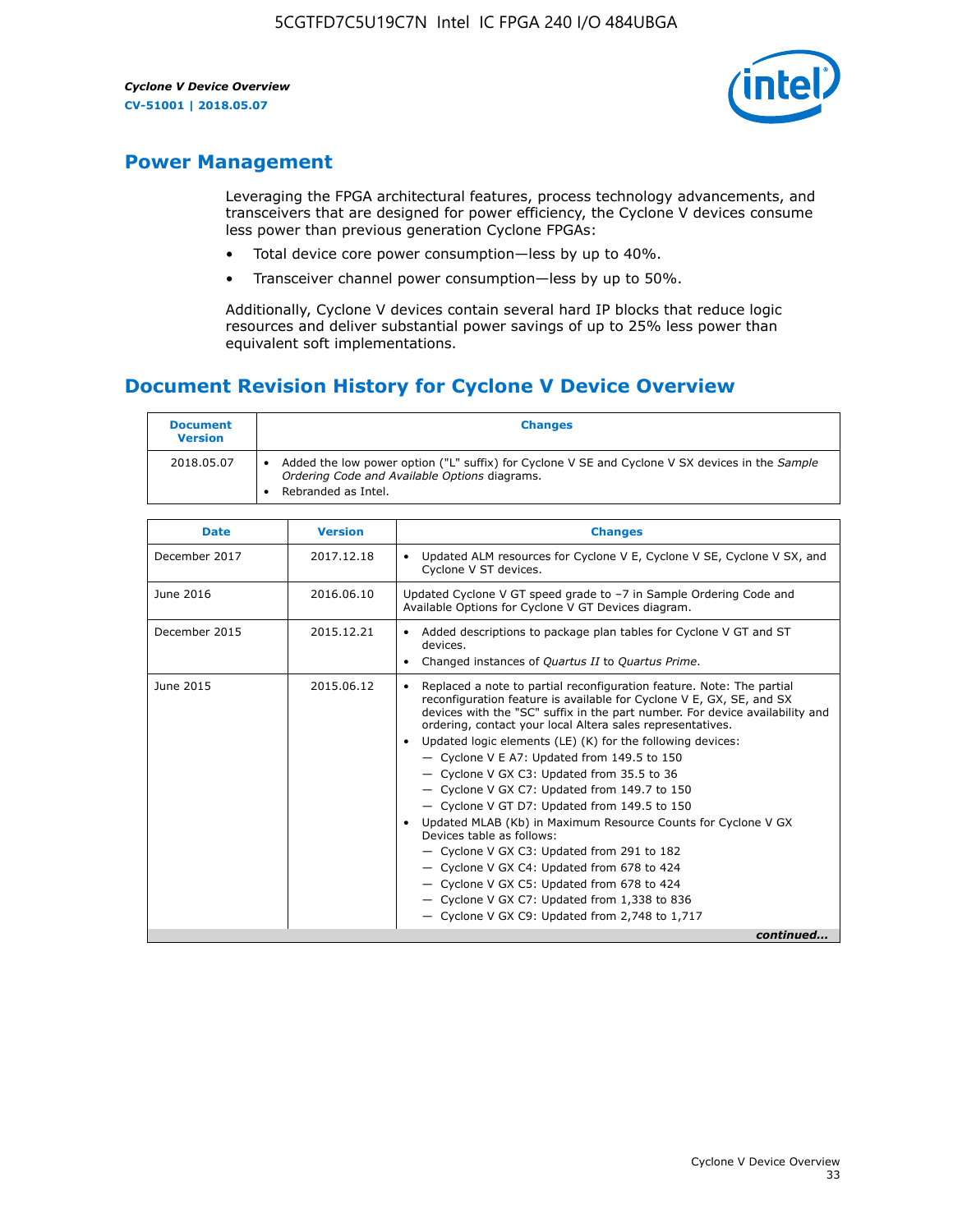

| <b>Date</b>  | <b>Version</b> | <b>Changes</b>                                                                                                                                                                                                                                                                                                                                                                                                                                                                                                                                                                                                                                                                                                                                                                                                                                                                                                                                                                                                                                                                                                                                                                                                                                                                                                                                                                                                                                                                                                                                                                                                                                                                                                  |
|--------------|----------------|-----------------------------------------------------------------------------------------------------------------------------------------------------------------------------------------------------------------------------------------------------------------------------------------------------------------------------------------------------------------------------------------------------------------------------------------------------------------------------------------------------------------------------------------------------------------------------------------------------------------------------------------------------------------------------------------------------------------------------------------------------------------------------------------------------------------------------------------------------------------------------------------------------------------------------------------------------------------------------------------------------------------------------------------------------------------------------------------------------------------------------------------------------------------------------------------------------------------------------------------------------------------------------------------------------------------------------------------------------------------------------------------------------------------------------------------------------------------------------------------------------------------------------------------------------------------------------------------------------------------------------------------------------------------------------------------------------------------|
|              |                | Updated MLAB RAM Bit (Kb) in Embedded Memory Capacity and<br>Distribution in Cyclone V Devices table as follows:<br>- Cyclone V GX C3: Updated from 181 to 182<br>- Cyclone V GX C4: Updated from 295 to 424<br>Updated Total RAM Bit (Kb) in Embedded Memory Capacity and<br>Distribution in Cyclone V Devices table as follows:<br>$-$ Cyclone V GX C3: Updated from 1,531 to 1,532<br>- Cyclone V GX C4: Updated from 2,795 to 2,924<br>Updated MLAB Block count in Embedded Memory Capacity and<br>Distribution in Cyclone V Devices table as follows:<br>- Cyclone V GX C4: Updated from 472 to 678<br>- Cyclone V GX C5: Updated from 679 to 678                                                                                                                                                                                                                                                                                                                                                                                                                                                                                                                                                                                                                                                                                                                                                                                                                                                                                                                                                                                                                                                          |
| March 2015   | 2015.03.31     | Added internal scrubbing feature under configuration in Summary of<br>$\bullet$<br>Features for Cyclone V Devices table.<br>Added optional suffix "SC: Internal scrubbing support" to the following<br>diagrams:<br>- Sample Ordering Code and Available Options for Cyclone V E Devices<br>- Sample Ordering Code and Available Options for Cyclone V GX Devices<br>- Sample Ordering Code and Available Options for Cyclone V SE Devices<br>- Sample Ordering Code and Available Options for Cyclone V SX Devices                                                                                                                                                                                                                                                                                                                                                                                                                                                                                                                                                                                                                                                                                                                                                                                                                                                                                                                                                                                                                                                                                                                                                                                             |
| January 2015 | 2015.01.23     | Updated Sample Ordering Code and Available Options for Cyclone V ST<br>Devices figure because Cyclone V ST devices are only available in I<br>temperature grade and -7 speed grade.<br>- Operating Temperature: Removed C and A temperature grades<br>- FPGA Fabric Speed Grade: Removed -6 and -8 speed grades<br>Updated the transceiver specification for Cyclone V ST from 5 Gbps to<br>6.144 Gbps:<br>- Device Variants for the Cyclone V Device Family table<br>- Sample Ordering Code and Available Options for Cyclone V ST Devices<br>figure<br>- Maximum Resource Counts for Cyclone V ST Devices<br>Updated Maximum Resource Counts for Cyclone V GX Devices table for<br>Cyclone V GX G3 devices.<br>$-$ Logic elements (LE) (K): Updated from 35.7 to 35.5<br>- Variable-precision DSP block: Updated from 51 to 57<br>$-18 \times 18$ multiplier: Updated from 102 to 114<br>Updated Number of Multipliers in Cyclone V Devices table for Cyclone V<br>GX G3 devices.<br>- Variableprecision DSP Block: Updated from 51 to 57<br>$-9x9$ Multiplier: Updated from 153 to 171<br>$-18 \times 18$ Multiplier: Updated from 102 to 114<br>- 27 x 27 Multiplier: Updated from 51 to 57<br>- 18 x 18 Multiplier Adder Mode: Updated from 51 to 57<br>$-18 \times 18$ Multiplier Adder Summed with 36 bit Input: Updated from 51<br>to 57<br>Updated Embedded Memory Capacity and Distribution in Cyclone V<br>Devices table for Cyclone V GX G3 devices.<br>- M10K block: Updated from 119 to 135<br>$-$ M10K RAM bit (Kb): Updated from 1,190 to 1,350<br>- MLAB block: Updated from 255 to 291<br>- MLAB RAM bit (Kb): Updated from 159 to 181<br>$-$ Total RAM bit (Kb): Updated from 1,349 to 1,531 |
| October 2014 | 2014.10.06     | Added a footnote to the "Transceiver PCS Features for Cyclone V Devices"<br>table to show that PCIe Gen2 is supported for Cyclone V GT and ST devices.                                                                                                                                                                                                                                                                                                                                                                                                                                                                                                                                                                                                                                                                                                                                                                                                                                                                                                                                                                                                                                                                                                                                                                                                                                                                                                                                                                                                                                                                                                                                                          |
|              |                | continued                                                                                                                                                                                                                                                                                                                                                                                                                                                                                                                                                                                                                                                                                                                                                                                                                                                                                                                                                                                                                                                                                                                                                                                                                                                                                                                                                                                                                                                                                                                                                                                                                                                                                                       |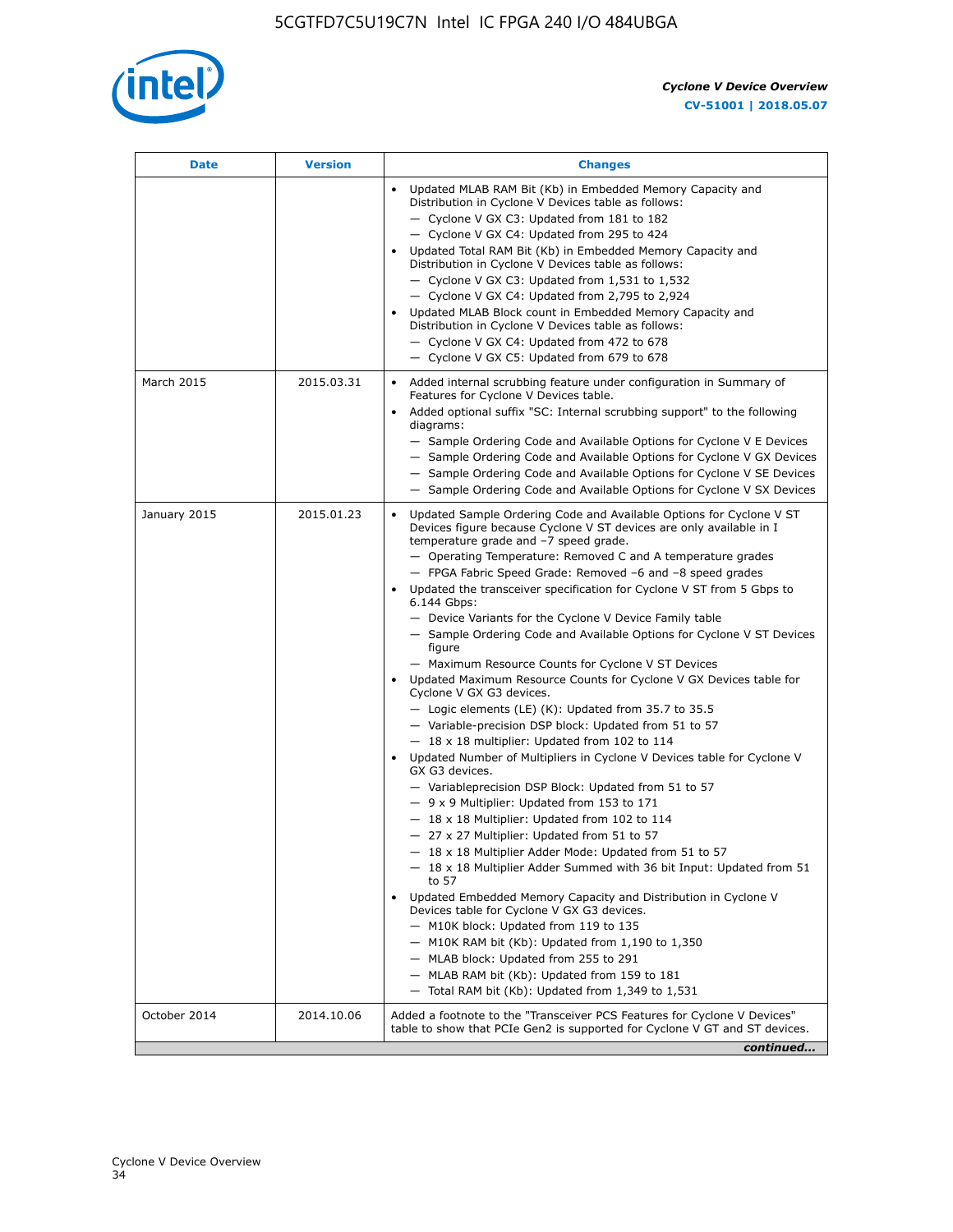r



| <b>Date</b>   | <b>Version</b> | <b>Changes</b>                                                                                                                                                                                                                           |
|---------------|----------------|------------------------------------------------------------------------------------------------------------------------------------------------------------------------------------------------------------------------------------------|
| July 2014     | 2014.07.07     | Updated the I/O vertical migration figure to clarify the migration capability of<br>Cyclone V SE and SX devices.                                                                                                                         |
| December 2013 | 2013.12.26     | Corrected single or dual-core ARM Cortex-A9 MPCore processor-up to 925<br>MHz from 800 MHz.                                                                                                                                              |
|               |                | Removed "Preliminary" texts from Ordering Code figures, Maximum<br>Resources, Package Plan and I/O Vertical Migration tables.                                                                                                            |
|               |                | Removed the note "The number of GPIOs does not include transceiver<br>I/Os. In the Quartus II software, the number of user I/Os includes<br>transceiver I/Os." for GPIOs in the Maximum Resource Counts table for<br>Cyclone V E and SE. |
|               |                | Added link to Altera Product Selector for each device variant.<br>Updated Embedded Hard IPs for Cyclone V GT devices to indicate<br>Maximum 2 hard PCIe and 2 hard memory controllers.                                                   |
|               |                | Added leaded package options.<br>Removed the note "The number of PLLs includes general-purpose<br>fractional PLLs and transceiver fractional PLLs." for all PLLs in the<br>Maximum Resource Counts table.                                |
|               |                | • Corrected max LVDS counts for transmitter and receiver for Cyclone V E<br>A5 device from 84 to 60.                                                                                                                                     |
|               |                | Corrected max LVDS counts for transmitter and receiver for Cyclone V E<br>A9 device from 140 to 120.                                                                                                                                     |
|               |                | Corrected variable-precision DSP block, 27 x 27 multiplier, 18 x 18<br>multiplier adder mode and $18 \times 18$ multiplier adder summed with 36 bit<br>input for Cyclone V SE devices from 58 to 84.                                     |
|               |                | Corrected 18 x 18 multiplier for Cyclone V SE devices from 116 to 168.<br>Corrected 9 x 9 multiplier for Cyclone V SE devices from 174 to 252.                                                                                           |
|               |                | Corrected LVDS transmitter for Cyclone V SE A2 and A4 as well as SX C2<br>and C4 devices from 31 to 32.                                                                                                                                  |
|               |                | • Corrected LVDS receiver for Cyclone V SE A2 and A4 as well as SX C2 and<br>C4 devices from 35 to 37.                                                                                                                                   |
|               |                | • Corrected transceiver speed grade for Cyclone V ST devices ordering code<br>from 4 to 5.                                                                                                                                               |
|               |                | Updated the DDR3 SDRAM for the maximum frequency's soft controller<br>and the minimum frequency from 300 to 303 for voltage 1.35V.                                                                                                       |
|               |                | Added links to Altera's External Memory Spec Estimator tool to the topics<br>listing the external memory interface performance.                                                                                                          |
|               |                | Corrected XAUI is supported through the soft PCS in the PCS features for<br>Cyclone V.                                                                                                                                                   |
|               |                | Added decompression support for the CvP configuration mode.                                                                                                                                                                              |
| May 2013      | 2013.05.06     | Added link to the known document issues in the Knowledge Base.<br>$\bullet$<br>Moved all links to the Related Information section of respective topics for<br>$\bullet$<br>easy reference.                                               |
|               |                | Corrected the title to the PCIe hard IP topic. Cyclone V devices support<br>only PCIe Gen1 and Gen2.                                                                                                                                     |
|               |                | • Updated Supporting Feature in Table 1 of Increased bandwidth capacity to<br>'6.144 Gbps'.                                                                                                                                              |
|               |                | Updated Description in Table 2 of Low-power high-speed serial interface to<br>'6.144 Gbps'.                                                                                                                                              |
|               |                | Updated Description in Table 3 of Cyclone V GT to '6.144 Gbps'.                                                                                                                                                                          |
|               |                | Updated the M386 package to M383 for Figure 1, Figure 2 and Figure 3.<br>$\bullet$                                                                                                                                                       |
|               |                | Updated Figure 2 and Figure 3 for Transceiver Count by adding 'F : 4'.<br>$\bullet$<br>Updated LVDS in the Maximum Resource Counts tables to include<br>Transmitter and Receiver values.                                                 |
|               |                | Updated the package plan with M383 for the Cyclone V E device.<br>$\bullet$                                                                                                                                                              |
|               |                | Removed the M301 and M383 packages from the Cyclone V GX C4 device.<br>Updated the GPIO count to '129' for the M301 package of the Cyclone V<br>GX C5 device.                                                                            |
|               |                | Updated 5 Gbps to '6.144 Gbps' for Cyclone V GT device.                                                                                                                                                                                  |
|               |                | continued                                                                                                                                                                                                                                |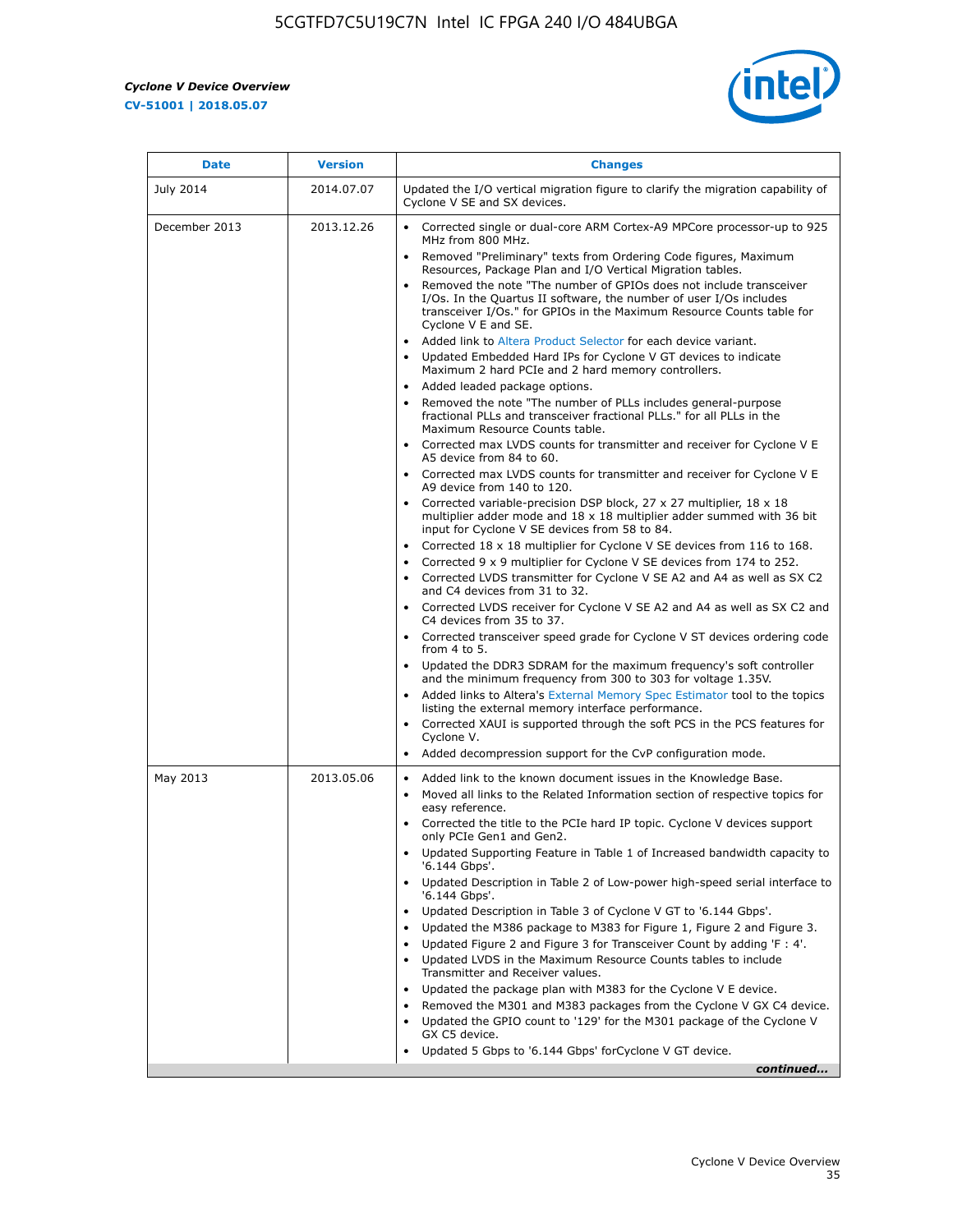

| <b>Date</b>   | <b>Version</b> | <b>Changes</b>                                                                                                                                                                                                                                                                                                                                                                                                                                                                                                                                                                                                                       |
|---------------|----------------|--------------------------------------------------------------------------------------------------------------------------------------------------------------------------------------------------------------------------------------------------------------------------------------------------------------------------------------------------------------------------------------------------------------------------------------------------------------------------------------------------------------------------------------------------------------------------------------------------------------------------------------|
|               |                | Updated HPS I/O for U484 (19 mm) in Table 11 with '151' for A2, A4, A5<br>$\bullet$<br>and A6.                                                                                                                                                                                                                                                                                                                                                                                                                                                                                                                                       |
|               |                | Updated Memory (Kb) for Maximum Resource Counts for Cyclone V SE A4<br>and A6, SX C4 and C6, ST D6 devices.                                                                                                                                                                                                                                                                                                                                                                                                                                                                                                                          |
|               |                | Updated FPGA PLL for Maximum Resource Counts for Cyclone V SE A2, SX<br>C2, devices.                                                                                                                                                                                                                                                                                                                                                                                                                                                                                                                                                 |
|               |                | Removed '36 x 36' from the Variable-Precision DSP Block.<br>Updated Variable-precision DSP Blocks and 18 x 18 Multiplier for<br>Maximum Resource Counts for Cyclone V SX C4 device.<br>• Updated the HPS I/O counts for Cyclone V SE, SX, and ST devices.                                                                                                                                                                                                                                                                                                                                                                            |
|               |                | Updated Figure 7 which shows the I/O vertical migration table.<br>Updated Table 17 for Cyclone V SX C4 device.<br>$\bullet$                                                                                                                                                                                                                                                                                                                                                                                                                                                                                                          |
|               |                | • Updated Embedded Memory Capacity and Distribution table for Cyclone V<br>SE A4 and A6, SX C4 and C6, ST D6 devices.                                                                                                                                                                                                                                                                                                                                                                                                                                                                                                                |
|               |                | • Removed 'Counter reconfiguration' from the PLL Features.<br>Updated Low-Power Serial Transceivers by replacing 5 Gbps with<br>6.144 Gbps.                                                                                                                                                                                                                                                                                                                                                                                                                                                                                          |
|               |                | Removed 'Distributed Memory' symbol.<br>Updated the Capability in Table 22 of Backplane support to '6.144 Gbps'.<br>• Updated Capability in Table 22 of Ring oscillator transmit PLLs with<br>6.144 Gbps.                                                                                                                                                                                                                                                                                                                                                                                                                            |
|               |                | • Updated the PCS Support in Table 23 from 5 Gbps to '6 Gbps'.<br>Updated the Data Rates (Gbps) in Table 23 of 3 Gbps and 6 Gbps Basic to<br>'6.144 Gbps'.                                                                                                                                                                                                                                                                                                                                                                                                                                                                           |
|               |                | Updated the Data Rates (Gbps) in Table 23 of CPRI 4.1 to '6.144 Gbps'.<br>Clarified that partial reconfiguration is an advanced feature. Contact Altera<br>for support of the feature.                                                                                                                                                                                                                                                                                                                                                                                                                                               |
| December 2012 | 2012.12.28     | Updated the pin counts for the MBGA packages.<br>$\bullet$<br>Updated the GPIO and transceiver counts for the MBGA packages.<br>Updated the GPIO counts for the U484 package of the Cyclone V E A9, GX<br>C9, and GT D9 devices.<br>• Updated the vertical migration table for vertical migration of the U484                                                                                                                                                                                                                                                                                                                        |
|               |                | packages.<br>Updated the MLAB supported programmable widths at 32 bits depth.                                                                                                                                                                                                                                                                                                                                                                                                                                                                                                                                                        |
| November 2012 | 2012.11.19     | • Added new MBGA packages and additional U484 packages for Cyclone V E,<br>GX, and GT.<br>• Added ordering code for five-transceiver devices for Cyclone V GT and ST.<br>Updated the vertical migration table to add MBGA packages.<br>$\bullet$<br>Added performance information for HPS memory controller.<br>$\bullet$<br>Removed DDR3U support.<br>$\bullet$<br>Updated Cyclone V ST speed grade information.<br>Added information on maximum transceiver channel usage restrictions for<br>PCI Gen2 and CPRI at 4.9152 Gbps transmit jitter compliance.<br>Added note on the differences between GPIO reported in Overview with |
|               |                | User I/O numbers shown in the Quartus II software.<br>Updated template.                                                                                                                                                                                                                                                                                                                                                                                                                                                                                                                                                              |
| July 2012     | 2.1            | Added support for PCIe Gen2 x4 lane configuration (PCIe-compatible)                                                                                                                                                                                                                                                                                                                                                                                                                                                                                                                                                                  |
| June 2012     | 2.0            | Restructured the document.<br>Added the "Embedded Memory Capacity" and "Embedded Memory<br>Configurations" sections.<br>Added Table 1, Table 3, Table 16, Table 19, and Table 20.<br>$\bullet$<br>Updated Table 2, Table 4, Table 5, Table 6, Table 7, Table 8, Table 9, Table<br>10, Table 11, Table 12, Table 13, Table 14, Table 17, and Table 18.                                                                                                                                                                                                                                                                                |
|               |                | continued                                                                                                                                                                                                                                                                                                                                                                                                                                                                                                                                                                                                                            |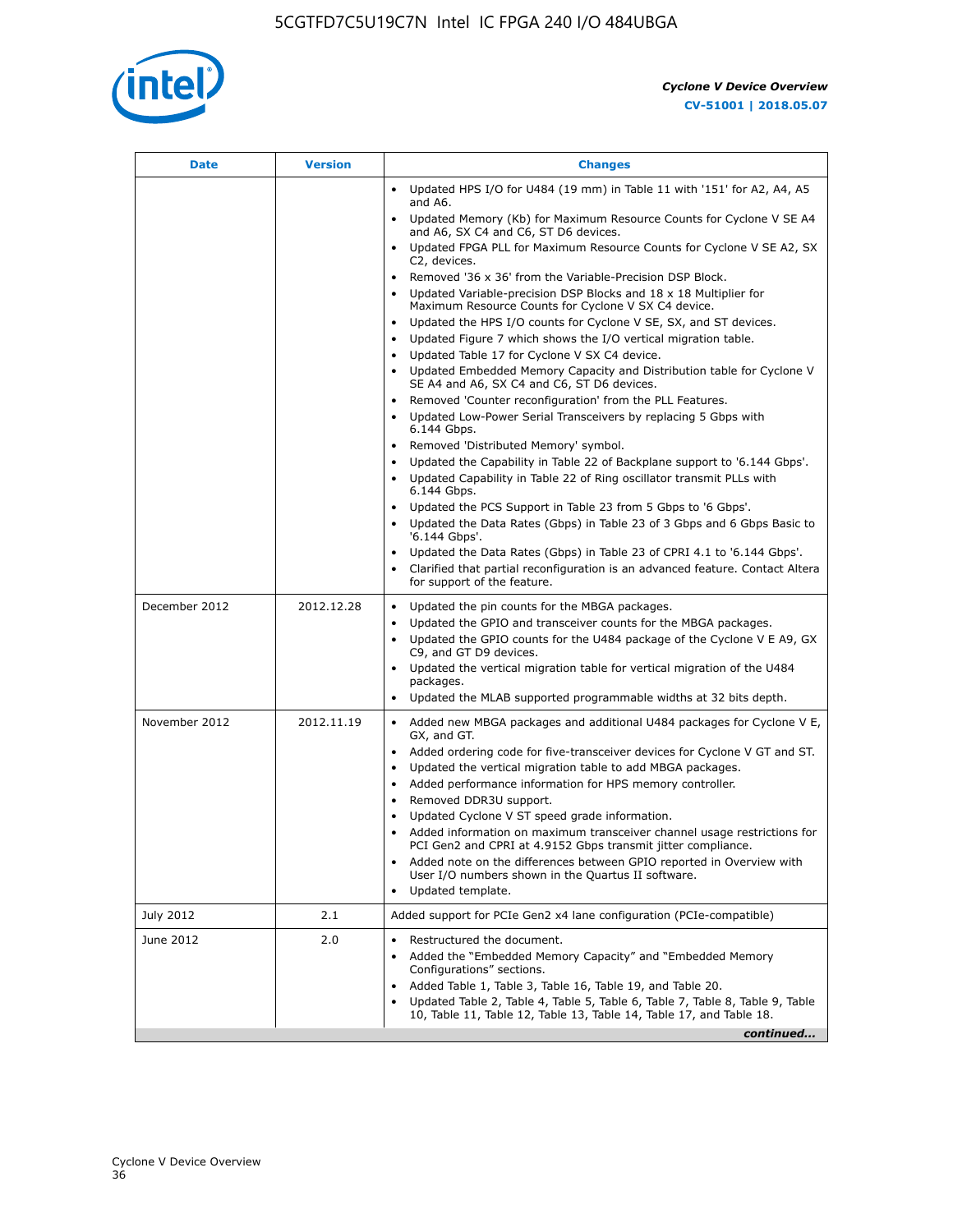

| <b>Date</b>   | <b>Version</b> | <b>Changes</b>                                                                                                                                                                                                                                                                                                                                                                                                                                                              |
|---------------|----------------|-----------------------------------------------------------------------------------------------------------------------------------------------------------------------------------------------------------------------------------------------------------------------------------------------------------------------------------------------------------------------------------------------------------------------------------------------------------------------------|
|               |                | Updated Figure 1, Figure 2, Figure 3, Figure 4, Figure 5, Figure 6, and<br>Figure 10.<br>Updated the "FPGA Configuration and Processor Booting" and "Hardware"<br>and Software Development" sections.<br>Text edits throughout the document.                                                                                                                                                                                                                                |
| February 2012 | 1.2            | Updated Table $1-2$ , Table $1-3$ , and Table $1-6$ .<br>Updated "Cyclone V Family Plan" on page 1-4 and "Clock Networks and<br>PLL Clock Sources" on page 1-15.<br>Updated Figure 1-1 and Figure 1-6.                                                                                                                                                                                                                                                                      |
| November 2011 | 1.1            | Updated Table $1-1$ , Table $1-2$ , Table $1-3$ , Table $1-4$ , Table $1-5$ , and Table<br>$1 - 6$ .<br>Updated Figure 1–4, Figure 1–5, Figure 1–6, Figure 1–7, and Figure 1–8.<br>Updated "System Peripherals" on page 1-18, "HPS-FPGA AXI Bridges" on<br>page 1-19, "HPS SDRAM Controller Subsystem" on page 1-19, "FPGA<br>Configuration and Processor Booting" on page 1-19, and "Hardware and<br>Software Development" on page 1-20.<br>Minor text edits.<br>$\bullet$ |
| October 2011  | 1.0            | Initial release.                                                                                                                                                                                                                                                                                                                                                                                                                                                            |